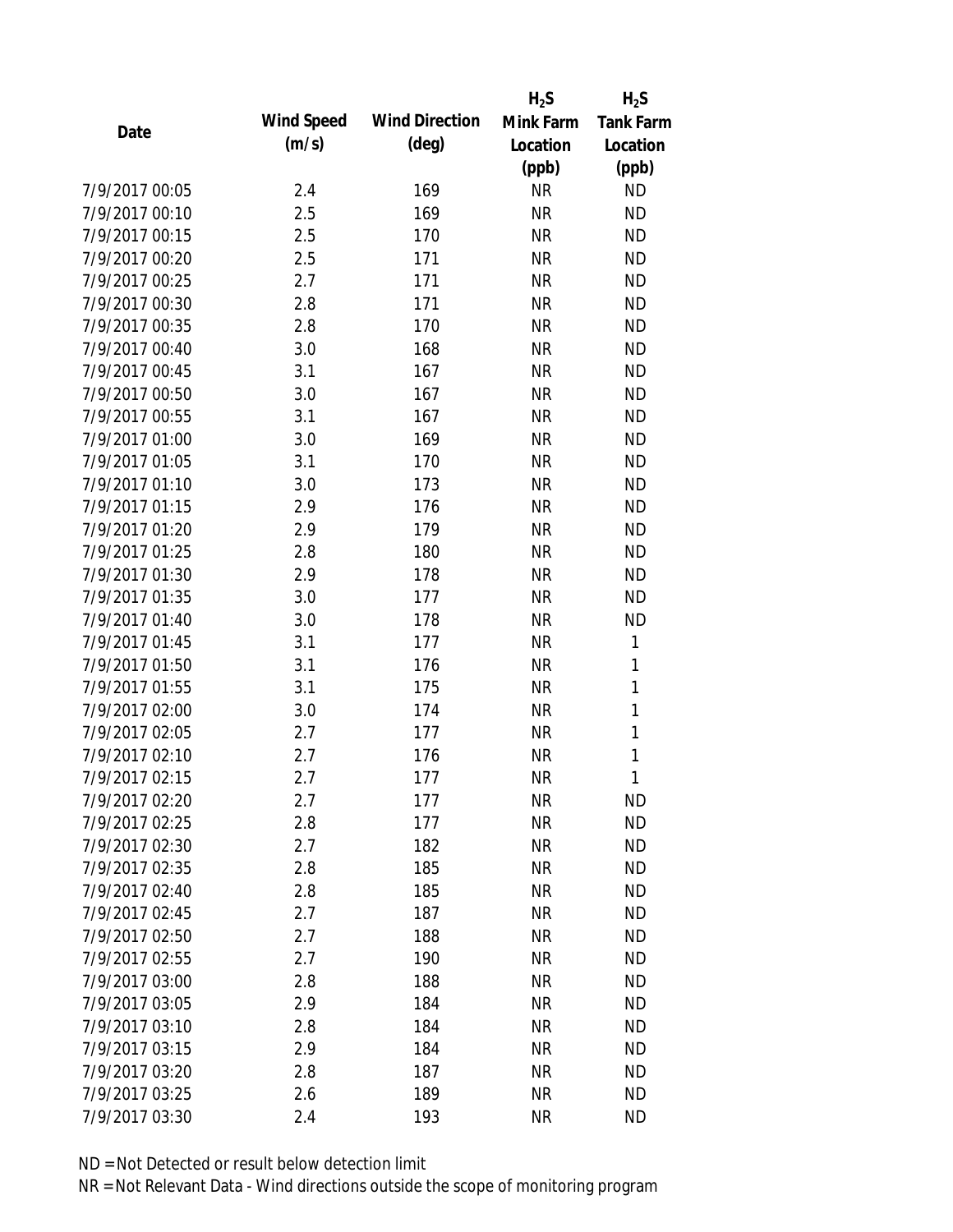|                |            |                       | $H_2S$    | $H_2S$           |
|----------------|------------|-----------------------|-----------|------------------|
| Date           | Wind Speed | <b>Wind Direction</b> | Mink Farm | <b>Tank Farm</b> |
|                | (m/s)      | $(\text{deg})$        | Location  | Location         |
|                |            |                       | (ppb)     | (ppb)            |
| 7/9/2017 03:35 | 2.2        | 195                   | <b>NR</b> | <b>ND</b>        |
| 7/9/2017 03:40 | 2.0        | 196                   | <b>NR</b> | <b>ND</b>        |
| 7/9/2017 03:45 | 1.9        | 200                   | <b>NR</b> | <b>ND</b>        |
| 7/9/2017 03:50 | 1.9        | 201                   | <b>NR</b> | <b>ND</b>        |
| 7/9/2017 03:55 | 2.0        | 202                   | <b>NR</b> | <b>ND</b>        |
| 7/9/2017 04:00 | 2.1        | 203                   | <b>NR</b> | <b>ND</b>        |
| 7/9/2017 04:05 | 2.3        | 208                   | <b>NR</b> | <b>ND</b>        |
| 7/9/2017 04:10 | 2.5        | 211                   | <b>NR</b> | <b>ND</b>        |
| 7/9/2017 04:15 | 2.6        | 213                   | <b>NR</b> | <b>ND</b>        |
| 7/9/2017 04:20 | 2.8        | 216                   | <b>NR</b> | <b>ND</b>        |
| 7/9/2017 04:25 | 2.9        | 217                   | <b>NR</b> | <b>ND</b>        |
| 7/9/2017 04:30 | 2.9        | 218                   | <b>NR</b> | <b>ND</b>        |
| 7/9/2017 04:35 | 3.0        | 217                   | <b>NR</b> | <b>ND</b>        |
| 7/9/2017 04:40 | 3.1        | 216                   | <b>NR</b> | <b>ND</b>        |
| 7/9/2017 04:45 | 3.1        | 215                   | <b>NR</b> | <b>ND</b>        |
| 7/9/2017 04:50 | 3.2        | 213                   | <b>NR</b> | 1                |
| 7/9/2017 04:55 | 3.3        | 213                   | <b>NR</b> | 1                |
| 7/9/2017 05:00 | 3.4        | 212                   | <b>NR</b> | $\mathbf{1}$     |
| 7/9/2017 05:05 | 3.5        | 212                   | <b>NR</b> | $\mathbf{1}$     |
| 7/9/2017 05:10 | 3.5        | 212                   | <b>NR</b> | $\mathbf{1}$     |
| 7/9/2017 05:15 | 3.5        | 212                   | <b>NR</b> | 1                |
| 7/9/2017 05:20 | 3.5        | 212                   | <b>NR</b> | 1                |
| 7/9/2017 05:25 | 3.4        | 212                   | <b>NR</b> | <b>ND</b>        |
| 7/9/2017 05:30 | 3.3        | 211                   | <b>NR</b> | <b>ND</b>        |
| 7/9/2017 05:35 | 3.1        | 209                   | <b>NR</b> | <b>ND</b>        |
| 7/9/2017 05:40 | 2.9        | 205                   | <b>NR</b> | <b>ND</b>        |
| 7/9/2017 05:45 | 2.6        | 203                   | <b>NR</b> | <b>ND</b>        |
| 7/9/2017 05:50 | 2.3        | 200                   | NR        | <b>ND</b>        |
| 7/9/2017 05:55 | 2.0        | 197                   | <b>NR</b> | <b>ND</b>        |
| 7/9/2017 06:00 | 1.9        | 194                   | <b>NR</b> | <b>ND</b>        |
| 7/9/2017 06:05 | 1.8        | 192                   | <b>NR</b> | <b>ND</b>        |
| 7/9/2017 06:10 | 1.7        | 192                   | <b>NR</b> | <b>ND</b>        |
| 7/9/2017 06:15 | 1.7        | 192                   | <b>NR</b> | <b>ND</b>        |
| 7/9/2017 06:20 | 1.8        | 192                   | <b>NR</b> | <b>ND</b>        |
| 7/9/2017 06:25 | 1.8        | 193                   | <b>NR</b> | <b>ND</b>        |
| 7/9/2017 06:30 | 1.8        | 194                   | <b>NR</b> | <b>ND</b>        |
| 7/9/2017 06:35 | 2.0        | 196                   | <b>NR</b> | 1                |
| 7/9/2017 06:40 | 2.1        | 197                   | <b>NR</b> | 1                |
| 7/9/2017 06:45 | 2.3        | 198                   | <b>NR</b> | 1                |
| 7/9/2017 06:50 | 2.3        | 200                   | ΝR        | 1                |
| 7/9/2017 06:55 | 2.3        | 199                   | <b>NR</b> | 1                |
| 7/9/2017 07:00 |            |                       |           |                  |
|                | 2.4        | 200                   | <b>NR</b> | 1                |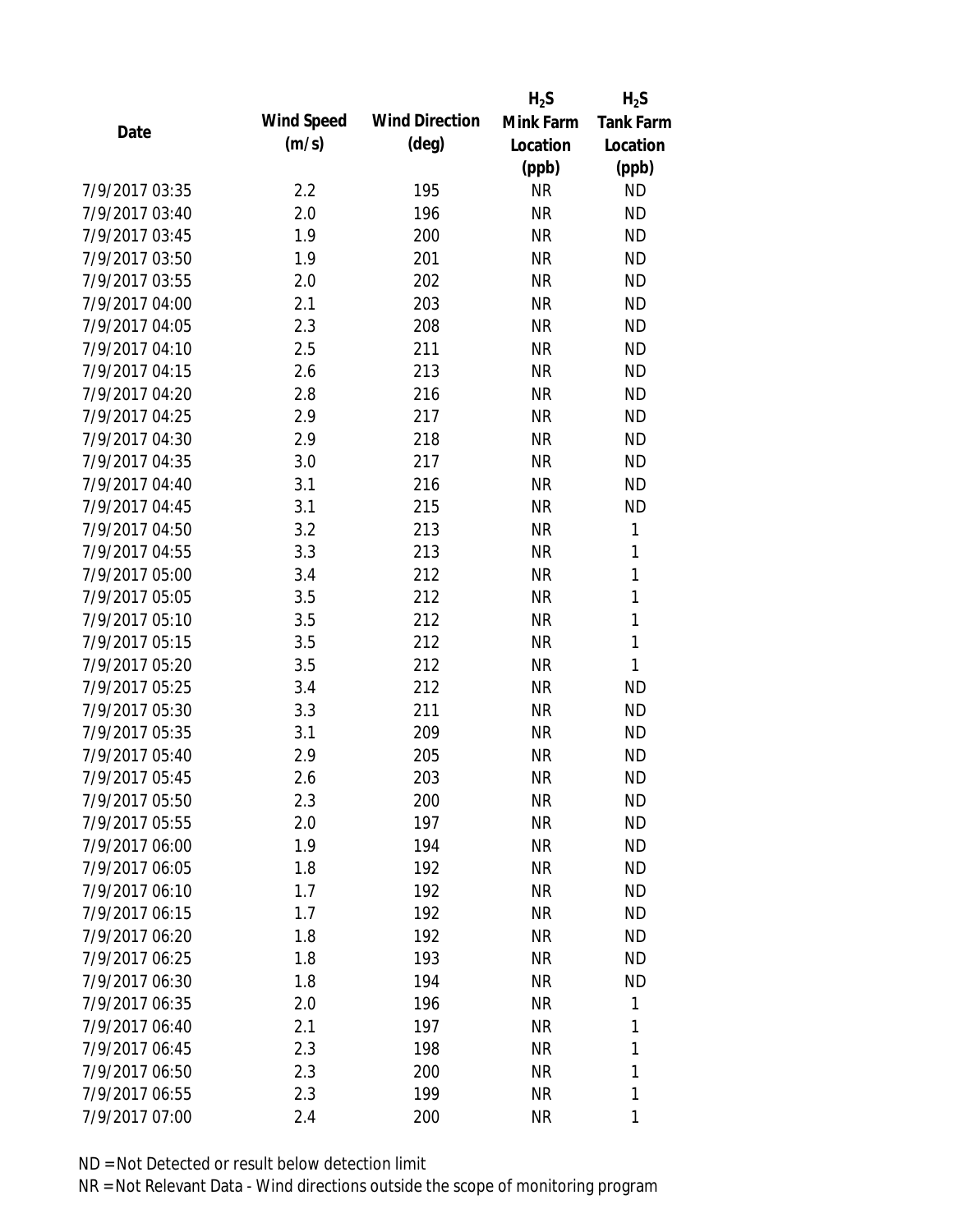|                |                   |                       | $H_2S$    | $H_2S$           |
|----------------|-------------------|-----------------------|-----------|------------------|
| Date           | <b>Wind Speed</b> | <b>Wind Direction</b> | Mink Farm | <b>Tank Farm</b> |
|                | (m/s)             | $(\text{deg})$        | Location  | Location         |
|                |                   |                       | (ppb)     | (ppb)            |
| 7/9/2017 07:05 | 2.4               | 199                   | <b>NR</b> | 1                |
| 7/9/2017 07:10 | 2.4               | 198                   | <b>NR</b> | 1                |
| 7/9/2017 07:15 | 2.5               | 199                   | <b>NR</b> | 1                |
| 7/9/2017 07:20 | 2.7               | 201                   | <b>NR</b> | 1                |
| 7/9/2017 07:25 | 2.8               | 203                   | <b>NR</b> | 1                |
| 7/9/2017 07:30 | 2.9               | 203                   | <b>NR</b> | 1                |
| 7/9/2017 07:35 | 3.0               | 202                   | <b>NR</b> | <b>ND</b>        |
| 7/9/2017 07:40 | 3.0               | 202                   | <b>NR</b> | <b>ND</b>        |
| 7/9/2017 07:45 | 3.0               | 200                   | <b>NR</b> | <b>ND</b>        |
| 7/9/2017 07:50 | 3.0               | 197                   | <b>NR</b> | <b>ND</b>        |
| 7/9/2017 07:55 | 3.0               | 194                   | <b>NR</b> | <b>ND</b>        |
| 7/9/2017 08:00 | 3.0               | 193                   | <b>NR</b> | 1                |
| 7/9/2017 08:05 | 3.0               | 192                   | <b>NR</b> | $\mathbf{1}$     |
| 7/9/2017 08:10 | 2.9               | 194                   | <b>NR</b> | 1                |
| 7/9/2017 08:15 | 2.8               | 195                   | <b>NR</b> | 1                |
| 7/9/2017 08:20 | 2.6               | 196                   | <b>NR</b> | <b>ND</b>        |
| 7/9/2017 08:25 | 2.6               | 198                   | <b>NR</b> | <b>ND</b>        |
| 7/9/2017 08:30 | 2.5               | 197                   | <b>NR</b> | <b>ND</b>        |
| 7/9/2017 08:35 | 2.4               | 199                   | <b>NR</b> | <b>ND</b>        |
| 7/9/2017 08:40 | 2.4               | 200                   | <b>NR</b> | <b>ND</b>        |
| 7/9/2017 08:45 | 2.5               | 203                   | <b>NR</b> | <b>ND</b>        |
| 7/9/2017 08:50 | 2.6               | 204                   | <b>NR</b> | <b>ND</b>        |
| 7/9/2017 08:55 | 2.7               | 205                   | <b>NR</b> | <b>ND</b>        |
| 7/9/2017 09:00 | 2.8               | 206                   | <b>NR</b> | <b>ND</b>        |
| 7/9/2017 09:05 | 2.8               | 204                   | <b>NR</b> | <b>ND</b>        |
| 7/9/2017 09:10 | 2.9               | 202                   | <b>NR</b> | <b>ND</b>        |
| 7/9/2017 09:15 | 2.9               | 196                   | <b>NR</b> | <b>ND</b>        |
| 7/9/2017 09:20 | 3.0               | 193                   | <b>NR</b> | <b>ND</b>        |
| 7/9/2017 09:25 | 3.0               | 189                   | <b>NR</b> | <b>ND</b>        |
| 7/9/2017 09:30 | 3.1               | 189                   | <b>NR</b> | <b>ND</b>        |
| 7/9/2017 09:35 | 3.1               | 187                   | <b>NR</b> | <b>ND</b>        |
| 7/9/2017 09:40 | 3.1               | 189                   | <b>NR</b> | <b>ND</b>        |
| 7/9/2017 09:45 | 3.2               | 191                   | <b>NR</b> | <b>ND</b>        |
| 7/9/2017 09:50 | 3.2               | 194                   | <b>NR</b> | <b>ND</b>        |
| 7/9/2017 09:55 | 3.4               | 198                   | <b>NR</b> | <b>ND</b>        |
| 7/9/2017 10:00 | 3.5               | 204                   | <b>NR</b> | <b>ND</b>        |
| 7/9/2017 10:05 | 3.7               | 209                   | <b>NR</b> | <b>ND</b>        |
| 7/9/2017 10:10 | 3.9               | 211                   | <b>NR</b> | <b>ND</b>        |
| 7/9/2017 10:15 | 4.0               | 213                   | <b>NR</b> | <b>ND</b>        |
| 7/9/2017 10:20 | 4.3               | 210                   | <b>NR</b> | <b>ND</b>        |
| 7/9/2017 10:25 | 4.2               | 206                   | <b>NR</b> | <b>ND</b>        |
| 7/9/2017 10:30 | 4.1               | 203                   | <b>NR</b> | <b>ND</b>        |
|                |                   |                       |           |                  |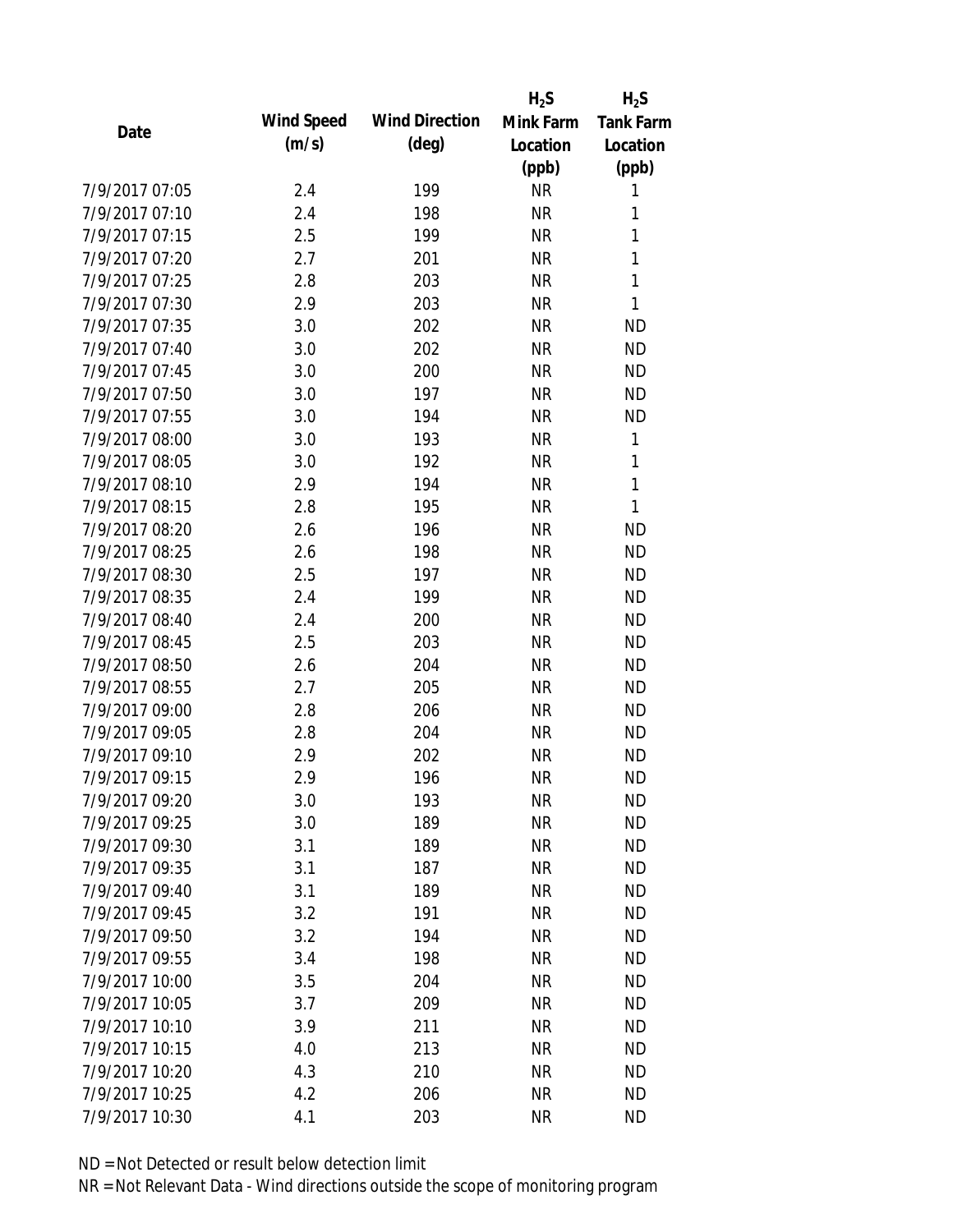|                |                   |                       | $H_2S$    | $H_2S$           |
|----------------|-------------------|-----------------------|-----------|------------------|
| Date           | <b>Wind Speed</b> | <b>Wind Direction</b> | Mink Farm | <b>Tank Farm</b> |
|                | (m/s)             | $(\text{deg})$        | Location  | Location         |
|                |                   |                       | (ppb)     | (ppb)            |
| 7/9/2017 10:35 | 4.0               | 204                   | <b>NR</b> | <b>ND</b>        |
| 7/9/2017 10:40 | 4.0               | 205                   | <b>NR</b> | <b>ND</b>        |
| 7/9/2017 10:45 | 3.8               | 204                   | <b>NR</b> | <b>ND</b>        |
| 7/9/2017 10:50 | 3.7               | 208                   | <b>NR</b> | <b>ND</b>        |
| 7/9/2017 10:55 | 3.7               | 212                   | <b>NR</b> | <b>ND</b>        |
| 7/9/2017 11:00 | 3.5               | 216                   | <b>NR</b> | <b>ND</b>        |
| 7/9/2017 11:05 | 3.4               | 215                   | <b>NR</b> | <b>ND</b>        |
| 7/9/2017 11:10 | 3.3               | 213                   | <b>NR</b> | <b>ND</b>        |
| 7/9/2017 11:15 | 3.4               | 209                   | <b>NR</b> | <b>ND</b>        |
| 7/9/2017 11:20 | 3.4               | 205                   | <b>NR</b> | <b>ND</b>        |
| 7/9/2017 11:25 | 3.3               | 201                   | <b>NR</b> | <b>ND</b>        |
| 7/9/2017 11:30 | 3.4               | 194                   | <b>NR</b> | <b>ND</b>        |
| 7/9/2017 11:35 | 3.5               | 188                   | <b>NR</b> | <b>ND</b>        |
| 7/9/2017 11:40 | 3.5               | 184                   | <b>NR</b> | <b>ND</b>        |
| 7/9/2017 11:45 | 3.5               | 182                   | <b>NR</b> | <b>ND</b>        |
| 7/9/2017 11:50 | 3.5               | 183                   | <b>NR</b> | <b>ND</b>        |
| 7/9/2017 11:55 | 3.4               | 183                   | <b>NR</b> | <b>ND</b>        |
| 7/9/2017 12:00 | 3.5               | 182                   | <b>NR</b> | <b>ND</b>        |
| 7/9/2017 12:05 | 3.5               | 185                   | <b>NR</b> | <b>ND</b>        |
| 7/9/2017 12:10 | 3.5               | 195                   | <b>NR</b> | <b>ND</b>        |
| 7/9/2017 12:15 | 3.4               | 204                   | <b>NR</b> | <b>ND</b>        |
| 7/9/2017 12:20 | 3.5               | 209                   | <b>NR</b> | <b>ND</b>        |
| 7/9/2017 12:25 | 3.5               | 210                   | <b>NR</b> | <b>ND</b>        |
| 7/9/2017 12:30 | 3.1               | 212                   | <b>NR</b> | <b>ND</b>        |
| 7/9/2017 12:35 | 2.8               | 206                   | <b>NR</b> | <b>ND</b>        |
| 7/9/2017 12:40 | 2.7               | 192                   | <b>NR</b> | <b>ND</b>        |
| 7/9/2017 12:45 | 2.6               | 186                   | <b>NR</b> | <b>ND</b>        |
| 7/9/2017 12:50 | 2.3               | 187                   | <b>NR</b> | <b>ND</b>        |
| 7/9/2017 12:55 | 2.4               | 189                   | <b>NR</b> | <b>ND</b>        |
| 7/9/2017 13:00 | 2.8               | 189                   | <b>NR</b> | <b>ND</b>        |
| 7/9/2017 13:05 | 3.0               | 190                   | <b>NR</b> | <b>ND</b>        |
| 7/9/2017 13:10 | 3.2               | 190                   | <b>NR</b> | <b>ND</b>        |
| 7/9/2017 13:15 | 3.4               | 192                   | <b>NR</b> | <b>ND</b>        |
| 7/9/2017 13:20 | 3.5               | 190                   | <b>NR</b> | <b>ND</b>        |
| 7/9/2017 13:25 | 3.7               | 187                   | <b>NR</b> | <b>ND</b>        |
| 7/9/2017 13:30 | 3.6               | 191                   | <b>NR</b> | <b>ND</b>        |
| 7/9/2017 13:35 | 3.5               | 191                   | <b>NR</b> | <b>ND</b>        |
| 7/9/2017 13:40 | 3.3               | 190                   | <b>NR</b> | <b>ND</b>        |
| 7/9/2017 13:45 | 3.3               | 190                   | <b>NR</b> | <b>ND</b>        |
| 7/9/2017 13:50 | 3.4               | 188                   | <b>NR</b> | <b>ND</b>        |
| 7/9/2017 13:55 | 3.3               | 192                   | <b>NR</b> | <b>ND</b>        |
| 7/9/2017 14:00 | 3.4               | 192                   | <b>NR</b> | <b>ND</b>        |
|                |                   |                       |           |                  |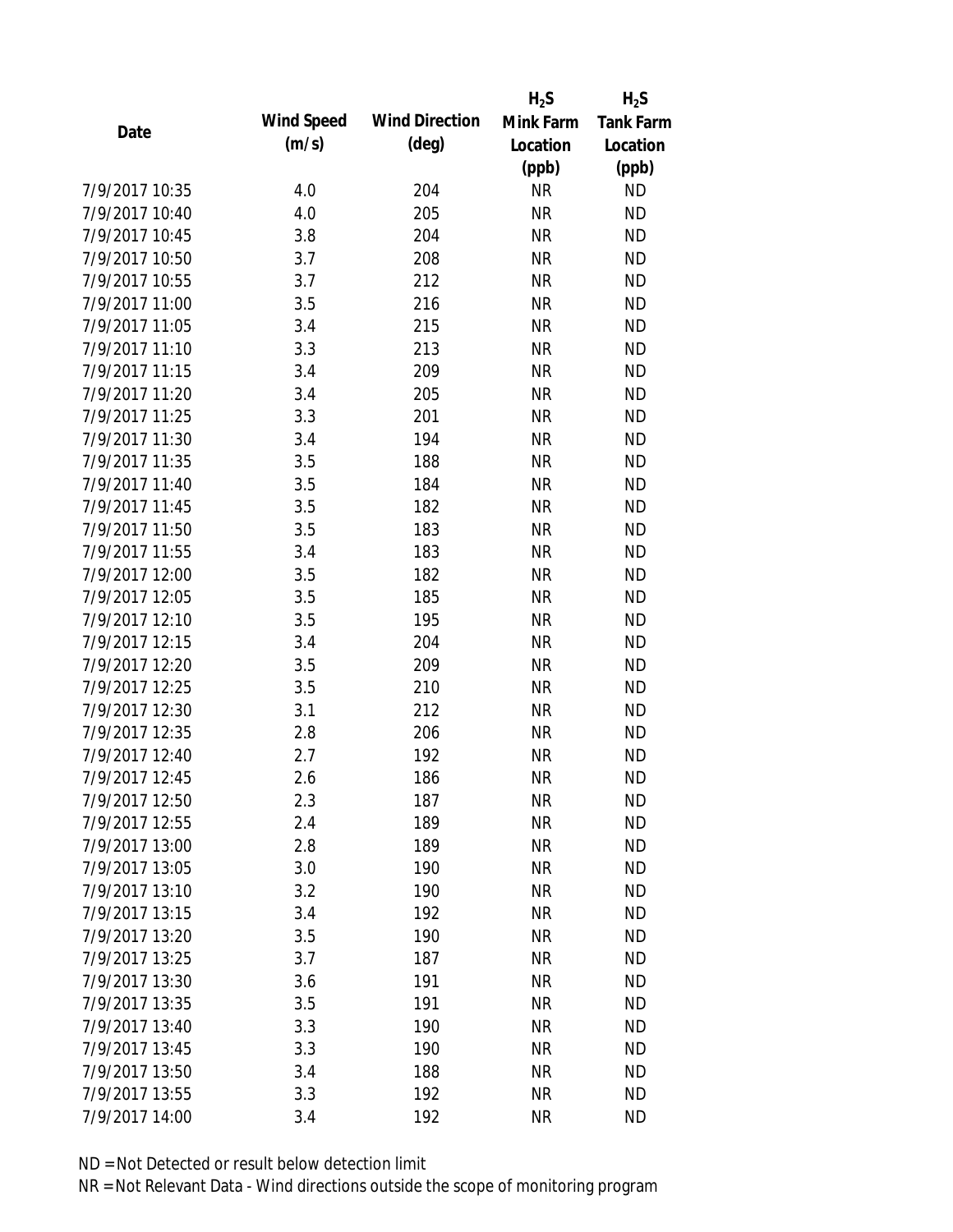|                |            |                       | $H_2S$    | $H_2S$           |
|----------------|------------|-----------------------|-----------|------------------|
| Date           | Wind Speed | <b>Wind Direction</b> | Mink Farm | <b>Tank Farm</b> |
|                | (m/s)      | $(\text{deg})$        | Location  | Location         |
|                |            |                       | (ppb)     | (ppb)            |
| 7/9/2017 14:05 | 3.7        | 196                   | <b>NR</b> | <b>ND</b>        |
| 7/9/2017 14:10 | 4.2        | 198                   | <b>NR</b> | <b>ND</b>        |
| 7/9/2017 14:15 | 4.4        | 200                   | <b>NR</b> | <b>ND</b>        |
| 7/9/2017 14:20 | 4.5        | 200                   | <b>NR</b> | <b>ND</b>        |
| 7/9/2017 14:25 | 4.8        | 196                   | <b>NR</b> | <b>ND</b>        |
| 7/9/2017 14:30 | 4.6        | 193                   | <b>NR</b> | <b>ND</b>        |
| 7/9/2017 14:35 | 4.5        | 194                   | <b>NR</b> | <b>ND</b>        |
| 7/9/2017 14:40 | 4.3        | 192                   | <b>NR</b> | <b>ND</b>        |
| 7/9/2017 14:45 | 4.3        | 187                   | <b>NR</b> | <b>ND</b>        |
| 7/9/2017 14:50 | 4.2        | 184                   | <b>NR</b> | <b>ND</b>        |
| 7/9/2017 14:55 | 3.9        | 184                   | <b>NR</b> | <b>ND</b>        |
| 7/9/2017 15:00 | 4.1        | 185                   | <b>NR</b> | <b>ND</b>        |
| 7/9/2017 15:05 | 4.2        | 185                   | <b>NR</b> | <b>ND</b>        |
| 7/9/2017 15:10 | 4.4        | 185                   | <b>NR</b> | <b>ND</b>        |
| 7/9/2017 15:15 | 4.2        | 187                   | <b>NR</b> | <b>ND</b>        |
| 7/9/2017 15:20 | 4.2        | 187                   | <b>NR</b> | <b>ND</b>        |
| 7/9/2017 15:25 | 4.2        | 186                   | <b>NR</b> | <b>ND</b>        |
| 7/9/2017 15:30 | 4.3        | 190                   | <b>NR</b> | <b>ND</b>        |
| 7/9/2017 15:35 | 4.3        | 189                   | <b>NR</b> | <b>ND</b>        |
| 7/9/2017 15:40 | 4.3        | 189                   | <b>NR</b> | <b>ND</b>        |
| 7/9/2017 15:45 | 4.4        | 186                   | <b>NR</b> | <b>ND</b>        |
| 7/9/2017 15:50 | 4.6        | 184                   | <b>NR</b> | <b>ND</b>        |
| 7/9/2017 15:55 | 4.5        | 184                   | <b>NR</b> | <b>ND</b>        |
| 7/9/2017 16:00 | 4.5        | 177                   | <b>NR</b> | <b>ND</b>        |
| 7/9/2017 16:05 | 4.4        | 180                   | <b>NR</b> | <b>ND</b>        |
| 7/9/2017 16:10 | 4.4        | 180                   | <b>NR</b> | <b>ND</b>        |
| 7/9/2017 16:15 | 4.6        | 178                   | <b>NR</b> | <b>ND</b>        |
| 7/9/2017 16:20 | 4.7        | 177                   | <b>NR</b> | <b>ND</b>        |
| 7/9/2017 16:25 | 4.9        | 175                   | <b>NR</b> | <b>ND</b>        |
| 7/9/2017 16:30 | 4.9        | 174                   | <b>NR</b> | <b>ND</b>        |
| 7/9/2017 16:35 | 5.1        | 169                   | <b>NR</b> | <b>ND</b>        |
| 7/9/2017 16:40 | 5.1        | 173                   | <b>NR</b> | <b>ND</b>        |
| 7/9/2017 16:45 | 4.8        | 181                   | <b>NR</b> | <b>ND</b>        |
| 7/9/2017 16:50 | 4.7        | 187                   | <b>NR</b> | <b>ND</b>        |
| 7/9/2017 16:55 | 4.5        | 193                   | <b>NR</b> | <b>ND</b>        |
| 7/9/2017 17:00 | 4.5        | 200                   | <b>NR</b> | <b>ND</b>        |
| 7/9/2017 17:05 | 4.4        | 207                   | <b>NR</b> | <b>ND</b>        |
| 7/9/2017 17:10 | 4.2        | 206                   | <b>NR</b> | <b>ND</b>        |
| 7/9/2017 17:15 | 4.2        | 204                   | <b>NR</b> | <b>ND</b>        |
| 7/9/2017 17:20 | 4.2        | 205                   | <b>NR</b> | <b>ND</b>        |
| 7/9/2017 17:25 | 4.3        | 201                   | <b>NR</b> | <b>ND</b>        |
| 7/9/2017 17:30 | 4.2        | 197                   | <b>NR</b> | <b>ND</b>        |
|                |            |                       |           |                  |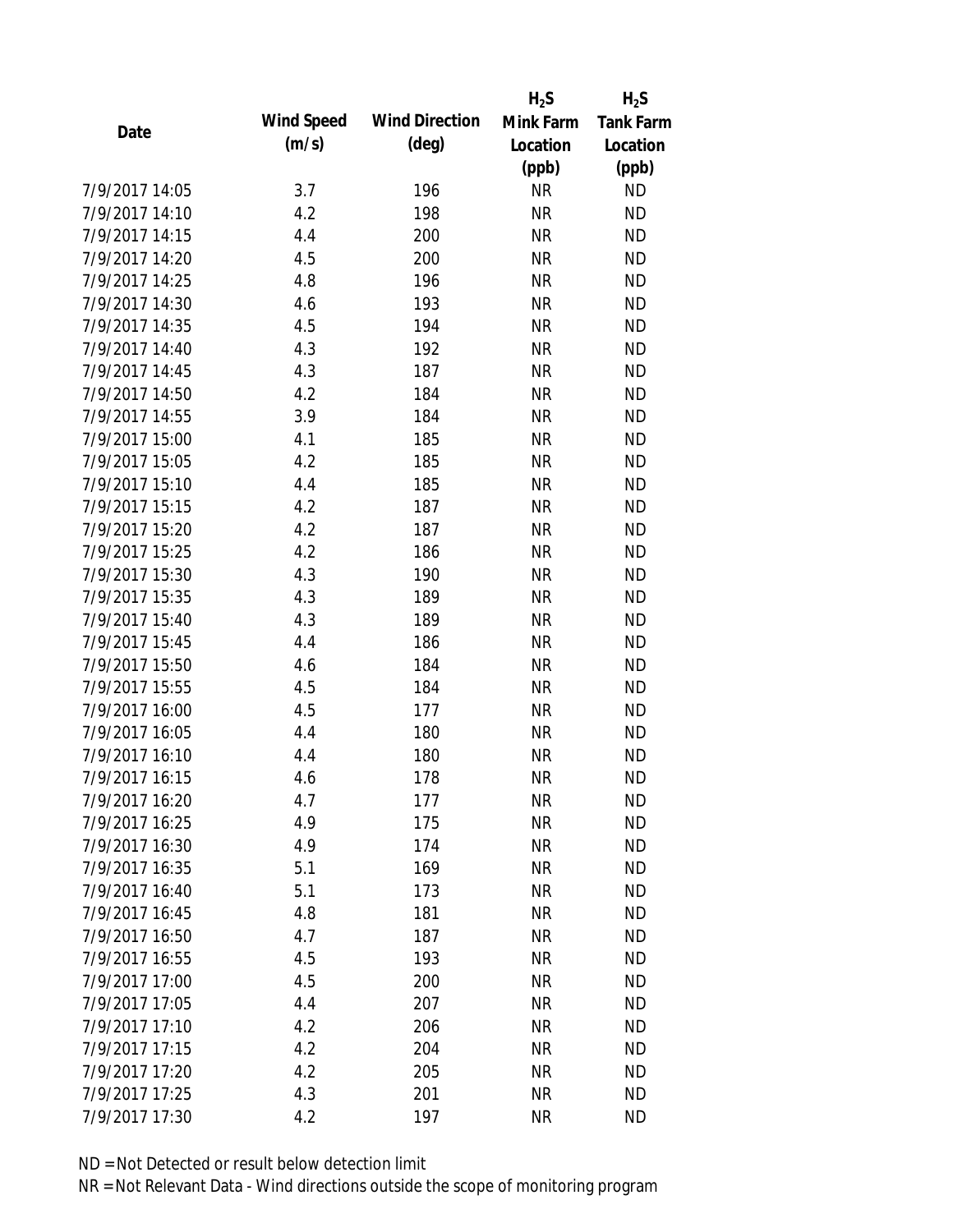|                |            |                       | $H_2S$    | $H_2S$           |
|----------------|------------|-----------------------|-----------|------------------|
| Date           | Wind Speed | <b>Wind Direction</b> | Mink Farm | <b>Tank Farm</b> |
|                | (m/s)      | $(\text{deg})$        | Location  | Location         |
|                |            |                       | (ppb)     | (ppb)            |
| 7/9/2017 17:35 | 4.2        | 194                   | <b>NR</b> | <b>ND</b>        |
| 7/9/2017 17:40 | 4.2        | 192                   | <b>NR</b> | <b>ND</b>        |
| 7/9/2017 17:45 | 4.3        | 191                   | <b>NR</b> | <b>ND</b>        |
| 7/9/2017 17:50 | 4.3        | 192                   | <b>NR</b> | <b>ND</b>        |
| 7/9/2017 17:55 | 4.4        | 193                   | <b>NR</b> | <b>ND</b>        |
| 7/9/2017 18:00 | 4.4        | 194                   | <b>NR</b> | <b>ND</b>        |
| 7/9/2017 18:05 | 4.3        | 190                   | <b>NR</b> | <b>ND</b>        |
| 7/9/2017 18:10 | 4.2        | 188                   | <b>NR</b> | <b>ND</b>        |
| 7/9/2017 18:15 | 4.1        | 188                   | <b>NR</b> | <b>ND</b>        |
| 7/9/2017 18:20 | 3.7        | 185                   | <b>NR</b> | <b>ND</b>        |
| 7/9/2017 18:25 | 3.5        | 184                   | <b>NR</b> | <b>ND</b>        |
| 7/9/2017 18:30 | 3.3        | 186                   | <b>NR</b> | <b>ND</b>        |
| 7/9/2017 18:35 | 3.3        | 190                   | <b>NR</b> | <b>ND</b>        |
| 7/9/2017 18:40 | 3.4        | 194                   | <b>NR</b> | <b>ND</b>        |
| 7/9/2017 18:45 | 3.4        | 196                   | <b>NR</b> | <b>ND</b>        |
| 7/9/2017 18:50 | 3.5        | 196                   | <b>NR</b> | <b>ND</b>        |
| 7/9/2017 18:55 | 3.6        | 195                   | <b>NR</b> | <b>ND</b>        |
| 7/9/2017 19:00 | 3.8        | 192                   | <b>NR</b> | <b>ND</b>        |
| 7/9/2017 19:05 | 3.8        | 189                   | <b>NR</b> | <b>ND</b>        |
| 7/9/2017 19:10 | 3.7        | 188                   | <b>NR</b> | <b>ND</b>        |
| 7/9/2017 19:15 | 3.7        | 184                   | <b>NR</b> | <b>ND</b>        |
| 7/9/2017 19:20 | 3.7        | 182                   | <b>NR</b> | <b>ND</b>        |
| 7/9/2017 19:25 | 3.7        | 181                   | <b>NR</b> | <b>ND</b>        |
| 7/9/2017 19:30 | 3.4        | 181                   | <b>NR</b> | <b>ND</b>        |
| 7/9/2017 19:35 | 3.3        | 182                   | <b>NR</b> | <b>ND</b>        |
| 7/9/2017 19:40 | 3.2        | 181                   | <b>NR</b> | <b>ND</b>        |
| 7/9/2017 19:45 | 3.0        | 182                   | <b>NR</b> | <b>ND</b>        |
| 7/9/2017 19:50 | 2.9        | 183                   | <b>NR</b> | <b>ND</b>        |
| 7/9/2017 19:55 | 2.8        | 184                   | <b>NR</b> | <b>ND</b>        |
| 7/9/2017 20:00 | 2.9        | 184                   | <b>NR</b> | <b>ND</b>        |
| 7/9/2017 20:05 | 3.0        | 185                   | <b>NR</b> | <b>ND</b>        |
| 7/9/2017 20:10 | 3.1        | 186                   | <b>NR</b> | <b>ND</b>        |
| 7/9/2017 20:15 | 3.1        | 184                   | <b>NR</b> | <b>ND</b>        |
| 7/9/2017 20:20 | 3.0        | 182                   | <b>NR</b> | <b>ND</b>        |
| 7/9/2017 20:25 | 3.1        | 179                   | <b>NR</b> | <b>ND</b>        |
| 7/9/2017 20:30 | 3.2        | 176                   | <b>NR</b> | <b>ND</b>        |
| 7/9/2017 20:35 | 3.3        | 173                   | <b>NR</b> | <b>ND</b>        |
| 7/9/2017 20:40 | 3.5        | 171                   | <b>NR</b> | <b>ND</b>        |
| 7/9/2017 20:45 | 3.7        | 169                   | <b>NR</b> | <b>ND</b>        |
| 7/9/2017 20:50 | 3.9        | 170                   | <b>NR</b> | <b>ND</b>        |
| 7/9/2017 20:55 | 3.9        | 170                   | <b>NR</b> | <b>ND</b>        |
| 7/9/2017 21:00 | 4.0        | 171                   | <b>NR</b> | <b>ND</b>        |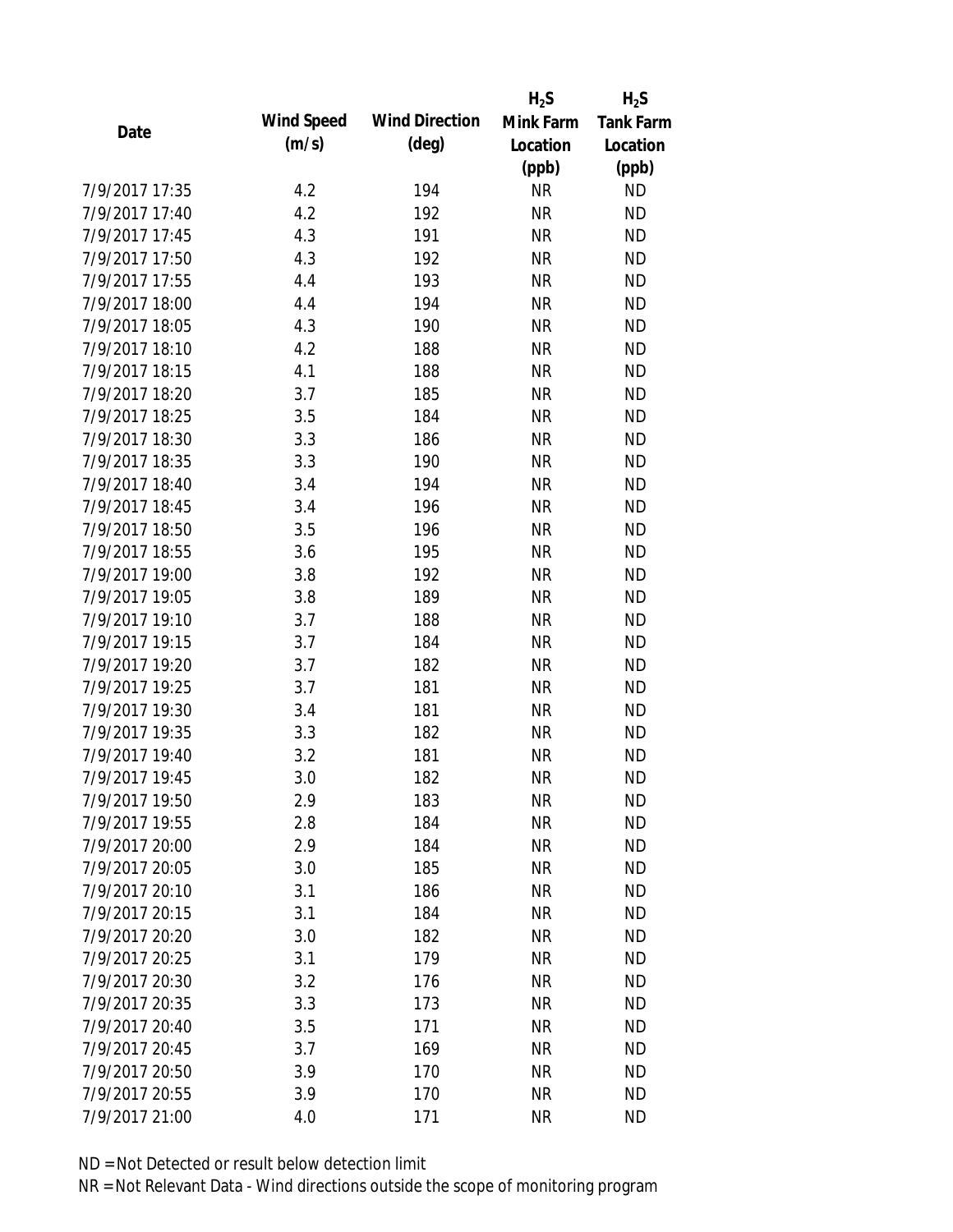|                 |            |                       | $H_2S$    | $H_2S$           |
|-----------------|------------|-----------------------|-----------|------------------|
| Date            | Wind Speed | <b>Wind Direction</b> | Mink Farm | <b>Tank Farm</b> |
|                 | (m/s)      | $(\text{deg})$        | Location  | Location         |
|                 |            |                       | (ppb)     | (ppb)            |
| 7/9/2017 21:05  | 4.0        | 172                   | <b>NR</b> | <b>ND</b>        |
| 7/9/2017 21:10  | 3.9        | 172                   | <b>NR</b> | <b>ND</b>        |
| 7/9/2017 21:15  | 3.9        | 172                   | <b>NR</b> | <b>ND</b>        |
| 7/9/2017 21:20  | 3.8        | 172                   | <b>NR</b> | <b>ND</b>        |
| 7/9/2017 21:25  | 3.8        | 172                   | <b>NR</b> | <b>ND</b>        |
| 7/9/2017 21:30  | 3.8        | 172                   | <b>NR</b> | <b>ND</b>        |
| 7/9/2017 21:35  | 3.7        | 171                   | <b>NR</b> | <b>ND</b>        |
| 7/9/2017 21:40  | 3.6        | 170                   | <b>NR</b> | <b>ND</b>        |
| 7/9/2017 21:45  | 3.6        | 169                   | <b>NR</b> | <b>ND</b>        |
| 7/9/2017 21:50  | 3.7        | 168                   | <b>NR</b> | <b>ND</b>        |
| 7/9/2017 21:55  | 3.8        | 168                   | <b>NR</b> | <b>ND</b>        |
| 7/9/2017 22:00  | 4.0        | 168                   | <b>NR</b> | <b>ND</b>        |
| 7/9/2017 22:05  | 4.0        | 167                   | <b>NR</b> | <b>ND</b>        |
| 7/9/2017 22:10  | 4.1        | 166                   | <b>NR</b> | <b>ND</b>        |
| 7/9/2017 22:15  | 4.2        | 165                   | <b>NR</b> | <b>ND</b>        |
| 7/9/2017 22:20  | 4.2        | 164                   | <b>NR</b> | <b>ND</b>        |
| 7/9/2017 22:25  | 4.3        | 163                   | <b>NR</b> | <b>ND</b>        |
| 7/9/2017 22:30  | 4.3        | 161                   | <b>NR</b> | <b>ND</b>        |
| 7/9/2017 22:35  | 4.4        | 161                   | <b>NR</b> | <b>ND</b>        |
| 7/9/2017 22:40  | 4.7        | 162                   | <b>NR</b> | <b>ND</b>        |
| 7/9/2017 22:45  | 5.0        | 163                   | <b>NR</b> | <b>ND</b>        |
| 7/9/2017 22:50  | 5.3        | 165                   | <b>NR</b> | <b>ND</b>        |
| 7/9/2017 22:55  | 5.4        | 166                   | <b>NR</b> | <b>ND</b>        |
| 7/9/2017 23:00  | 5.4        | 167                   | <b>NR</b> | <b>ND</b>        |
| 7/9/2017 23:05  | 5.2        | 168                   | <b>NR</b> | <b>ND</b>        |
| 7/9/2017 23:10  | 4.9        | 168                   | <b>NR</b> | <b>ND</b>        |
| 7/9/2017 23:15  | 4.6        | 168                   | <b>NR</b> | <b>ND</b>        |
| 7/9/2017 23:20  | 4.2        | 168                   | ΝR        | <b>ND</b>        |
| 7/9/2017 23:25  | 4.0        | 168                   | <b>NR</b> | <b>ND</b>        |
| 7/9/2017 23:30  | 4.0        | 168                   | <b>NR</b> | <b>ND</b>        |
| 7/9/2017 23:35  | 4.1        | 168                   | <b>NR</b> | <b>ND</b>        |
| 7/9/2017 23:40  | 4.2        | 169                   | <b>NR</b> | <b>ND</b>        |
| 7/9/2017 23:45  | 4.4        | 169                   | <b>NR</b> | <b>ND</b>        |
| 7/9/2017 23:50  | 4.4        | 169                   | <b>NR</b> | <b>ND</b>        |
| 7/9/2017 23:55  | 4.4        | 169                   | <b>NR</b> | <b>ND</b>        |
| 7/9/2017 24:00  | 4.5        | 169                   | <b>NR</b> | <b>ND</b>        |
| 7/10/2017 00:05 | 4.4        | 169                   | <b>NR</b> | <b>ND</b>        |
| 7/10/2017 00:10 | 4.4        | 170                   | <b>NR</b> | <b>ND</b>        |
| 7/10/2017 00:15 | 4.3        | 169                   | <b>NR</b> | <b>ND</b>        |
| 7/10/2017 00:20 | 4.1        | 169                   | <b>NR</b> | <b>ND</b>        |
| 7/10/2017 00:25 | 3.9        | 171                   | <b>NR</b> | <b>ND</b>        |
| 7/10/2017 00:30 | 3.7        | 171                   | <b>NR</b> | <b>ND</b>        |
|                 |            |                       |           |                  |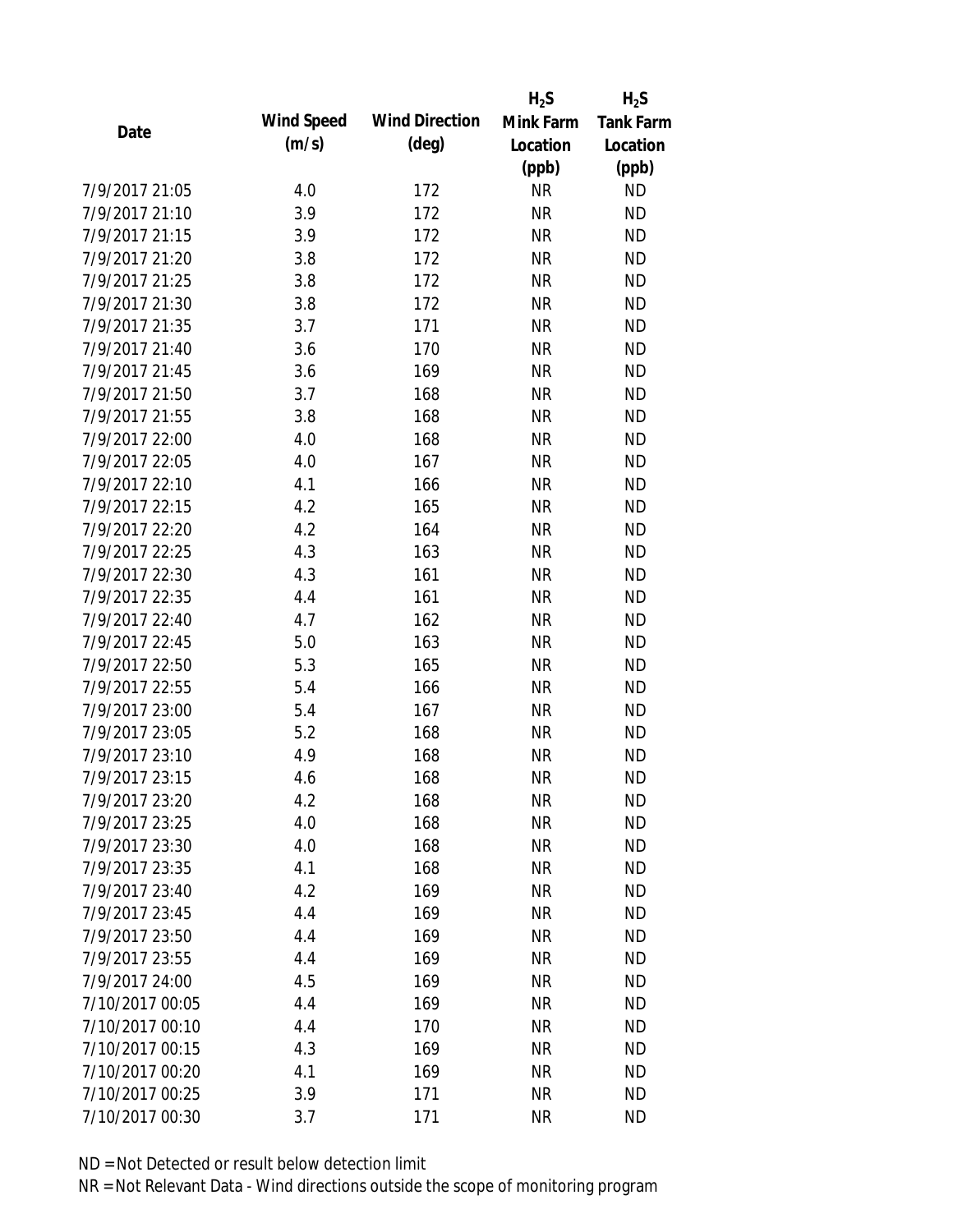|                 |            |                       | $H_2S$    | $H_2S$           |
|-----------------|------------|-----------------------|-----------|------------------|
| Date            | Wind Speed | <b>Wind Direction</b> | Mink Farm | <b>Tank Farm</b> |
|                 | (m/s)      | $(\text{deg})$        | Location  | Location         |
|                 |            |                       | (ppb)     | (ppb)            |
| 7/10/2017 00:35 | 3.6        | 174                   | <b>NR</b> | <b>ND</b>        |
| 7/10/2017 00:40 | 3.5        | 178                   | <b>NR</b> | <b>ND</b>        |
| 7/10/2017 00:45 | 3.4        | 180                   | <b>NR</b> | <b>ND</b>        |
| 7/10/2017 00:50 | 3.4        | 181                   | <b>NR</b> | <b>ND</b>        |
| 7/10/2017 00:55 | 3.5        | 180                   | <b>NR</b> | <b>ND</b>        |
| 7/10/2017 01:00 | 3.7        | 180                   | <b>NR</b> | <b>ND</b>        |
| 7/10/2017 01:05 | 3.7        | 177                   | <b>NR</b> | <b>ND</b>        |
| 7/10/2017 01:10 | 3.8        | 173                   | <b>NR</b> | <b>ND</b>        |
| 7/10/2017 01:15 | 3.9        | 170                   | <b>NR</b> | <b>ND</b>        |
| 7/10/2017 01:20 | 3.9        | 168                   | <b>NR</b> | <b>ND</b>        |
| 7/10/2017 01:25 | 3.8        | 168                   | <b>NR</b> | <b>ND</b>        |
| 7/10/2017 01:30 | 3.7        | 169                   | <b>NR</b> | <b>ND</b>        |
| 7/10/2017 01:35 | 3.7        | 169                   | <b>NR</b> | <b>ND</b>        |
| 7/10/2017 01:40 | 3.8        | 170                   | <b>NR</b> | <b>ND</b>        |
| 7/10/2017 01:45 | 3.9        | 170                   | <b>NR</b> | <b>ND</b>        |
| 7/10/2017 01:50 | 3.9        | 171                   | <b>NR</b> | <b>ND</b>        |
| 7/10/2017 01:55 | 3.9        | 170                   | <b>NR</b> | <b>ND</b>        |
| 7/10/2017 02:00 | 4.0        | 169                   | <b>NR</b> | <b>ND</b>        |
| 7/10/2017 02:05 | 4.0        | 168                   | <b>NR</b> | <b>ND</b>        |
| 7/10/2017 02:10 | 3.9        | 168                   | <b>NR</b> | <b>ND</b>        |
| 7/10/2017 02:15 | 4.0        | 168                   | <b>NR</b> | <b>ND</b>        |
| 7/10/2017 02:20 | 4.1        | 168                   | <b>NR</b> | <b>ND</b>        |
| 7/10/2017 02:25 | 4.0        | 169                   | <b>NR</b> | <b>ND</b>        |
| 7/10/2017 02:30 | 4.1        | 171                   | <b>NR</b> | <b>ND</b>        |
| 7/10/2017 02:35 | 4.1        | 175                   | <b>NR</b> | <b>ND</b>        |
| 7/10/2017 02:40 | 4.2        | 178                   | <b>NR</b> | <b>ND</b>        |
| 7/10/2017 02:45 | 4.1        | 181                   | <b>NR</b> | <b>ND</b>        |
| 7/10/2017 02:50 | 4.0        | 184                   | ΝR        | <b>ND</b>        |
| 7/10/2017 02:55 | 4.0        | 185                   | <b>NR</b> | <b>ND</b>        |
| 7/10/2017 03:00 | 3.8        | 182                   | <b>NR</b> | <b>ND</b>        |
| 7/10/2017 03:05 | 3.6        | 178                   | <b>NR</b> | <b>ND</b>        |
| 7/10/2017 03:10 | 3.4        | 175                   | <b>NR</b> | <b>ND</b>        |
| 7/10/2017 03:15 | 3.2        | 172                   | <b>NR</b> | <b>ND</b>        |
| 7/10/2017 03:20 | 2.9        | 171                   | <b>NR</b> | <b>ND</b>        |
| 7/10/2017 03:25 | 2.9        | 172                   | <b>NR</b> | <b>ND</b>        |
| 7/10/2017 03:30 | 2.8        | 177                   | <b>NR</b> | <b>ND</b>        |
| 7/10/2017 03:35 | 2.9        | 184                   | <b>NR</b> | <b>ND</b>        |
| 7/10/2017 03:40 | 3.1        | 190                   | <b>NR</b> | <b>ND</b>        |
| 7/10/2017 03:45 | 3.2        | 195                   | <b>NR</b> | <b>ND</b>        |
| 7/10/2017 03:50 | 3.4        | 197                   | <b>NR</b> | <b>ND</b>        |
| 7/10/2017 03:55 | 3.4        | 198                   | <b>NR</b> | <b>ND</b>        |
| 7/10/2017 04:00 | 3.5        | 199                   | <b>NR</b> | <b>ND</b>        |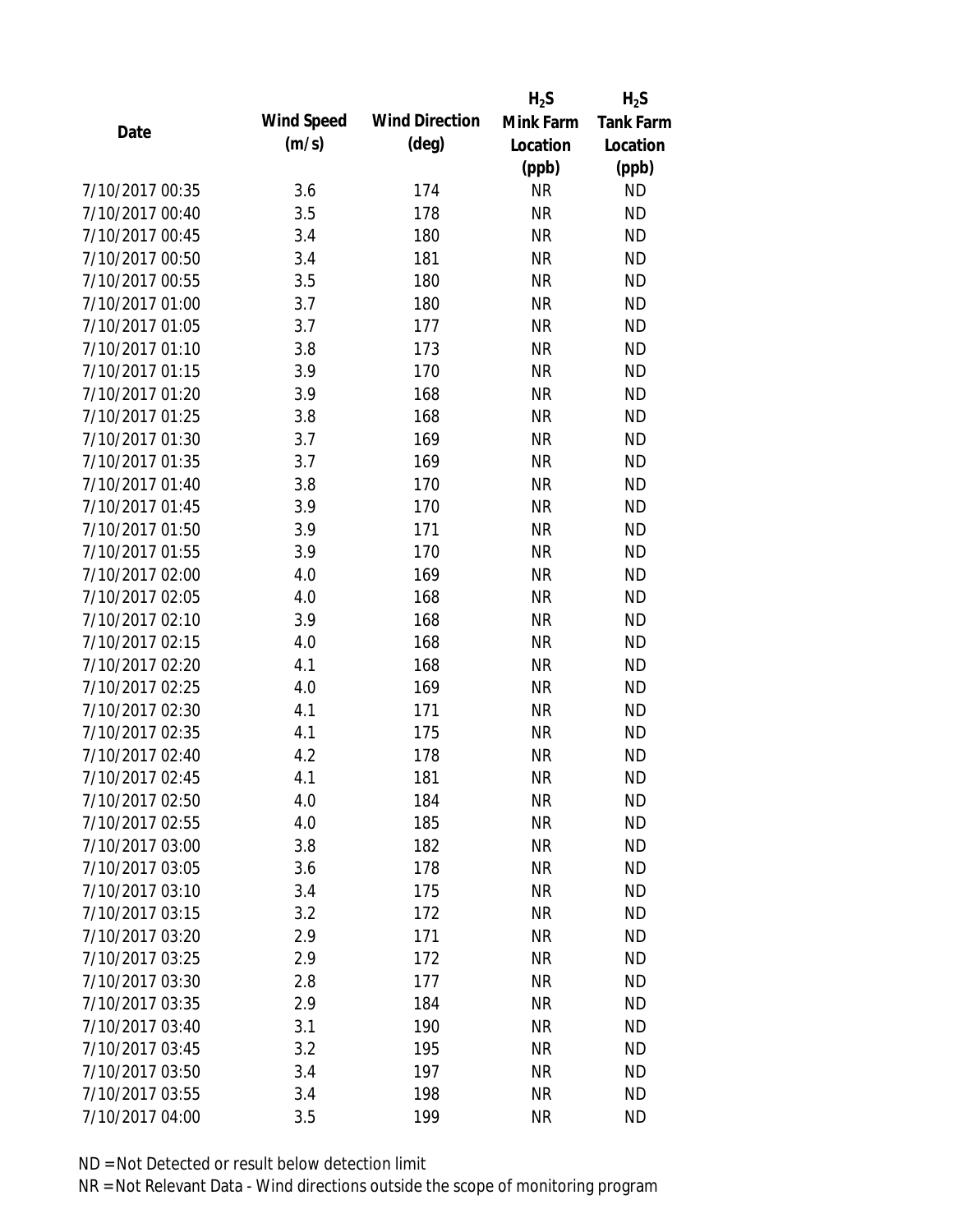|                 |            |                       | $H_2S$    | $H_2S$           |
|-----------------|------------|-----------------------|-----------|------------------|
| Date            | Wind Speed | <b>Wind Direction</b> | Mink Farm | <b>Tank Farm</b> |
|                 | (m/s)      | $(\text{deg})$        | Location  | Location         |
|                 |            |                       | (ppb)     | (ppb)            |
| 7/10/2017 04:05 | 3.5        | 199                   | <b>NR</b> | <b>ND</b>        |
| 7/10/2017 04:10 | 3.5        | 196                   | <b>NR</b> | <b>ND</b>        |
| 7/10/2017 04:15 | 3.6        | 194                   | <b>NR</b> | <b>ND</b>        |
| 7/10/2017 04:20 | 3.6        | 194                   | <b>NR</b> | <b>ND</b>        |
| 7/10/2017 04:25 | 3.6        | 193                   | <b>NR</b> | <b>ND</b>        |
| 7/10/2017 04:30 | 3.8        | 191                   | <b>NR</b> | <b>ND</b>        |
| 7/10/2017 04:35 | 3.8        | 189                   | <b>NR</b> | <b>ND</b>        |
| 7/10/2017 04:40 | 3.9        | 189                   | <b>NR</b> | <b>ND</b>        |
| 7/10/2017 04:45 | 4.0        | 189                   | <b>NR</b> | <b>ND</b>        |
| 7/10/2017 04:50 | 4.1        | 188                   | <b>NR</b> | <b>ND</b>        |
| 7/10/2017 04:55 | 4.2        | 188                   | <b>NR</b> | <b>ND</b>        |
| 7/10/2017 05:00 | 4.2        | 187                   | <b>NR</b> | <b>ND</b>        |
| 7/10/2017 05:05 | 4.3        | 186                   | <b>NR</b> | <b>ND</b>        |
| 7/10/2017 05:10 | 4.3        | 186                   | <b>NR</b> | <b>ND</b>        |
| 7/10/2017 05:15 | 4.2        | 185                   | <b>NR</b> | <b>ND</b>        |
| 7/10/2017 05:20 | 4.1        | 186                   | <b>NR</b> | <b>ND</b>        |
| 7/10/2017 05:25 | 3.8        | 187                   | <b>NR</b> | <b>ND</b>        |
| 7/10/2017 05:30 | 3.7        | 188                   | <b>NR</b> | <b>ND</b>        |
| 7/10/2017 05:35 | 3.5        | 190                   | <b>NR</b> | <b>ND</b>        |
| 7/10/2017 05:40 | 3.3        | 192                   | <b>NR</b> | <b>ND</b>        |
| 7/10/2017 05:45 | 3.1        | 197                   | <b>NR</b> | <b>ND</b>        |
| 7/10/2017 05:50 | 3.1        | 201                   | <b>NR</b> | <b>ND</b>        |
| 7/10/2017 05:55 | 3.2        | 206                   | <b>NR</b> | <b>ND</b>        |
| 7/10/2017 06:00 | 3.2        | 211                   | <b>NR</b> | <b>ND</b>        |
| 7/10/2017 06:05 | 3.5        | 225                   | <b>NR</b> | <b>ND</b>        |
| 7/10/2017 06:10 | 3.5        | 245                   | 1         | <b>ND</b>        |
| 7/10/2017 06:15 | 4.0        | 275                   | 1         | <b>ND</b>        |
| 7/10/2017 06:20 | 4.1        | 316                   | 1         | <b>ND</b>        |
| 7/10/2017 06:25 | 4.3        | 347                   | 1         | <b>ND</b>        |
| 7/10/2017 06:30 | 4.5        | $\overline{2}$        | 1         | <b>ND</b>        |
| 7/10/2017 06:35 | 4.3        | 12                    | 1         | <b>ND</b>        |
| 7/10/2017 06:40 | 4.3        | 15                    | 1         | <b>ND</b>        |
| 7/10/2017 06:45 | 4.0        | 15                    | 1         | <b>ND</b>        |
| 7/10/2017 06:50 | 3.8        | 15                    | 1         | <b>ND</b>        |
| 7/10/2017 06:55 | 3.6        | 14                    | 1         | <b>ND</b>        |
| 7/10/2017 07:00 | 3.6        | 13                    | 1         | <b>ND</b>        |
| 7/10/2017 07:05 | 3.3        | 11                    | 1         | <b>ND</b>        |
| 7/10/2017 07:10 | 3.1        | 16                    | 1         | <b>ND</b>        |
| 7/10/2017 07:15 | 2.9        | 19                    | 1         | <b>ND</b>        |
| 7/10/2017 07:20 | 2.9        | 23                    | 1         | <b>ND</b>        |
| 7/10/2017 07:25 | 2.6        | 25                    | 1         | <b>ND</b>        |
| 7/10/2017 07:30 | 2.2        | 31                    | 1         | <b>ND</b>        |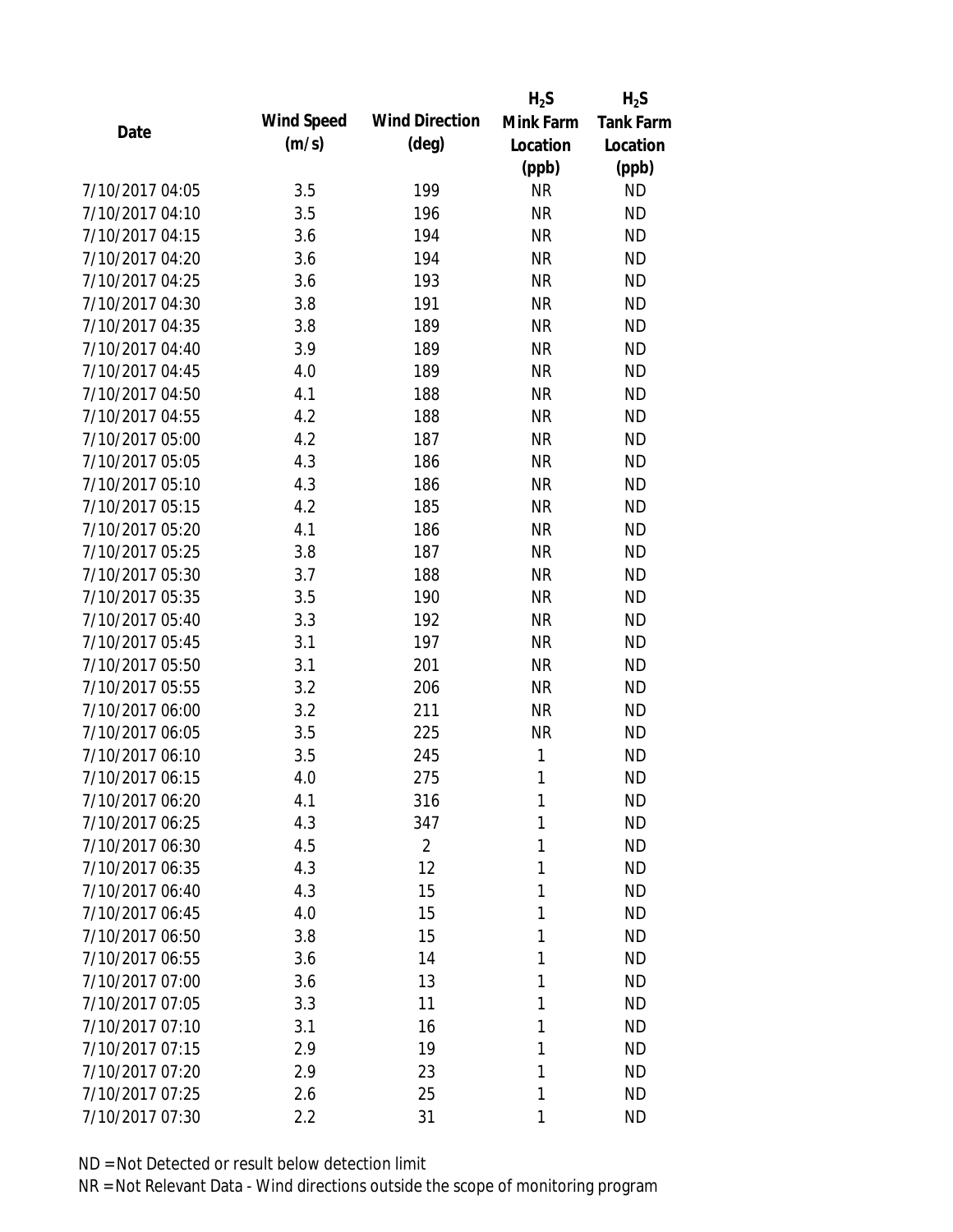|                 |            |                       | $H_2S$    | $H_2S$           |
|-----------------|------------|-----------------------|-----------|------------------|
| Date            | Wind Speed | <b>Wind Direction</b> | Mink Farm | <b>Tank Farm</b> |
|                 | (m/s)      | $(\text{deg})$        | Location  | Location         |
|                 |            |                       | (ppb)     | (ppb)            |
| 7/10/2017 07:35 | 2.2        | 47                    | <b>NR</b> | <b>ND</b>        |
| 7/10/2017 07:40 | 2.3        | 67                    | <b>NR</b> | <b>ND</b>        |
| 7/10/2017 07:45 | 2.7        | 96                    | <b>NR</b> | <b>ND</b>        |
| 7/10/2017 07:50 | 3.5        | 128                   | <b>NR</b> | <b>ND</b>        |
| 7/10/2017 07:55 | 4.9        | 150                   | <b>NR</b> | <b>ND</b>        |
| 7/10/2017 08:00 | 7.2        | 159                   | <b>NR</b> | <b>ND</b>        |
| 7/10/2017 08:05 | 8.9        | 168                   | <b>NR</b> | <b>ND</b>        |
| 7/10/2017 08:10 | 9.4        | 176                   | <b>NR</b> | <b>ND</b>        |
| 7/10/2017 08:15 | 9.2        | 185                   | <b>NR</b> | <b>ND</b>        |
| 7/10/2017 08:20 | 8.6        | 192                   | <b>NR</b> | <b>ND</b>        |
| 7/10/2017 08:25 | 7.4        | 200                   | <b>NR</b> | <b>ND</b>        |
| 7/10/2017 08:30 | 5.3        | 212                   | <b>NR</b> | <b>ND</b>        |
| 7/10/2017 08:35 | 3.7        | 230                   | 1         | <b>ND</b>        |
| 7/10/2017 08:40 | 3.2        | 248                   | 1         | <b>ND</b>        |
| 7/10/2017 08:45 | 3.1        | 261                   | 1         | <b>ND</b>        |
| 7/10/2017 08:50 | 2.9        | 270                   | 1         | <b>ND</b>        |
| 7/10/2017 08:55 | 2.9        | 278                   | 1         | <b>ND</b>        |
| 7/10/2017 09:00 | 3.0        | 280                   | 1         | <b>ND</b>        |
| 7/10/2017 09:05 | 3.1        | 276                   | 1         | <b>ND</b>        |
| 7/10/2017 09:10 | 3.0        | 272                   | 1         | <b>ND</b>        |
| 7/10/2017 09:15 | 2.8        | 266                   | 1         | <b>ND</b>        |
| 7/10/2017 09:20 | 2.7        | 259                   | 1         | <b>ND</b>        |
| 7/10/2017 09:25 | 2.5        | 255                   | 1         | <b>ND</b>        |
| 7/10/2017 09:30 | 2.3        | 250                   | 1         | <b>ND</b>        |
| 7/10/2017 09:35 | 2.4        | 247                   | 1         | <b>ND</b>        |
| 7/10/2017 09:40 | 2.7        | 245                   | 1         | <b>ND</b>        |
| 7/10/2017 09:45 | 2.8        | 246                   | 1         | <b>ND</b>        |
| 7/10/2017 09:50 | 3.1        | 248                   | 1         | <b>ND</b>        |
| 7/10/2017 09:55 | 3.5        | 248                   | 1         | <b>ND</b>        |
| 7/10/2017 10:00 | 3.8        | 251                   | 1         | <b>ND</b>        |
| 7/10/2017 10:05 | 4.2        | 251                   | 1         | <b>ND</b>        |
| 7/10/2017 10:10 | 4.4        | 250                   | 1         | <b>ND</b>        |
| 7/10/2017 10:15 | 4.4        | 249                   | 1         | <b>ND</b>        |
| 7/10/2017 10:20 | 4.3        | 251                   | 1         | <b>ND</b>        |
| 7/10/2017 10:25 | 4.0        | 252                   | 1         | <b>ND</b>        |
| 7/10/2017 10:30 | 4.0        | 253                   | 1         | <b>ND</b>        |
| 7/10/2017 10:35 | 3.7        | 255                   | <b>ND</b> | <b>ND</b>        |
| 7/10/2017 10:40 | 3.4        | 260                   | <b>ND</b> | <b>ND</b>        |
| 7/10/2017 10:45 | 3.5        | 262                   | <b>ND</b> | <b>ND</b>        |
| 7/10/2017 10:50 | 3.7        | 262                   | 1         | <b>ND</b>        |
| 7/10/2017 10:55 | 3.7        | 261                   | <b>ND</b> | <b>ND</b>        |
| 7/10/2017 11:00 | 3.8        | 259                   | 1         | <b>ND</b>        |
|                 |            |                       |           |                  |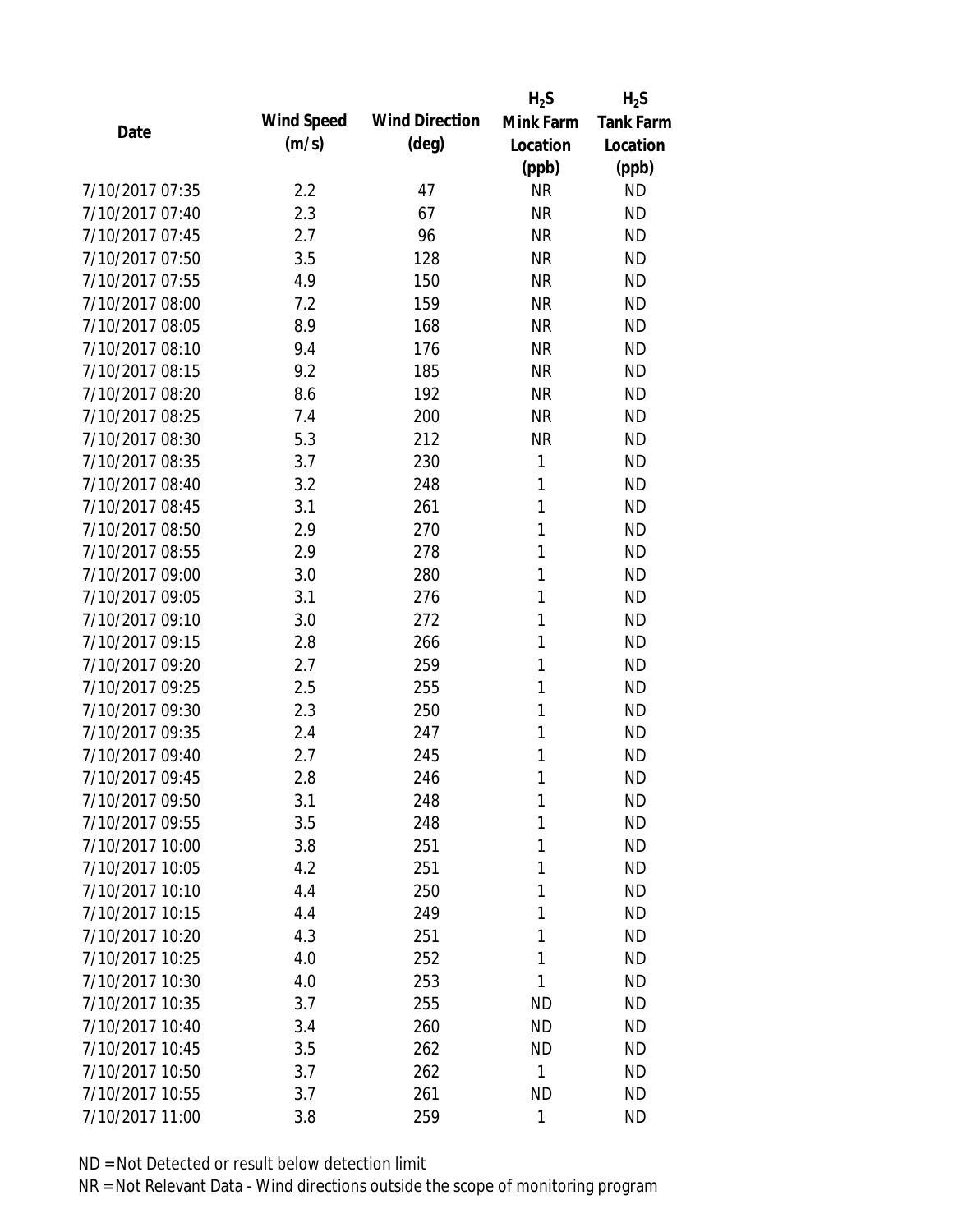|                 |            |                       | $H_2S$    | $H_2S$    |
|-----------------|------------|-----------------------|-----------|-----------|
| Date            | Wind Speed | <b>Wind Direction</b> | Mink Farm | Tank Farm |
|                 | (m/s)      | $(\text{deg})$        | Location  | Location  |
|                 |            |                       | (ppb)     | (ppb)     |
| 7/10/2017 11:05 | 4.1        | 255                   | 1         | <b>ND</b> |
| 7/10/2017 11:10 | 4.3        | 251                   | 1         | <b>ND</b> |
| 7/10/2017 11:15 | 4.5        | 250                   | 1         | <b>ND</b> |
| 7/10/2017 11:20 | 4.3        | 253                   | 1         | <b>ND</b> |
| 7/10/2017 11:25 | 4.2        | 257                   | 1         | <b>ND</b> |
| 7/10/2017 11:30 | 4.0        | 258                   | 1         | <b>ND</b> |
| 7/10/2017 11:35 | 3.5        | 252                   | 1         | <b>ND</b> |
| 7/10/2017 11:40 | 3.1        | 240                   | 1         | <b>ND</b> |
| 7/10/2017 11:45 | 2.6        | 220                   | <b>NR</b> | <b>ND</b> |
| 7/10/2017 11:50 | 2.4        | 191                   | <b>NR</b> | <b>ND</b> |
| 7/10/2017 11:55 | 2.0        | 169                   | <b>NR</b> | <b>ND</b> |
| 7/10/2017 12:00 | 1.8        | 154                   | <b>NR</b> | <b>ND</b> |
| 7/10/2017 12:05 | 1.6        | 151                   | <b>NR</b> | <b>ND</b> |
| 7/10/2017 12:10 | 1.6        | 149                   | <b>NR</b> | <b>ND</b> |
| 7/10/2017 12:15 | 1.6        | 151                   | <b>NR</b> | <b>ND</b> |
| 7/10/2017 12:20 | 1.3        | 154                   | <b>NR</b> | <b>ND</b> |
| 7/10/2017 12:25 | 1.2        | 156                   | <b>NR</b> | <b>ND</b> |
| 7/10/2017 12:30 | 1.1        | 163                   | <b>NR</b> | <b>ND</b> |
| 7/10/2017 12:35 | 1.1        | 163                   | <b>NR</b> | <b>ND</b> |
| 7/10/2017 12:40 | 0.9        | 164                   | <b>NR</b> | <b>ND</b> |
| 7/10/2017 12:45 | 0.7        | 174                   | <b>NR</b> | <b>ND</b> |
| 7/10/2017 12:50 | 1.2        | 194                   | <b>NR</b> | <b>ND</b> |
| 7/10/2017 12:55 | 1.4        | 210                   | <b>NR</b> | <b>ND</b> |
| 7/10/2017 13:00 | 1.6        | 227                   | <b>NR</b> | <b>ND</b> |
| 7/10/2017 13:05 | 1.8        | 241                   | <b>ND</b> | <b>ND</b> |
| 7/10/2017 13:10 | 2.2        | 246                   | <b>ND</b> | <b>ND</b> |
| 7/10/2017 13:15 | 2.5        | 251                   | <b>ND</b> | <b>ND</b> |
| 7/10/2017 13:20 | 2.3        | 252                   | ND        | <b>ND</b> |
| 7/10/2017 13:25 | 2.4        | 249                   | <b>ND</b> | <b>ND</b> |
| 7/10/2017 13:30 | 2.7        | 247                   | <b>ND</b> | <b>ND</b> |
| 7/10/2017 13:35 | 2.9        | 247                   | <b>ND</b> | <b>ND</b> |
| 7/10/2017 13:40 | 3.0        | 247                   | <b>ND</b> | <b>ND</b> |
| 7/10/2017 13:45 | 3.0        | 245                   | <b>ND</b> | <b>ND</b> |
| 7/10/2017 13:50 | 3.1        | 243                   | 1         | <b>ND</b> |
| 7/10/2017 13:55 | 3.2        | 245                   | 1         | <b>ND</b> |
| 7/10/2017 14:00 | 3.2        | 244                   | 1         | <b>ND</b> |
| 7/10/2017 14:05 | 3.3        | 244                   | 1         | <b>ND</b> |
| 7/10/2017 14:10 | 3.7        | 244                   | 1         | <b>ND</b> |
| 7/10/2017 14:15 | 4.0        | 244                   | ND        | <b>ND</b> |
| 7/10/2017 14:20 | 4.3        | 244                   | <b>ND</b> | <b>ND</b> |
| 7/10/2017 14:25 | 4.4        | 243                   | <b>ND</b> | <b>ND</b> |
| 7/10/2017 14:30 | 4.4        | 244                   | <b>ND</b> | <b>ND</b> |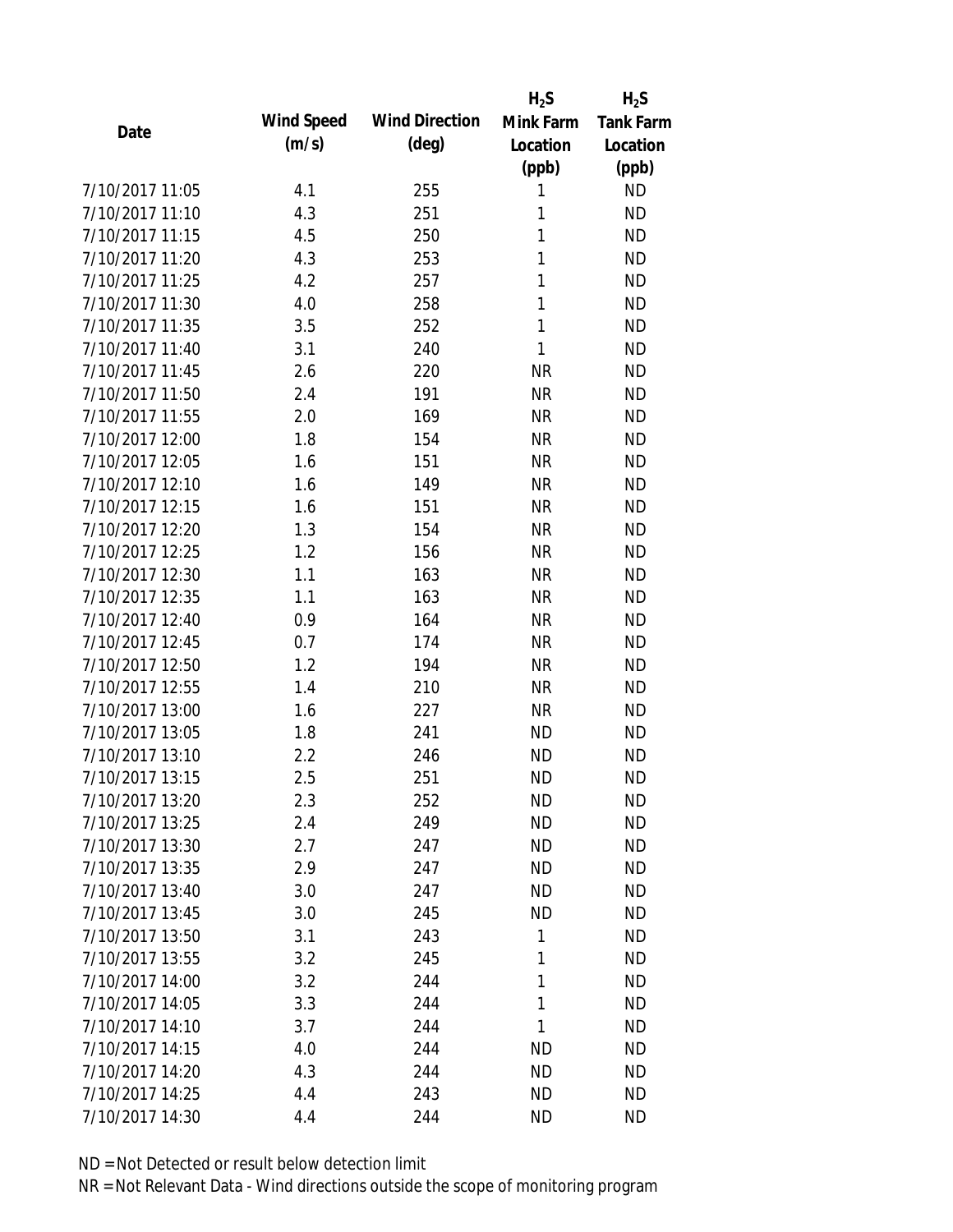|                 |            |                       | $H_2S$       | $H_2S$           |
|-----------------|------------|-----------------------|--------------|------------------|
| Date            | Wind Speed | <b>Wind Direction</b> | Mink Farm    | <b>Tank Farm</b> |
|                 | (m/s)      | $(\text{deg})$        | Location     | Location         |
|                 |            |                       | (ppb)        | (ppb)            |
| 7/10/2017 14:35 | 4.1        | 243                   | <b>ND</b>    | <b>ND</b>        |
| 7/10/2017 14:40 | 3.7        | 239                   | 1            | <b>ND</b>        |
| 7/10/2017 14:45 | 3.4        | 237                   | 1            | <b>ND</b>        |
| 7/10/2017 14:50 | 3.1        | 234                   | 1            | <b>ND</b>        |
| 7/10/2017 14:55 | 3.1        | 230                   | $\mathbf{1}$ | <b>ND</b>        |
| 7/10/2017 15:00 | 3.1        | 222                   | <b>NR</b>    | <b>ND</b>        |
| 7/10/2017 15:05 | 3.3        | 217                   | <b>NR</b>    | <b>ND</b>        |
| 7/10/2017 15:10 | 3.4        | 212                   | <b>NR</b>    | <b>ND</b>        |
| 7/10/2017 15:15 | 3.5        | 209                   | <b>NR</b>    | <b>ND</b>        |
| 7/10/2017 15:20 | 3.6        | 207                   | <b>NR</b>    | <b>ND</b>        |
| 7/10/2017 15:25 | 3.6        | 207                   | <b>NR</b>    | <b>ND</b>        |
| 7/10/2017 15:30 | 3.6        | 210                   | <b>NR</b>    | <b>ND</b>        |
| 7/10/2017 15:35 | 3.4        | 213                   | <b>NR</b>    | <b>ND</b>        |
| 7/10/2017 15:40 | 3.3        | 221                   | <b>NR</b>    | <b>ND</b>        |
| 7/10/2017 15:45 | 3.3        | 228                   | <b>NR</b>    | <b>ND</b>        |
| 7/10/2017 15:50 | 3.5        | 236                   | <b>ND</b>    | <b>ND</b>        |
| 7/10/2017 15:55 | 3.3        | 238                   | <b>ND</b>    | <b>ND</b>        |
| 7/10/2017 16:00 | 3.2        | 239                   | <b>ND</b>    | <b>ND</b>        |
| 7/10/2017 16:05 | 3.2        | 239                   | <b>ND</b>    | <b>ND</b>        |
| 7/10/2017 16:10 | 2.9        | 236                   | <b>ND</b>    | <b>ND</b>        |
| 7/10/2017 16:15 | 2.7        | 230                   | <b>ND</b>    | <b>ND</b>        |
| 7/10/2017 16:20 | 2.4        | 228                   | <b>NR</b>    | <b>ND</b>        |
| 7/10/2017 16:25 | 2.4        | 231                   | <b>ND</b>    | <b>ND</b>        |
| 7/10/2017 16:30 | 2.4        | 230                   | <b>ND</b>    | <b>ND</b>        |
| 7/10/2017 16:35 | 2.4        | 234                   | <b>ND</b>    | <b>ND</b>        |
| 7/10/2017 16:40 | 2.6        | 236                   | <b>ND</b>    | <b>ND</b>        |
| 7/10/2017 16:45 | 2.6        | 237                   | <b>ND</b>    | <b>ND</b>        |
| 7/10/2017 16:50 | 2.7        | 237                   | <b>ND</b>    | <b>ND</b>        |
| 7/10/2017 16:55 | 2.6        | 235                   | <b>ND</b>    | <b>ND</b>        |
| 7/10/2017 17:00 | 2.6        | 238                   | <b>ND</b>    | <b>ND</b>        |
| 7/10/2017 17:05 | 2.9        | 239                   | <b>ND</b>    | <b>ND</b>        |
| 7/10/2017 17:10 | 2.9        | 238                   | <b>ND</b>    | <b>ND</b>        |
| 7/10/2017 17:15 | 3.1        | 240                   | 1            | ND               |
| 7/10/2017 17:20 | 3.3        | 242                   | 1            | <b>ND</b>        |
| 7/10/2017 17:25 | 3.6        | 245                   | 1            | ND               |
| 7/10/2017 17:30 | 3.8        | 246                   | 1            | <b>ND</b>        |
| 7/10/2017 17:35 | 4.0        | 247                   | 1            | <b>ND</b>        |
| 7/10/2017 17:40 | 4.2        | 250                   | 1            | <b>ND</b>        |
| 7/10/2017 17:45 | 4.4        | 251                   | 1            | <b>ND</b>        |
| 7/10/2017 17:50 | 4.4        | 252                   | 1            | <b>ND</b>        |
| 7/10/2017 17:55 | 4.3        | 251                   | 1            | <b>ND</b>        |
| 7/10/2017 18:00 | 4.1        | 251                   | 1            | <b>ND</b>        |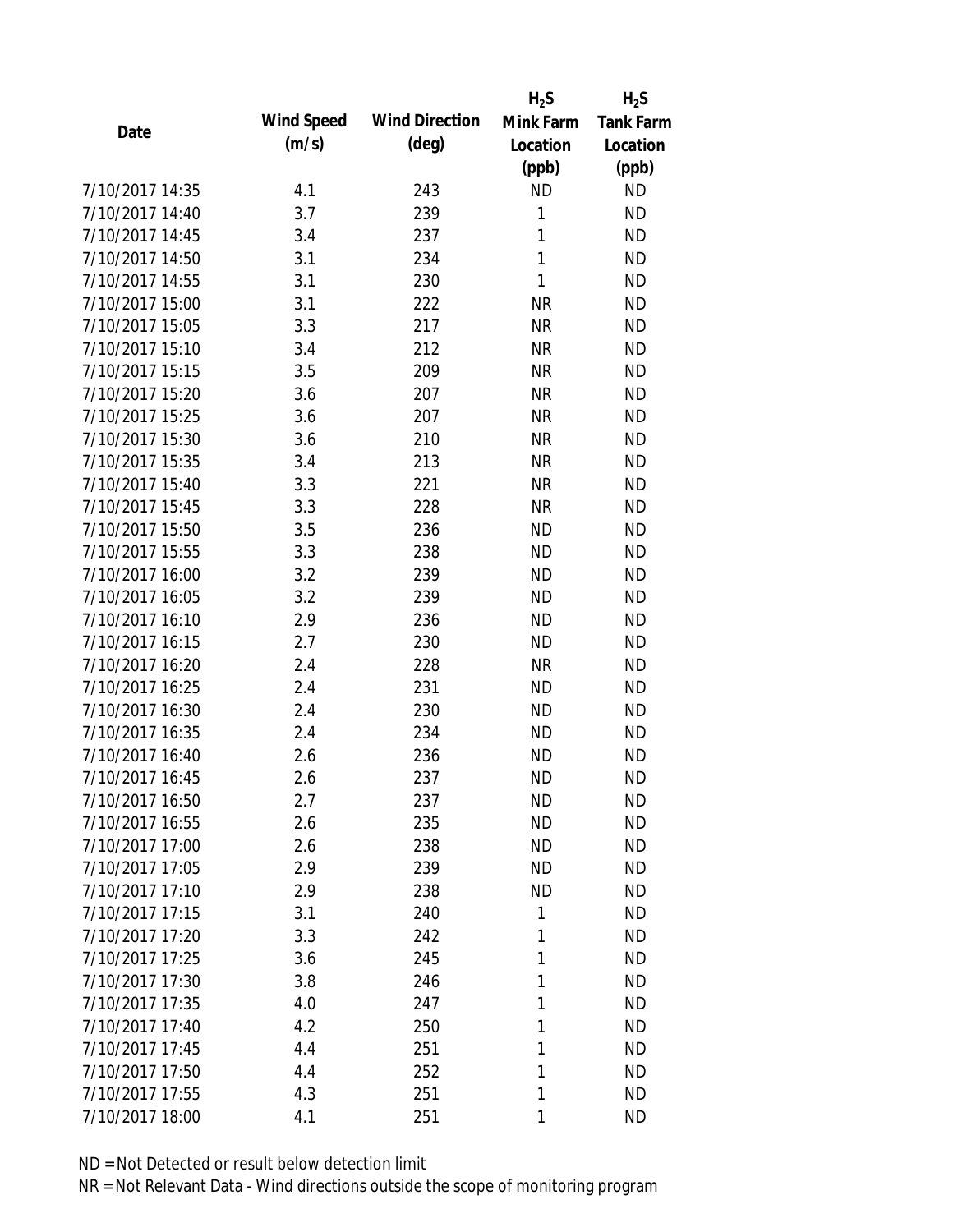|                 |            |                       | $H_2S$    | $H_2S$           |
|-----------------|------------|-----------------------|-----------|------------------|
| Date            | Wind Speed | <b>Wind Direction</b> | Mink Farm | <b>Tank Farm</b> |
|                 | (m/s)      | $(\text{deg})$        | Location  | Location         |
|                 |            |                       | (ppb)     | (ppb)            |
| 7/10/2017 18:05 | 3.9        | 252                   | 1         | <b>ND</b>        |
| 7/10/2017 18:10 | 3.7        | 254                   | 1         | <b>ND</b>        |
| 7/10/2017 18:15 | 3.5        | 254                   | 1         | <b>ND</b>        |
| 7/10/2017 18:20 | 3.3        | 256                   | 1         | <b>ND</b>        |
| 7/10/2017 18:25 | 3.3        | 256                   | 1         | <b>ND</b>        |
| 7/10/2017 18:30 | 3.3        | 257                   | 1         | <b>ND</b>        |
| 7/10/2017 18:35 | 3.2        | 257                   | 1         | <b>ND</b>        |
| 7/10/2017 18:40 | 3.5        | 255                   | 1         | <b>ND</b>        |
| 7/10/2017 18:45 | 3.4        | 254                   | 1         | <b>ND</b>        |
| 7/10/2017 18:50 | 3.3        | 254                   | 1         | <b>ND</b>        |
| 7/10/2017 18:55 | 3.1        | 253                   | 1         | <b>ND</b>        |
| 7/10/2017 19:00 | 3.1        | 252                   | 1         | <b>ND</b>        |
| 7/10/2017 19:05 | 3.1        | 250                   | 1         | <b>ND</b>        |
| 7/10/2017 19:10 | 3.0        | 250                   | 1         | <b>ND</b>        |
| 7/10/2017 19:15 | 2.9        | 251                   | 1         | <b>ND</b>        |
| 7/10/2017 19:20 | 2.9        | 252                   | 1         | <b>ND</b>        |
| 7/10/2017 19:25 | 2.9        | 254                   | 1         | <b>ND</b>        |
| 7/10/2017 19:30 | 2.8        | 253                   | 1         | <b>ND</b>        |
| 7/10/2017 19:35 | 2.8        | 252                   | 1         | <b>ND</b>        |
| 7/10/2017 19:40 | 2.8        | 252                   | 1         | <b>ND</b>        |
| 7/10/2017 19:45 | 2.7        | 252                   | 1         | <b>ND</b>        |
| 7/10/2017 19:50 | 2.9        | 251                   | 1         | <b>ND</b>        |
| 7/10/2017 19:55 | 2.9        | 249                   | 1         | <b>ND</b>        |
| 7/10/2017 20:00 | 2.8        | 250                   | 1         | <b>ND</b>        |
| 7/10/2017 20:05 | 2.6        | 253                   | 1         | <b>ND</b>        |
| 7/10/2017 20:10 | 2.3        | 253                   | 1         | <b>ND</b>        |
| 7/10/2017 20:15 | 2.0        | 255                   | 1         | <b>ND</b>        |
| 7/10/2017 20:20 | 1.6        | 255                   | 1         | <b>ND</b>        |
| 7/10/2017 20:25 | 1.4        | 250                   | <b>ND</b> | <b>ND</b>        |
| 7/10/2017 20:30 | 1.4        | 247                   | <b>ND</b> | <b>ND</b>        |
| 7/10/2017 20:35 | 1.5        | 246                   | <b>ND</b> | <b>ND</b>        |
| 7/10/2017 20:40 | 1.5        | 250                   | <b>ND</b> | <b>ND</b>        |
| 7/10/2017 20:45 | 1.6        | 252                   | ND        | <b>ND</b>        |
| 7/10/2017 20:50 | 1.6        | 255                   | 1         | <b>ND</b>        |
| 7/10/2017 20:55 | 1.7        | 283                   | 1         | <b>ND</b>        |
| 7/10/2017 21:00 | 1.5        | 309                   | 1         | <b>ND</b>        |
| 7/10/2017 21:05 | 1.4        | 340                   | 1         | <b>ND</b>        |
| 7/10/2017 21:10 | 1.5        | 5                     | 1         | <b>ND</b>        |
| 7/10/2017 21:15 | 1.6        | 14                    | 1         | <b>ND</b>        |
| 7/10/2017 21:20 | 1.8        | 22                    | 1         | <b>ND</b>        |
| 7/10/2017 21:25 | 1.8        | 25                    | 1         | <b>ND</b>        |
| 7/10/2017 21:30 | 1.8        | 33                    | 1         | <b>ND</b>        |
|                 |            |                       |           |                  |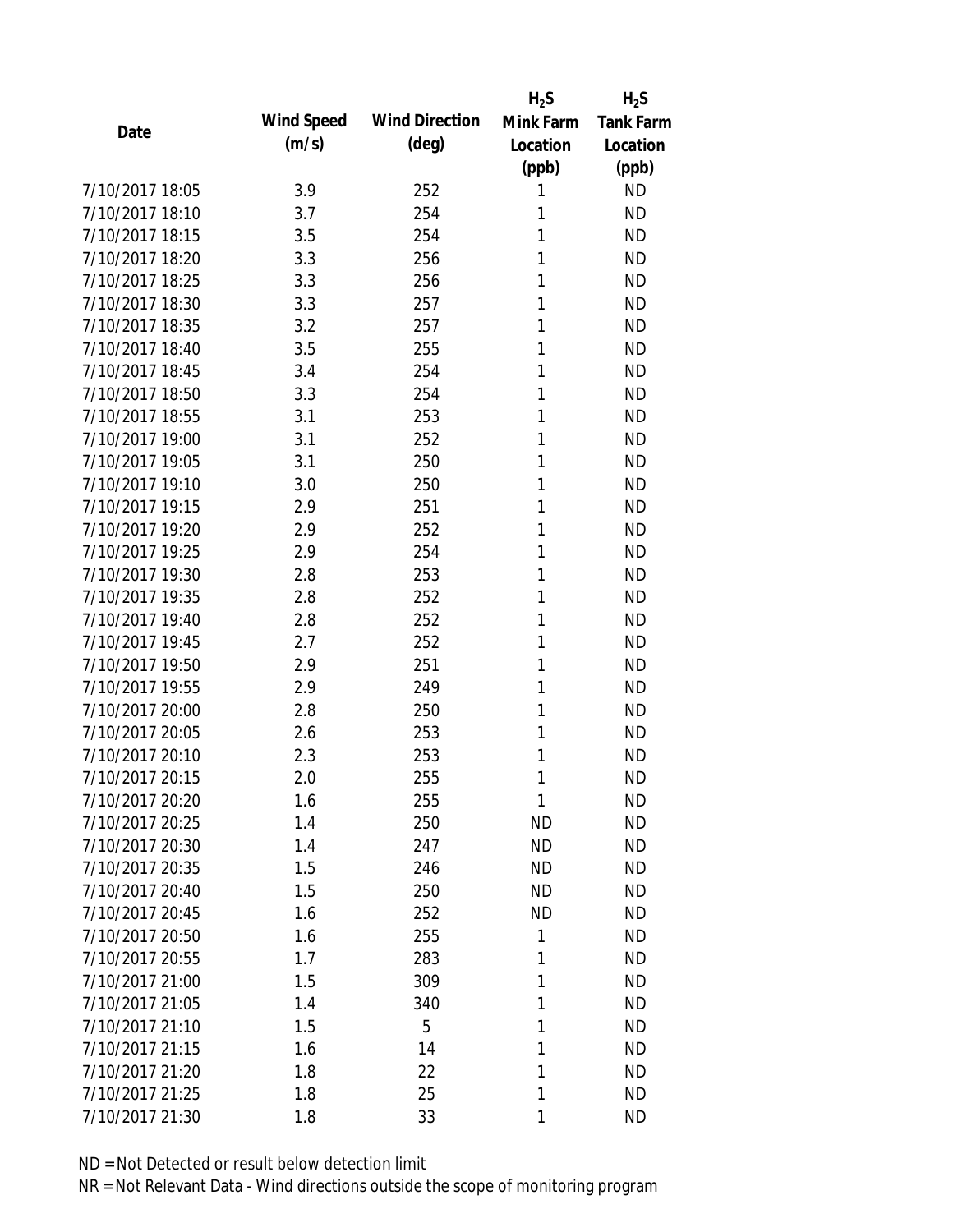|                 |            |                       | $H_2S$    | $H_2S$           |
|-----------------|------------|-----------------------|-----------|------------------|
| Date            | Wind Speed | <b>Wind Direction</b> | Mink Farm | <b>Tank Farm</b> |
|                 | (m/s)      | $(\text{deg})$        | Location  | Location         |
|                 |            |                       | (ppb)     | (ppb)            |
| 7/10/2017 21:35 | 1.8        | 38                    | <b>ND</b> | <b>ND</b>        |
| 7/10/2017 21:40 | 1.7        | 39                    | <b>ND</b> | <b>ND</b>        |
| 7/10/2017 21:45 | 1.7        | 41                    | <b>NR</b> | <b>ND</b>        |
| 7/10/2017 21:50 | 1.8        | 40                    | <b>ND</b> | <b>ND</b>        |
| 7/10/2017 21:55 | 1.8        | 39                    | <b>ND</b> | <b>ND</b>        |
| 7/10/2017 22:00 | 1.8        | 43                    | <b>NR</b> | <b>ND</b>        |
| 7/10/2017 22:05 | 1.7        | 45                    | <b>NR</b> | <b>ND</b>        |
| 7/10/2017 22:10 | 1.7        | 47                    | <b>NR</b> | <b>ND</b>        |
| 7/10/2017 22:15 | 1.7        | 46                    | <b>NR</b> | <b>ND</b>        |
| 7/10/2017 22:20 | 1.6        | 48                    | <b>NR</b> | <b>ND</b>        |
| 7/10/2017 22:25 | 1.5        | 50                    | <b>NR</b> | <b>ND</b>        |
| 7/10/2017 22:30 | 1.6        | 54                    | <b>NR</b> | <b>ND</b>        |
| 7/10/2017 22:35 | 1.7        | 63                    | <b>NR</b> | <b>ND</b>        |
| 7/10/2017 22:40 | 1.6        | 68                    | <b>NR</b> | <b>ND</b>        |
| 7/10/2017 22:45 | 1.5        | 70                    | <b>NR</b> | <b>ND</b>        |
| 7/10/2017 22:50 | 1.5        | 73                    | <b>NR</b> | <b>ND</b>        |
| 7/10/2017 22:55 | 1.4        | 80                    | <b>NR</b> | <b>ND</b>        |
| 7/10/2017 23:00 | 1.3        | 81                    | <b>NR</b> | <b>ND</b>        |
| 7/10/2017 23:05 | 1.3        | 51                    | <b>NR</b> | <b>ND</b>        |
| 7/10/2017 23:10 | 1.3        | 19                    | 1         | <b>ND</b>        |
| 7/10/2017 23:15 | 1.1        | $\overline{2}$        | 1         | <b>ND</b>        |
| 7/10/2017 23:20 | 1.0        | 332                   | 1         | <b>ND</b>        |
| 7/10/2017 23:25 | 1.2        | 284                   | 1         | <b>ND</b>        |
| 7/10/2017 23:30 | 1.4        | 255                   | 1         | <b>ND</b>        |
| 7/10/2017 23:35 | 1.3        | 207                   | <b>NR</b> | <b>ND</b>        |
| 7/10/2017 23:40 | 1.2        | 195                   | <b>NR</b> | <b>ND</b>        |
| 7/10/2017 23:45 | 1.2        | 191                   | <b>NR</b> | <b>ND</b>        |
| 7/10/2017 23:50 | 1.2        | 185                   | NR        | <b>ND</b>        |
| 7/10/2017 23:55 | 1.1        | 177                   | <b>NR</b> | <b>ND</b>        |
| 7/10/2017 24:00 | 1.1        | 171                   | <b>NR</b> | <b>ND</b>        |
| 7/11/2017 00:05 | 1.0        | 168                   | <b>NR</b> | <b>ND</b>        |
| 7/11/2017 00:10 | 0.8        | 157                   | <b>NR</b> | <b>ND</b>        |
| 7/11/2017 00:15 | 1.0        | 164                   | <b>NR</b> | <b>ND</b>        |
| 7/11/2017 00:20 | 1.1        | 172                   | <b>NR</b> | <b>ND</b>        |
| 7/11/2017 00:25 | 1.0        | 176                   | <b>NR</b> | <b>ND</b>        |
| 7/11/2017 00:30 | 1.0        | 175                   | <b>NR</b> | <b>ND</b>        |
| 7/11/2017 00:35 | 1.1        | 172                   | <b>NR</b> | <b>ND</b>        |
| 7/11/2017 00:40 | 1.3        | 174                   | <b>NR</b> | <b>ND</b>        |
| 7/11/2017 00:45 | 1.2        | 173                   | <b>NR</b> | <b>ND</b>        |
| 7/11/2017 00:50 | 1.2        | 170                   | ΝR        | <b>ND</b>        |
| 7/11/2017 00:55 | 1.1        | 169                   | <b>NR</b> | <b>ND</b>        |
| 7/11/2017 01:00 | 0.9        | 171                   | <b>NR</b> | <b>ND</b>        |
|                 |            |                       |           |                  |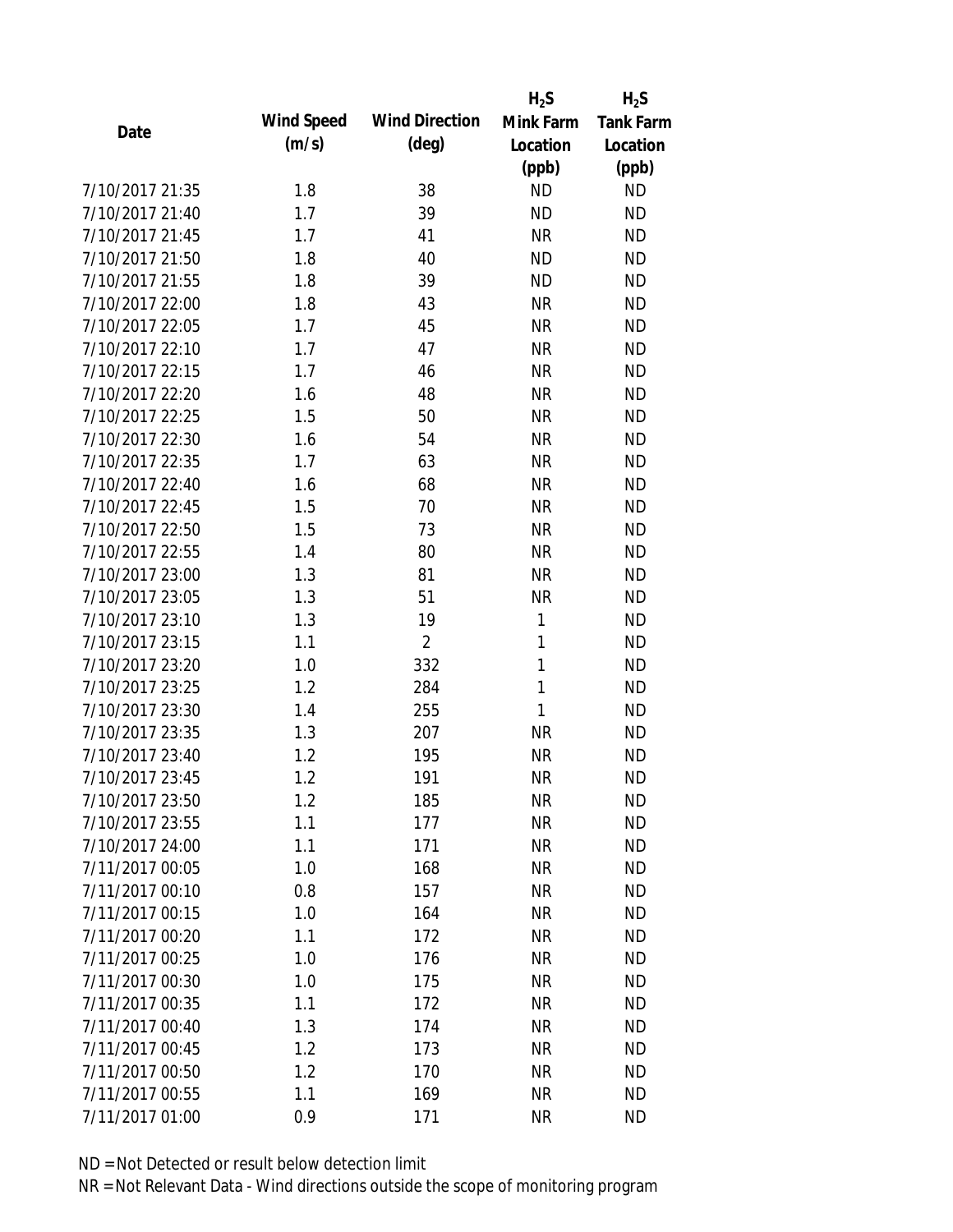|                 |            |                       | $H_2S$    | $H_2S$           |
|-----------------|------------|-----------------------|-----------|------------------|
| Date            | Wind Speed | <b>Wind Direction</b> | Mink Farm | <b>Tank Farm</b> |
|                 | (m/s)      | $(\text{deg})$        | Location  | Location         |
|                 |            |                       | (ppb)     | (ppb)            |
| 7/11/2017 01:05 | 0.8        | 173                   | <b>NR</b> | <b>ND</b>        |
| 7/11/2017 01:10 | 0.6        | 171                   | <b>NR</b> | <b>ND</b>        |
| 7/11/2017 01:15 | 0.4        | 167                   | <b>NR</b> | <b>ND</b>        |
| 7/11/2017 01:20 | 0.2        | 174                   | <b>NR</b> | <b>ND</b>        |
| 7/11/2017 01:25 | 0.3        | 161                   | <b>NR</b> | <b>ND</b>        |
| 7/11/2017 01:30 | 0.3        | 157                   | <b>NR</b> | <b>ND</b>        |
| 7/11/2017 01:35 | 0.3        | 92                    | <b>NR</b> | <b>ND</b>        |
| 7/11/2017 01:40 | 0.3        | 70                    | <b>NR</b> | <b>ND</b>        |
| 7/11/2017 01:45 | 0.5        | 100                   | <b>NR</b> | <b>ND</b>        |
| 7/11/2017 01:50 | 0.8        | 111                   | <b>NR</b> | <b>ND</b>        |
| 7/11/2017 01:55 | 0.9        | 124                   | <b>NR</b> | <b>ND</b>        |
| 7/11/2017 02:00 | 1.2        | 134                   | <b>NR</b> | <b>ND</b>        |
| 7/11/2017 02:05 | 1.5        | 149                   | <b>NR</b> | <b>ND</b>        |
| 7/11/2017 02:10 | 1.7        | 155                   | <b>NR</b> | <b>ND</b>        |
| 7/11/2017 02:15 | 1.7        | 163                   | <b>NR</b> | <b>ND</b>        |
| 7/11/2017 02:20 | 1.6        | 178                   | <b>NR</b> | <b>ND</b>        |
| 7/11/2017 02:25 | 1.6        | 190                   | <b>NR</b> | <b>ND</b>        |
| 7/11/2017 02:30 | 1.4        | 197                   | <b>NR</b> | <b>ND</b>        |
| 7/11/2017 02:35 | 1.3        | 205                   | <b>NR</b> | <b>ND</b>        |
| 7/11/2017 02:40 | 1.3        | 211                   | <b>NR</b> | <b>ND</b>        |
| 7/11/2017 02:45 | 1.2        | 214                   | <b>NR</b> | <b>ND</b>        |
| 7/11/2017 02:50 | 1.0        | 213                   | <b>NR</b> | <b>ND</b>        |
| 7/11/2017 02:55 | 1.0        | 221                   | <b>NR</b> | <b>ND</b>        |
| 7/11/2017 03:00 | 1.0        | 230                   | 1         | <b>ND</b>        |
| 7/11/2017 03:05 | 0.9        | 234                   | 1         | <b>ND</b>        |
| 7/11/2017 03:10 | 0.7        | 243                   | 1         | <b>ND</b>        |
| 7/11/2017 03:15 | 0.6        | 248                   | 1         | <b>ND</b>        |
| 7/11/2017 03:20 | 0.6        | 252                   | 1         | <b>ND</b>        |
| 7/11/2017 03:25 | 0.5        | 246                   | 1         | <b>ND</b>        |
| 7/11/2017 03:30 | 0.4        | 243                   | 1         | <b>ND</b>        |
| 7/11/2017 03:35 | 0.5        | 253                   | 1         | <b>ND</b>        |
| 7/11/2017 03:40 | 0.5        | 261                   | 1         | <b>ND</b>        |
| 7/11/2017 03:45 | 0.7        | 260                   | 1         | <b>ND</b>        |
| 7/11/2017 03:50 | 0.8        | 255                   | 1         | <b>ND</b>        |
| 7/11/2017 03:55 | 0.9        | 263                   | 1         | <b>ND</b>        |
| 7/11/2017 04:00 | 1.1        | 277                   | 1         | <b>ND</b>        |
| 7/11/2017 04:05 | 1.3        | 288                   | 1         | <b>ND</b>        |
| 7/11/2017 04:10 | 1.4        | 298                   | 1         | <b>ND</b>        |
| 7/11/2017 04:15 | 1.4        | 314                   | 1         | <b>ND</b>        |
| 7/11/2017 04:20 | 1.4        | 326                   | 1         | <b>ND</b>        |
| 7/11/2017 04:25 | 1.2        | 336                   | 1         | <b>ND</b>        |
| 7/11/2017 04:30 | 0.9        | 341                   | 1         | <b>ND</b>        |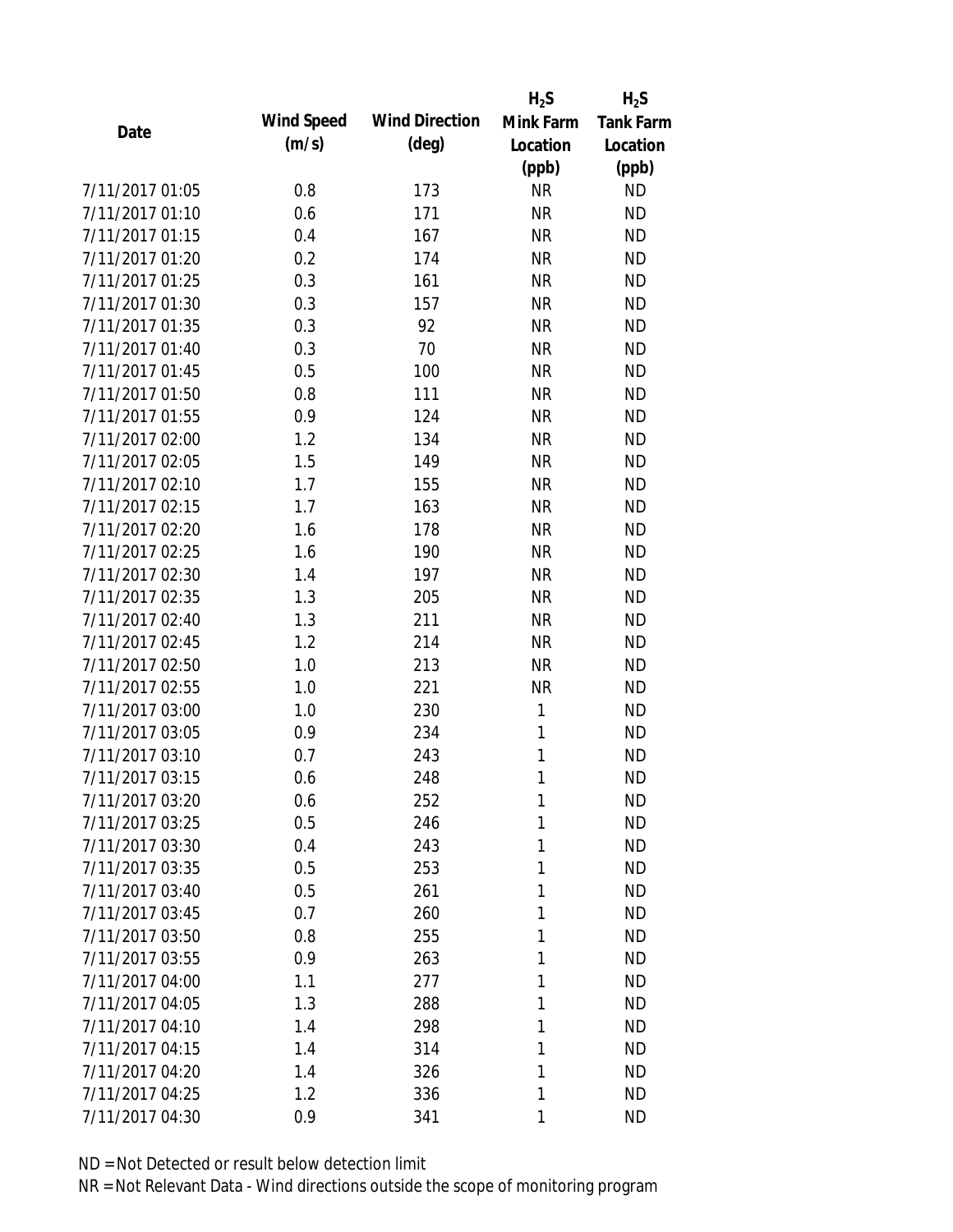|                 |            |                       | $H_2S$       | $H_2S$    |
|-----------------|------------|-----------------------|--------------|-----------|
| Date            | Wind Speed | <b>Wind Direction</b> | Mink Farm    | Tank Farm |
|                 | (m/s)      | $(\text{deg})$        | Location     | Location  |
|                 |            |                       | (ppb)        | (ppb)     |
| 7/11/2017 04:35 | 0.8        | 341                   | 1            | <b>ND</b> |
| 7/11/2017 04:40 | 0.6        | 354                   | 1            | <b>ND</b> |
| 7/11/2017 04:45 | 0.5        | 187                   | <b>NR</b>    | <b>ND</b> |
| 7/11/2017 04:50 | 0.5        | 187                   | <b>NR</b>    | <b>ND</b> |
| 7/11/2017 04:55 | 0.6        | 201                   | <b>NR</b>    | <b>ND</b> |
| 7/11/2017 05:00 | 0.9        | 200                   | <b>NR</b>    | <b>ND</b> |
| 7/11/2017 05:05 | 1.1        | 201                   | <b>NR</b>    | <b>ND</b> |
| 7/11/2017 05:10 | 1.2        | 202                   | <b>NR</b>    | <b>ND</b> |
| 7/11/2017 05:15 | 1.2        | 204                   | <b>NR</b>    | <b>ND</b> |
| 7/11/2017 05:20 | 1.6        | 201                   | <b>NR</b>    | <b>ND</b> |
| 7/11/2017 05:25 | 1.7        | 194                   | <b>NR</b>    | <b>ND</b> |
| 7/11/2017 05:30 | 1.8        | 190                   | <b>NR</b>    | <b>ND</b> |
| 7/11/2017 05:35 | 1.7        | 188                   | <b>NR</b>    | <b>ND</b> |
| 7/11/2017 05:40 | 1.8        | 188                   | <b>NR</b>    | <b>ND</b> |
| 7/11/2017 05:45 | 1.6        | 186                   | <b>NR</b>    | <b>ND</b> |
| 7/11/2017 05:50 | 1.3        | 185                   | <b>NR</b>    | <b>ND</b> |
| 7/11/2017 05:55 | 1.2        | 183                   | <b>NR</b>    | <b>ND</b> |
| 7/11/2017 06:00 | 0.8        | 185                   | <b>NR</b>    | <b>ND</b> |
| 7/11/2017 06:05 | 0.6        | 194                   | <b>NR</b>    | <b>ND</b> |
| 7/11/2017 06:10 | 0.7        | 216                   | <b>NR</b>    | <b>ND</b> |
| 7/11/2017 06:15 | 0.8        | 287                   | 1            | <b>ND</b> |
| 7/11/2017 06:20 | 1.1        | 340                   | 1            | <b>ND</b> |
| 7/11/2017 06:25 | 1.0        | 358                   | 1            | <b>ND</b> |
| 7/11/2017 06:30 | 1.1        | 1                     | 1            | <b>ND</b> |
| 7/11/2017 06:35 | 1.1        | 7                     | 1            | <b>ND</b> |
| 7/11/2017 06:40 | 1.0        | 20                    | 1            | <b>ND</b> |
| 7/11/2017 06:45 | 0.8        | 27                    | 1            | <b>ND</b> |
| 7/11/2017 06:50 | 0.5        | 35                    | $\mathbf{1}$ | <b>ND</b> |
| 7/11/2017 06:55 | 0.3        | 49                    | <b>NR</b>    | <b>ND</b> |
| 7/11/2017 07:00 | 0.3        | 48                    | <b>NR</b>    | <b>ND</b> |
| 7/11/2017 07:05 | 0.3        | 36                    | $\mathbf{1}$ | <b>ND</b> |
| 7/11/2017 07:10 | 0.3        | 53                    | <b>NR</b>    | <b>ND</b> |
| 7/11/2017 07:15 | 0.4        | 105                   | NR           | <b>ND</b> |
| 7/11/2017 07:20 | 0.4        | 114                   | <b>NR</b>    | <b>ND</b> |
| 7/11/2017 07:25 | 0.5        | 134                   | <b>NR</b>    | <b>ND</b> |
| 7/11/2017 07:30 | 0.7        | 161                   | <b>NR</b>    | <b>ND</b> |
| 7/11/2017 07:35 | 0.8        | 164                   | <b>NR</b>    | <b>ND</b> |
| 7/11/2017 07:40 | 0.9        | 165                   | <b>NR</b>    | <b>ND</b> |
| 7/11/2017 07:45 | 0.9        | 161                   | <b>NR</b>    | <b>ND</b> |
| 7/11/2017 07:50 | 1.0        | 156                   | ΝR           | <b>ND</b> |
| 7/11/2017 07:55 | 1.0        | 149                   | <b>NR</b>    | <b>ND</b> |
| 7/11/2017 08:00 | 0.9        | 136                   | <b>NR</b>    | <b>ND</b> |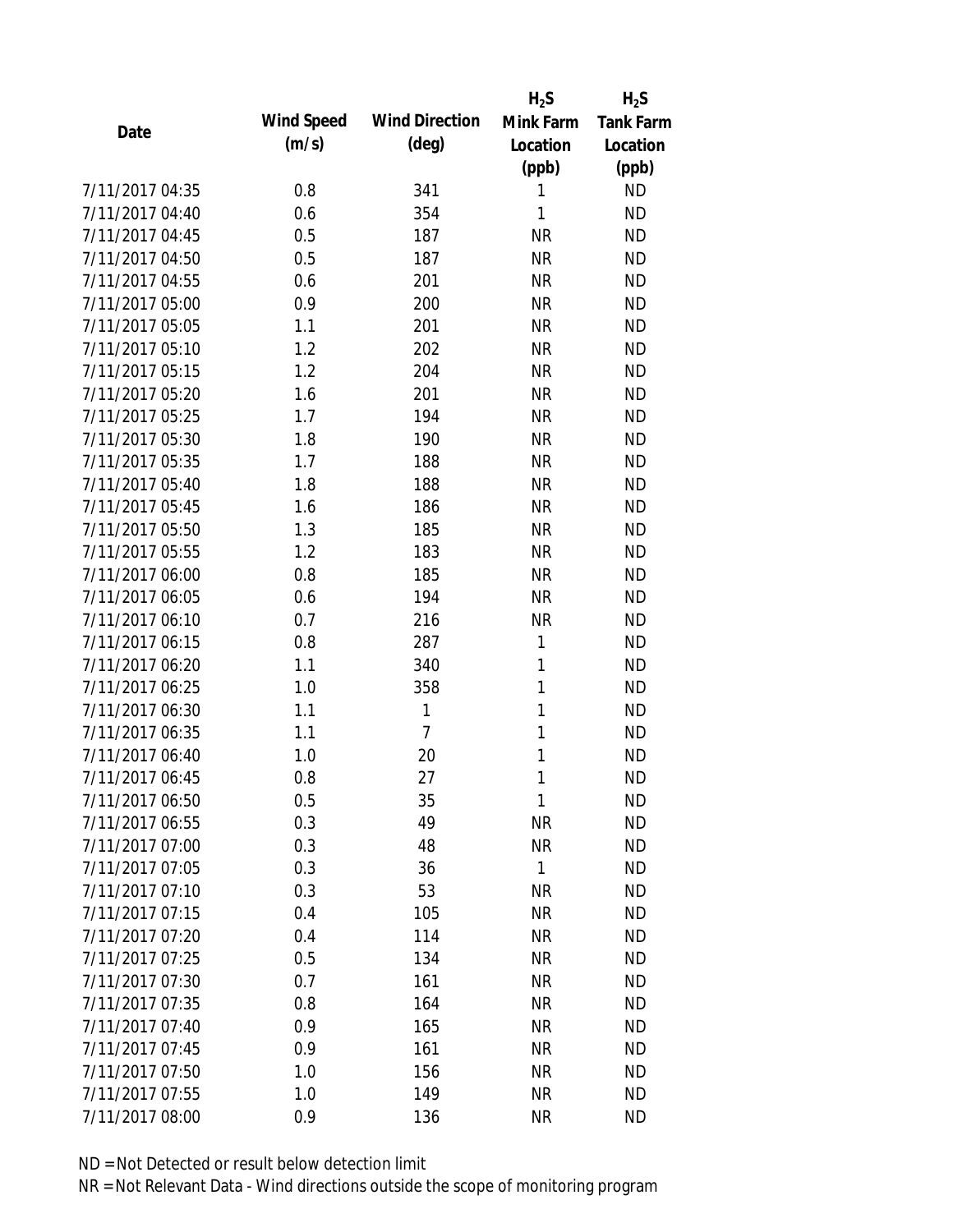|                 |            |                       | $H_2S$       | $H_2S$           |
|-----------------|------------|-----------------------|--------------|------------------|
| Date            | Wind Speed | <b>Wind Direction</b> | Mink Farm    | <b>Tank Farm</b> |
|                 | (m/s)      | $(\text{deg})$        | Location     | Location         |
|                 |            |                       | (ppb)        | (ppb)            |
| 7/11/2017 08:05 | 0.9        | 131                   | <b>NR</b>    | <b>ND</b>        |
| 7/11/2017 08:10 | 0.9        | 127                   | <b>NR</b>    | <b>ND</b>        |
| 7/11/2017 08:15 | 1.0        | 123                   | <b>NR</b>    | <b>ND</b>        |
| 7/11/2017 08:20 | 1.1        | 123                   | <b>NR</b>    | <b>ND</b>        |
| 7/11/2017 08:25 | 1.3        | 126                   | <b>NR</b>    | <b>ND</b>        |
| 7/11/2017 08:30 | 1.5        | 128                   | <b>NR</b>    | <b>ND</b>        |
| 7/11/2017 08:35 | 1.6        | 124                   | <b>NR</b>    | <b>ND</b>        |
| 7/11/2017 08:40 | 1.6        | 120                   | <b>NR</b>    | <b>ND</b>        |
| 7/11/2017 08:45 | 1.6        | 125                   | <b>NR</b>    | <b>ND</b>        |
| 7/11/2017 08:50 | 1.6        | 137                   | <b>NR</b>    | <b>ND</b>        |
| 7/11/2017 08:55 | 1.6        | 146                   | <b>NR</b>    | <b>ND</b>        |
| 7/11/2017 09:00 | 1.6        | 157                   | <b>NR</b>    | <b>ND</b>        |
| 7/11/2017 09:05 | 1.7        | 170                   | <b>NR</b>    | <b>ND</b>        |
| 7/11/2017 09:10 | 1.9        | 180                   | <b>NR</b>    | <b>ND</b>        |
| 7/11/2017 09:15 | 1.9        | 189                   | <b>NR</b>    | <b>ND</b>        |
| 7/11/2017 09:20 | 1.9        | 187                   | <b>NR</b>    | <b>ND</b>        |
| 7/11/2017 09:25 | 1.9        | 190                   | <b>NR</b>    | <b>ND</b>        |
| 7/11/2017 09:30 | 1.9        | 190                   | <b>NR</b>    | <b>ND</b>        |
| 7/11/2017 09:35 | 1.8        | 194                   | <b>NR</b>    | <b>ND</b>        |
| 7/11/2017 09:40 | 1.8        | 199                   | <b>NR</b>    | <b>ND</b>        |
| 7/11/2017 09:45 | 1.7        | 200                   | <b>NR</b>    | <b>ND</b>        |
| 7/11/2017 09:50 | 1.8        | 200                   | <b>NR</b>    | <b>ND</b>        |
| 7/11/2017 09:55 | 1.7        | 198                   | <b>NR</b>    | <b>ND</b>        |
| 7/11/2017 10:00 | 1.5        | 207                   | <b>NR</b>    | <b>ND</b>        |
| 7/11/2017 10:05 | 1.3        | 208                   | <b>NR</b>    | <b>ND</b>        |
| 7/11/2017 10:10 | 1.1        | 216                   | <b>NR</b>    | <b>ND</b>        |
| 7/11/2017 10:15 | 1.1        | 241                   | 1            | <b>ND</b>        |
| 7/11/2017 10:20 | 1.1        | 243                   | 1            | <b>ND</b>        |
| 7/11/2017 10:25 | 1.2        | 237                   | $\mathbf{1}$ | <b>ND</b>        |
| 7/11/2017 10:30 | 1.1        | 220                   | <b>NR</b>    | <b>ND</b>        |
| 7/11/2017 10:35 | 1.2        | 207                   | <b>NR</b>    | <b>ND</b>        |
| 7/11/2017 10:40 | 1.1        | 194                   | <b>NR</b>    | <b>ND</b>        |
| 7/11/2017 10:45 | 0.9        | 173                   | <b>NR</b>    | <b>ND</b>        |
| 7/11/2017 10:50 | 0.7        | 163                   | <b>NR</b>    | <b>ND</b>        |
| 7/11/2017 10:55 | 0.4        | 159                   | <b>NR</b>    | <b>ND</b>        |
| 7/11/2017 11:00 | 0.4        | 154                   | <b>NR</b>    | <b>ND</b>        |
| 7/11/2017 11:05 | 0.5        | 152                   | <b>NR</b>    | <b>ND</b>        |
| 7/11/2017 11:10 | 0.6        | 153                   | <b>NR</b>    | <b>ND</b>        |
| 7/11/2017 11:15 | 0.6        | 155                   | <b>NR</b>    | <b>ND</b>        |
| 7/11/2017 11:20 | 0.7        | 157                   | ΝR           | <b>ND</b>        |
| 7/11/2017 11:25 | 0.9        | 162                   | <b>NR</b>    | <b>ND</b>        |
| 7/11/2017 11:30 | 1.0        | 172                   | <b>NR</b>    | <b>ND</b>        |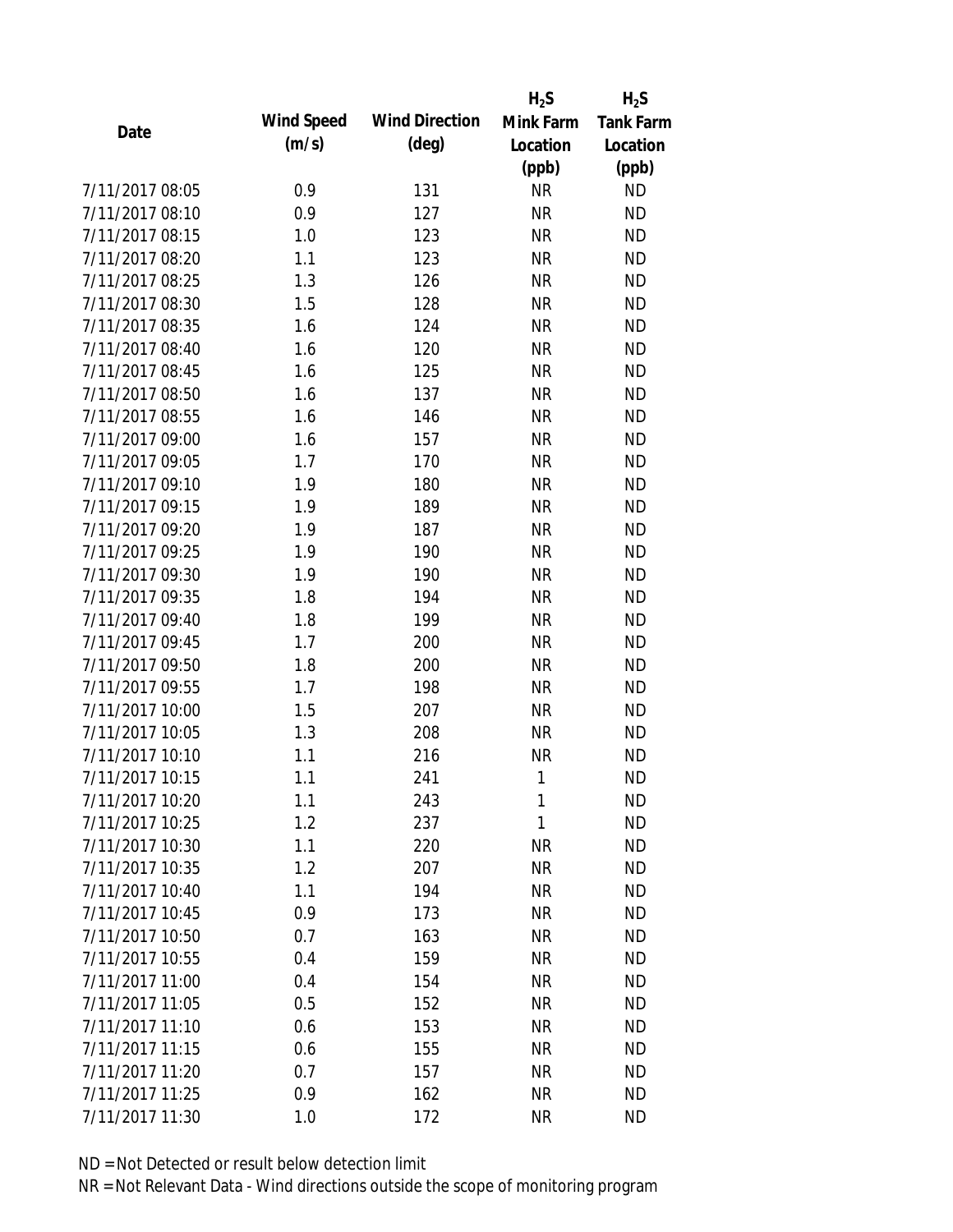|                 |            |                       | $H_2S$    | $H_2S$           |
|-----------------|------------|-----------------------|-----------|------------------|
| Date            | Wind Speed | <b>Wind Direction</b> | Mink Farm | <b>Tank Farm</b> |
|                 | (m/s)      | $(\text{deg})$        | Location  | Location         |
|                 |            |                       | (ppb)     | (ppb)            |
| 7/11/2017 11:35 | 1.1        | 177                   | <b>NR</b> | <b>ND</b>        |
| 7/11/2017 11:40 | 1.3        | 181                   | <b>NR</b> | <b>ND</b>        |
| 7/11/2017 11:45 | 1.6        | 178                   | <b>NR</b> | <b>ND</b>        |
| 7/11/2017 11:50 | 1.8        | 176                   | <b>NR</b> | <b>ND</b>        |
| 7/11/2017 11:55 | 1.8        | 170                   | <b>NR</b> | <b>ND</b>        |
| 7/11/2017 12:00 | 1.7        | 167                   | <b>NR</b> | <b>ND</b>        |
| 7/11/2017 12:05 | 1.7        | 169                   | <b>NR</b> | <b>ND</b>        |
| 7/11/2017 12:10 | 1.8        | 163                   | <b>NR</b> | <b>ND</b>        |
| 7/11/2017 12:15 | 1.9        | 163                   | <b>NR</b> | <b>ND</b>        |
| 7/11/2017 12:20 | 2.0        | 163                   | <b>NR</b> | <b>ND</b>        |
| 7/11/2017 12:25 | 2.1        | 167                   | <b>NR</b> | <b>ND</b>        |
| 7/11/2017 12:30 | 2.2        | 161                   | <b>NR</b> | <b>ND</b>        |
| 7/11/2017 12:35 | 2.2        | 154                   | <b>NR</b> | <b>ND</b>        |
| 7/11/2017 12:40 | 2.3        | 159                   | <b>NR</b> | <b>ND</b>        |
| 7/11/2017 12:45 | 2.3        | 162                   | <b>NR</b> | <b>ND</b>        |
| 7/11/2017 12:50 | 2.5        | 164                   | <b>NR</b> | <b>ND</b>        |
| 7/11/2017 12:55 | 2.6        | 170                   | <b>NR</b> | <b>ND</b>        |
| 7/11/2017 13:00 | 2.7        | 180                   | <b>NR</b> | <b>ND</b>        |
| 7/11/2017 13:05 | 2.8        | 186                   | <b>NR</b> | <b>ND</b>        |
| 7/11/2017 13:10 | 2.8        | 189                   | <b>NR</b> | <b>ND</b>        |
| 7/11/2017 13:15 | 2.8        | 185                   | <b>NR</b> | <b>ND</b>        |
| 7/11/2017 13:20 | 2.7        | 185                   | <b>NR</b> | <b>ND</b>        |
| 7/11/2017 13:25 | 2.8        | 181                   | <b>NR</b> | <b>ND</b>        |
| 7/11/2017 13:30 | 2.9        | 175                   | <b>NR</b> | <b>ND</b>        |
| 7/11/2017 13:35 | 3.0        | 174                   | <b>NR</b> | <b>ND</b>        |
| 7/11/2017 13:40 | 3.1        | 176                   | <b>NR</b> | <b>ND</b>        |
| 7/11/2017 13:45 | 3.3        | 179                   | <b>NR</b> | <b>ND</b>        |
| 7/11/2017 13:50 | 3.5        | 184                   | ΝR        | <b>ND</b>        |
| 7/11/2017 13:55 | 3.7        | 192                   | <b>NR</b> | <b>ND</b>        |
| 7/11/2017 14:00 | 3.8        | 197                   | <b>NR</b> | <b>ND</b>        |
| 7/11/2017 14:05 | 4.0        | 198                   | <b>NR</b> | <b>ND</b>        |
| 7/11/2017 14:10 | 4.1        | 196                   | <b>NR</b> | <b>ND</b>        |
| 7/11/2017 14:15 | 4.0        | 198                   | <b>NR</b> | <b>ND</b>        |
| 7/11/2017 14:20 | 4.0        | 196                   | <b>NR</b> | <b>ND</b>        |
| 7/11/2017 14:25 | 3.9        | 192                   | <b>NR</b> | <b>ND</b>        |
| 7/11/2017 14:30 | 3.9        | 193                   | <b>NR</b> | <b>ND</b>        |
| 7/11/2017 14:35 | 3.9        | 197                   | <b>NR</b> | <b>ND</b>        |
| 7/11/2017 14:40 | 4.1        | 200                   | <b>NR</b> | <b>ND</b>        |
| 7/11/2017 14:45 | 4.2        | 199                   | <b>NR</b> | <b>ND</b>        |
| 7/11/2017 14:50 | 4.2        | 200                   | NR        | <b>ND</b>        |
| 7/11/2017 14:55 | 4.3        | 200                   | <b>NR</b> | <b>ND</b>        |
| 7/11/2017 15:00 | 4.5        | 198                   | <b>NR</b> | <b>ND</b>        |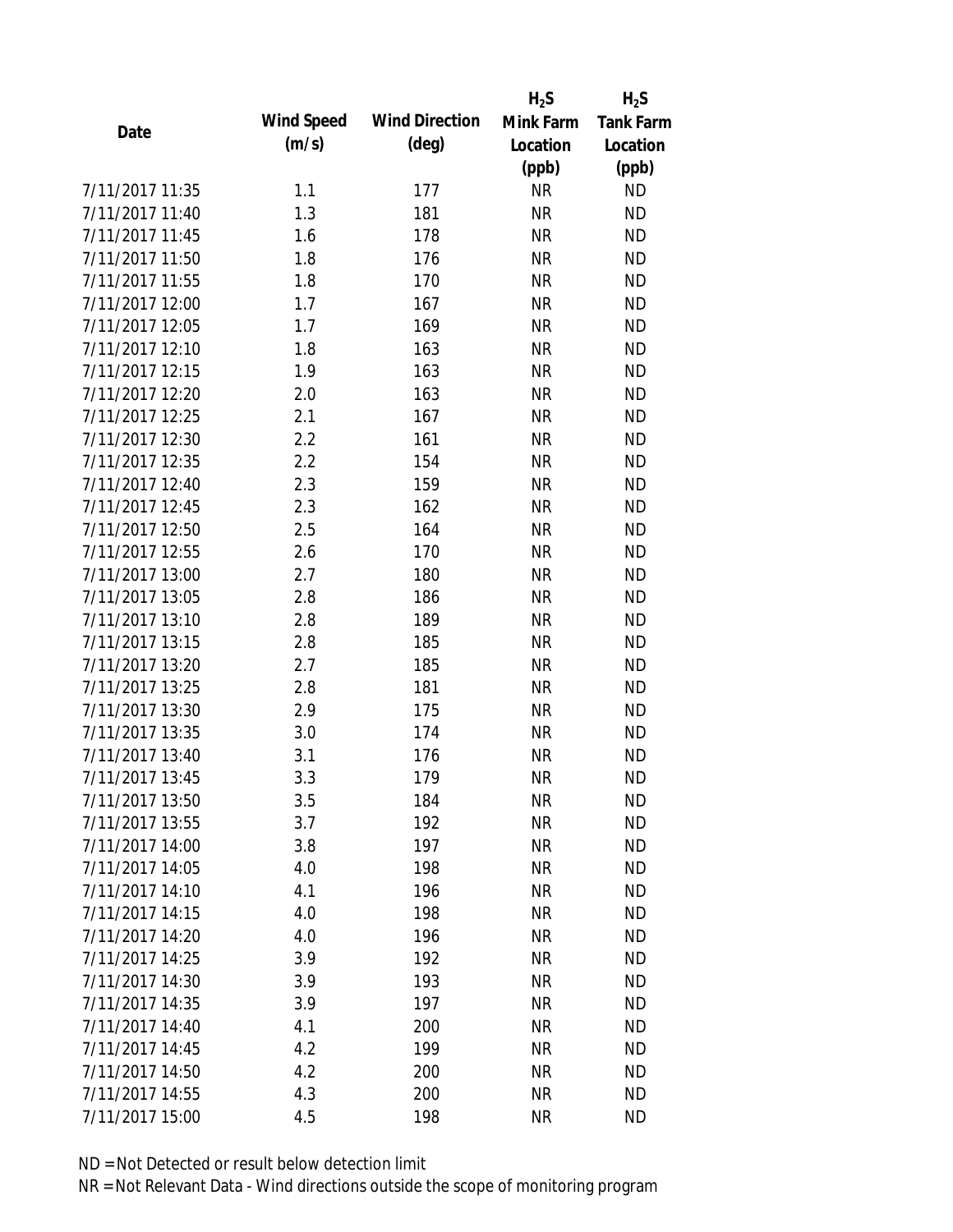|                 |            |                       | $H_2S$    | $H_2S$           |
|-----------------|------------|-----------------------|-----------|------------------|
| Date            | Wind Speed | <b>Wind Direction</b> | Mink Farm | <b>Tank Farm</b> |
|                 | (m/s)      | $(\text{deg})$        | Location  | Location         |
|                 |            |                       | (ppb)     | (ppb)            |
| 7/11/2017 15:05 | 4.6        | 195                   | <b>NR</b> | <b>ND</b>        |
| 7/11/2017 15:10 | 4.7        | 192                   | <b>NR</b> | <b>ND</b>        |
| 7/11/2017 15:15 | 4.9        | 189                   | <b>NR</b> | <b>ND</b>        |
| 7/11/2017 15:20 | 5.1        | 188                   | <b>NR</b> | <b>ND</b>        |
| 7/11/2017 15:25 | 5.1        | 192                   | <b>NR</b> | <b>ND</b>        |
| 7/11/2017 15:30 | 5.2        | 195                   | <b>NR</b> | <b>ND</b>        |
| 7/11/2017 15:35 | 5.2        | 195                   | <b>NR</b> | <b>ND</b>        |
| 7/11/2017 15:40 | 5.2        | 194                   | <b>NR</b> | <b>ND</b>        |
| 7/11/2017 15:45 | 5.1        | 197                   | <b>NR</b> | <b>ND</b>        |
| 7/11/2017 15:50 | 4.9        | 199                   | <b>NR</b> | <b>ND</b>        |
| 7/11/2017 15:55 | 4.8        | 195                   | <b>NR</b> | <b>ND</b>        |
| 7/11/2017 16:00 | 4.7        | 191                   | <b>NR</b> | <b>ND</b>        |
| 7/11/2017 16:05 | 4.4        | 192                   | <b>NR</b> | <b>ND</b>        |
| 7/11/2017 16:10 | 4.1        | 196                   | <b>NR</b> | <b>ND</b>        |
| 7/11/2017 16:15 | 4.2        | 198                   | <b>NR</b> | <b>ND</b>        |
| 7/11/2017 16:20 | 4.5        | 200                   | <b>NR</b> | <b>ND</b>        |
| 7/11/2017 16:25 | 4.6        | 204                   | <b>NR</b> | <b>ND</b>        |
| 7/11/2017 16:30 | 4.6        | 209                   | <b>NR</b> | <b>ND</b>        |
| 7/11/2017 16:35 | 4.8        | 212                   | <b>NR</b> | <b>ND</b>        |
| 7/11/2017 16:40 | 4.9        | 213                   | <b>NR</b> | <b>ND</b>        |
| 7/11/2017 16:45 | 4.7        | 213                   | <b>NR</b> | <b>ND</b>        |
| 7/11/2017 16:50 | 4.4        | 212                   | <b>NR</b> | <b>ND</b>        |
| 7/11/2017 16:55 | 4.1        | 212                   | <b>NR</b> | <b>ND</b>        |
| 7/11/2017 17:00 | 3.9        | 214                   | <b>NR</b> | <b>ND</b>        |
| 7/11/2017 17:05 | 3.5        | 217                   | <b>NR</b> | <b>ND</b>        |
| 7/11/2017 17:10 | 3.3        | 222                   | <b>NR</b> | <b>ND</b>        |
| 7/11/2017 17:15 | 3.2        | 229                   | <b>NR</b> | <b>ND</b>        |
| 7/11/2017 17:20 | 3.4        | 236                   | 1         | <b>ND</b>        |
| 7/11/2017 17:25 | 3.5        | 244                   | 1         | <b>ND</b>        |
| 7/11/2017 17:30 | 3.6        | 249                   | 1         | <b>ND</b>        |
| 7/11/2017 17:35 | 3.7        | 252                   | 1         | <b>ND</b>        |
| 7/11/2017 17:40 | 3.7        | 253                   | 1         | <b>ND</b>        |
| 7/11/2017 17:45 | 3.7        | 253                   | 1         | <b>ND</b>        |
| 7/11/2017 17:50 | 3.4        | 254                   | 1         | <b>ND</b>        |
| 7/11/2017 17:55 | 3.1        | 254                   | 1         | <b>ND</b>        |
| 7/11/2017 18:00 | 3.1        | 255                   | 1         | <b>ND</b>        |
| 7/11/2017 18:05 | 3.2        | 254                   | 1         | <b>ND</b>        |
| 7/11/2017 18:10 | 3.3        | 252                   | 1         | <b>ND</b>        |
| 7/11/2017 18:15 | 3.3        | 251                   | 1         | <b>ND</b>        |
| 7/11/2017 18:20 | 3.5        | 249                   | 1         | <b>ND</b>        |
| 7/11/2017 18:25 | 3.5        | 248                   | 1         | <b>ND</b>        |
| 7/11/2017 18:30 | 3.5        | 248                   | 1         | <b>ND</b>        |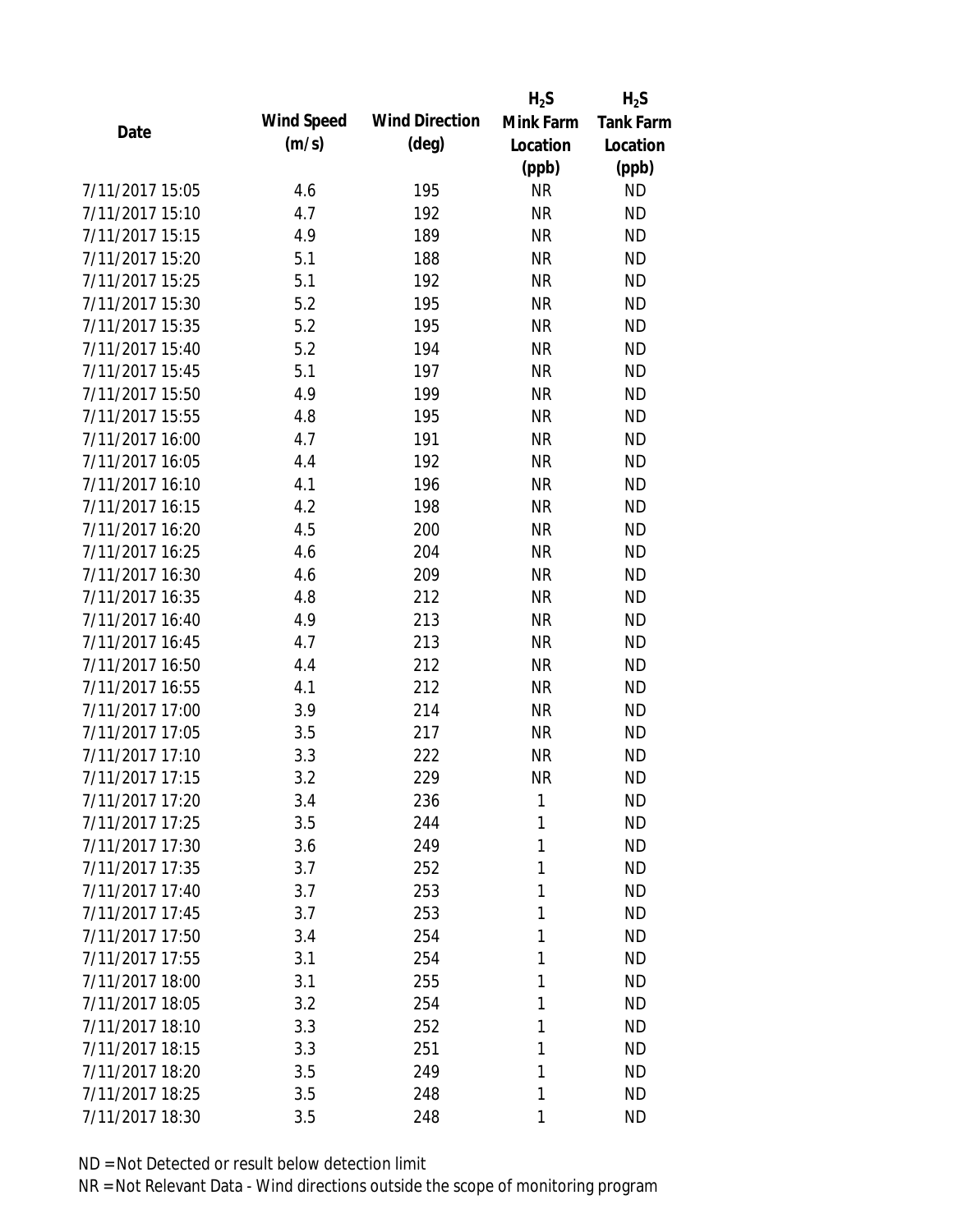|                 |            |                       | $H_2S$    | $H_2S$           |
|-----------------|------------|-----------------------|-----------|------------------|
| Date            | Wind Speed | <b>Wind Direction</b> | Mink Farm | <b>Tank Farm</b> |
|                 | (m/s)      | $(\text{deg})$        | Location  | Location         |
|                 |            |                       | (ppb)     | (ppb)            |
| 7/11/2017 18:35 | 3.4        | 247                   | 1         | <b>ND</b>        |
| 7/11/2017 18:40 | 3.3        | 242                   | 1         | <b>ND</b>        |
| 7/11/2017 18:45 | 3.1        | 234                   | 1         | <b>ND</b>        |
| 7/11/2017 18:50 | 3.0        | 223                   | <b>NR</b> | <b>ND</b>        |
| 7/11/2017 18:55 | 2.8        | 212                   | <b>NR</b> | <b>ND</b>        |
| 7/11/2017 19:00 | 2.8        | 201                   | <b>NR</b> | <b>ND</b>        |
| 7/11/2017 19:05 | 2.7        | 194                   | <b>NR</b> | <b>ND</b>        |
| 7/11/2017 19:10 | 2.6        | 192                   | <b>NR</b> | <b>ND</b>        |
| 7/11/2017 19:15 | 2.6        | 191                   | <b>NR</b> | <b>ND</b>        |
| 7/11/2017 19:20 | 2.6        | 192                   | <b>NR</b> | <b>ND</b>        |
| 7/11/2017 19:25 | 2.6        | 193                   | <b>NR</b> | <b>ND</b>        |
| 7/11/2017 19:30 | 2.7        | 194                   | <b>NR</b> | <b>ND</b>        |
| 7/11/2017 19:35 | 2.9        | 192                   | <b>NR</b> | <b>ND</b>        |
| 7/11/2017 19:40 | 2.9        | 192                   | <b>NR</b> | <b>ND</b>        |
| 7/11/2017 19:45 | 2.8        | 192                   | <b>NR</b> | <b>ND</b>        |
| 7/11/2017 19:50 | 2.8        | 192                   | <b>NR</b> | <b>ND</b>        |
| 7/11/2017 19:55 | 2.7        | 190                   | <b>NR</b> | <b>ND</b>        |
| 7/11/2017 20:00 | 2.6        | 189                   | <b>NR</b> | <b>ND</b>        |
| 7/11/2017 20:05 | 2.3        | 189                   | <b>NR</b> | <b>ND</b>        |
| 7/11/2017 20:10 | 2.3        | 189                   | <b>NR</b> | <b>ND</b>        |
| 7/11/2017 20:15 | 2.3        | 187                   | <b>NR</b> | <b>ND</b>        |
| 7/11/2017 20:20 | 2.3        | 183                   | <b>NR</b> | <b>ND</b>        |
| 7/11/2017 20:25 | 2.3        | 182                   | <b>NR</b> | <b>ND</b>        |
| 7/11/2017 20:30 | 2.3        | 181                   | <b>NR</b> | <b>ND</b>        |
| 7/11/2017 20:35 | 2.3        | 180                   | <b>NR</b> | <b>ND</b>        |
| 7/11/2017 20:40 | 2.2        | 179                   | <b>NR</b> | <b>ND</b>        |
| 7/11/2017 20:45 | 2.2        | 178                   | <b>NR</b> | <b>ND</b>        |
| 7/11/2017 20:50 | 2.1        | 178                   | <b>NR</b> | <b>ND</b>        |
| 7/11/2017 20:55 | 2.2        | 177                   | <b>NR</b> | <b>ND</b>        |
| 7/11/2017 21:00 | 2.3        | 174                   | <b>NR</b> | <b>ND</b>        |
| 7/11/2017 21:05 | 2.4        | 171                   | <b>NR</b> | <b>ND</b>        |
| 7/11/2017 21:10 | 2.4        | 168                   | <b>NR</b> | <b>ND</b>        |
| 7/11/2017 21:15 | 2.5        | 164                   | <b>NR</b> | <b>ND</b>        |
| 7/11/2017 21:20 | 2.5        | 161                   | <b>NR</b> | <b>ND</b>        |
| 7/11/2017 21:25 | 2.5        | 158                   | <b>NR</b> | <b>ND</b>        |
| 7/11/2017 21:30 | 2.5        | 156                   | <b>NR</b> | <b>ND</b>        |
| 7/11/2017 21:35 | 2.4        | 152                   | <b>NR</b> | <b>ND</b>        |
| 7/11/2017 21:40 | 2.3        |                       | <b>NR</b> | <b>ND</b>        |
| 7/11/2017 21:45 | 2.2        | 147<br>142            | <b>NR</b> | <b>ND</b>        |
| 7/11/2017 21:50 |            |                       |           | <b>ND</b>        |
|                 | 2.1        | 136                   | <b>NR</b> |                  |
| 7/11/2017 21:55 | 2.1        | 132                   | <b>NR</b> | <b>ND</b>        |
| 7/11/2017 22:00 | 2.1        | 128                   | <b>NR</b> | <b>ND</b>        |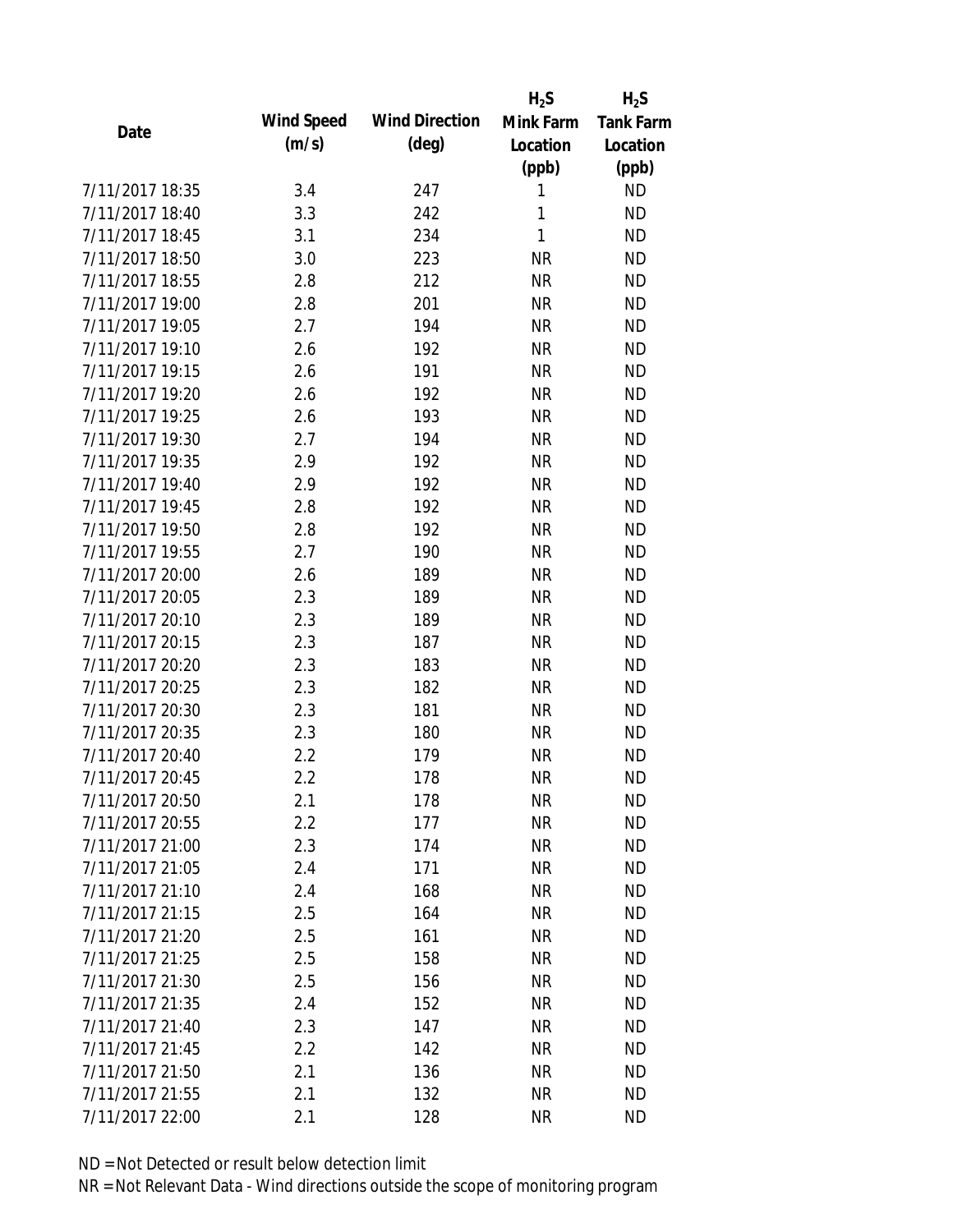|                 |            |                       | $H_2S$    | $H_2S$           |
|-----------------|------------|-----------------------|-----------|------------------|
| Date            | Wind Speed | <b>Wind Direction</b> | Mink Farm | <b>Tank Farm</b> |
|                 | (m/s)      | $(\text{deg})$        | Location  | Location         |
|                 |            |                       | (ppb)     | (ppb)            |
| 7/11/2017 22:05 | 2.0        | 128                   | <b>NR</b> | <b>ND</b>        |
| 7/11/2017 22:10 | 2.0        | 127                   | <b>NR</b> | <b>ND</b>        |
| 7/11/2017 22:15 | 2.1        | 130                   | <b>NR</b> | <b>ND</b>        |
| 7/11/2017 22:20 | 2.4        | 137                   | <b>NR</b> | <b>ND</b>        |
| 7/11/2017 22:25 | 2.5        | 142                   | <b>NR</b> | <b>ND</b>        |
| 7/11/2017 22:30 | 2.5        | 147                   | <b>NR</b> | <b>ND</b>        |
| 7/11/2017 22:35 | 2.5        | 147                   | <b>NR</b> | <b>ND</b>        |
| 7/11/2017 22:40 | 2.5        | 148                   | <b>NR</b> | <b>ND</b>        |
| 7/11/2017 22:45 | 2.5        | 149                   | <b>NR</b> | <b>ND</b>        |
| 7/11/2017 22:50 | 2.4        | 146                   | <b>NR</b> | <b>ND</b>        |
| 7/11/2017 22:55 | 2.2        | 136                   | <b>NR</b> | <b>ND</b>        |
| 7/11/2017 23:00 | 2.1        | 123                   | <b>NR</b> | <b>ND</b>        |
| 7/11/2017 23:05 | 2.1        | 114                   | <b>NR</b> | <b>ND</b>        |
| 7/11/2017 23:10 | 2.0        | 111                   | <b>NR</b> | <b>ND</b>        |
| 7/11/2017 23:15 | 2.0        | 113                   | <b>NR</b> | <b>ND</b>        |
| 7/11/2017 23:20 | 2.1        | 117                   | <b>NR</b> | <b>ND</b>        |
| 7/11/2017 23:25 | 2.4        | 128                   | <b>NR</b> | <b>ND</b>        |
| 7/11/2017 23:30 | 2.7        | 144                   | <b>NR</b> | <b>ND</b>        |
| 7/11/2017 23:35 | 3.1        | 156                   | <b>NR</b> | <b>ND</b>        |
| 7/11/2017 23:40 | 3.7        | 160                   | <b>NR</b> | <b>ND</b>        |
| 7/11/2017 23:45 | 4.1        | 160                   | <b>NR</b> | <b>ND</b>        |
| 7/11/2017 23:50 | 4.3        | 159                   | <b>NR</b> | <b>ND</b>        |
| 7/11/2017 23:55 | 4.4        | 160                   | <b>NR</b> | <b>ND</b>        |
| 7/11/2017 24:00 | 4.4        | 162                   | <b>NR</b> | <b>ND</b>        |
| 7/12/2017 00:05 | 4.5        | 163                   | <b>NR</b> | <b>ND</b>        |
| 7/12/2017 00:10 | 4.6        | 164                   | <b>NR</b> | <b>ND</b>        |
| 7/12/2017 00:15 | 4.6        | 164                   | <b>NR</b> | <b>ND</b>        |
| 7/12/2017 00:20 | 4.5        | 166                   | ΝR        | <b>ND</b>        |
| 7/12/2017 00:25 | 4.5        | 165                   | <b>NR</b> | <b>ND</b>        |
| 7/12/2017 00:30 | 4.4        | 165                   | <b>NR</b> | <b>ND</b>        |
| 7/12/2017 00:35 | 4.3        | 164                   | <b>NR</b> | <b>ND</b>        |
| 7/12/2017 00:40 | 4.1        | 163                   | <b>NR</b> | <b>ND</b>        |
| 7/12/2017 00:45 | 4.1        | 163                   | <b>NR</b> | <b>ND</b>        |
| 7/12/2017 00:50 | 4.1        | 162                   | <b>NR</b> | <b>ND</b>        |
| 7/12/2017 00:55 | 4.2        | 163                   | <b>NR</b> | <b>ND</b>        |
| 7/12/2017 01:00 | 4.2        | 164                   | <b>NR</b> | <b>ND</b>        |
| 7/12/2017 01:05 | 4.4        | 165                   | <b>NR</b> | <b>ND</b>        |
| 7/12/2017 01:10 | 4.5        | 167                   | <b>NR</b> | <b>ND</b>        |
| 7/12/2017 01:15 | 4.6        | 170                   | <b>NR</b> | <b>ND</b>        |
| 7/12/2017 01:20 | 4.5        | 173                   | <b>NR</b> | <b>ND</b>        |
| 7/12/2017 01:25 | 4.3        | 175                   | <b>NR</b> | <b>ND</b>        |
| 7/12/2017 01:30 | 4.0        | 176                   | <b>NR</b> | <b>ND</b>        |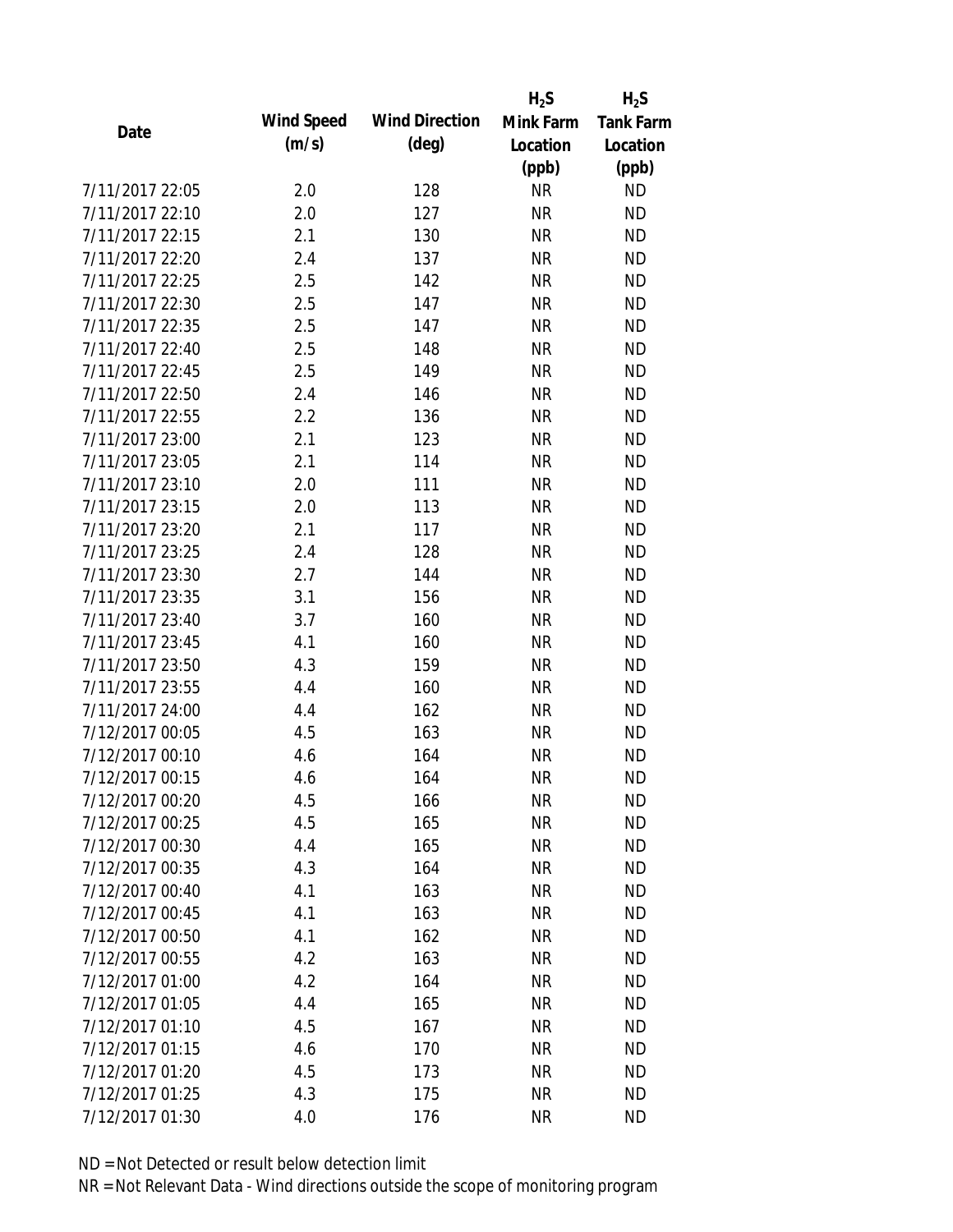|                 |            |                       | $H_2S$    | $H_2S$           |
|-----------------|------------|-----------------------|-----------|------------------|
| Date            | Wind Speed | <b>Wind Direction</b> | Mink Farm | <b>Tank Farm</b> |
|                 | (m/s)      | $(\text{deg})$        | Location  | Location         |
|                 |            |                       | (ppb)     | (ppb)            |
| 7/12/2017 01:35 | 3.7        | 175                   | <b>NR</b> | <b>ND</b>        |
| 7/12/2017 01:40 | 3.6        | 175                   | <b>NR</b> | <b>ND</b>        |
| 7/12/2017 01:45 | 3.5        | 175                   | <b>NR</b> | <b>ND</b>        |
| 7/12/2017 01:50 | 3.6        | 175                   | <b>NR</b> | <b>ND</b>        |
| 7/12/2017 01:55 | 3.7        | 176                   | <b>NR</b> | <b>ND</b>        |
| 7/12/2017 02:00 | 3.7        | 175                   | <b>NR</b> | <b>ND</b>        |
| 7/12/2017 02:05 | 3.9        | 177                   | <b>NR</b> | <b>ND</b>        |
| 7/12/2017 02:10 | 3.9        | 177                   | <b>NR</b> | <b>ND</b>        |
| 7/12/2017 02:15 | 4.0        | 175                   | <b>NR</b> | <b>ND</b>        |
| 7/12/2017 02:20 | 4.0        | 173                   | <b>NR</b> | <b>ND</b>        |
| 7/12/2017 02:25 | 3.9        | 172                   | <b>NR</b> | <b>ND</b>        |
| 7/12/2017 02:30 | 4.0        | 171                   | <b>NR</b> | <b>ND</b>        |
| 7/12/2017 02:35 | 3.9        | 171                   | <b>NR</b> | <b>ND</b>        |
| 7/12/2017 02:40 | 3.7        | 173                   | <b>NR</b> | <b>ND</b>        |
| 7/12/2017 02:45 | 3.5        | 173                   | <b>NR</b> | <b>ND</b>        |
| 7/12/2017 02:50 | 3.4        | 173                   | <b>NR</b> | <b>ND</b>        |
| 7/12/2017 02:55 | 3.4        | 172                   | <b>NR</b> | <b>ND</b>        |
| 7/12/2017 03:00 | 3.4        | 171                   | <b>NR</b> | <b>ND</b>        |
| 7/12/2017 03:05 | 3.4        | 170                   | <b>NR</b> | <b>ND</b>        |
| 7/12/2017 03:10 | 3.5        | 168                   | <b>NR</b> | <b>ND</b>        |
| 7/12/2017 03:15 | 3.5        | 169                   | <b>NR</b> | <b>ND</b>        |
| 7/12/2017 03:20 | 3.4        | 170                   | <b>NR</b> | <b>ND</b>        |
| 7/12/2017 03:25 | 3.3        | 171                   | <b>NR</b> | <b>ND</b>        |
| 7/12/2017 03:30 | 3.3        | 173                   | <b>NR</b> | <b>ND</b>        |
| 7/12/2017 03:35 | 3.1        | 175                   | <b>NR</b> | <b>ND</b>        |
| 7/12/2017 03:40 | 3.0        | 177                   | <b>NR</b> | <b>ND</b>        |
| 7/12/2017 03:45 | 2.9        | 178                   | <b>NR</b> | <b>ND</b>        |
| 7/12/2017 03:50 | 2.8        | 179                   | ΝR        | <b>ND</b>        |
| 7/12/2017 03:55 | 2.8        | 180                   | <b>NR</b> | <b>ND</b>        |
| 7/12/2017 04:00 | 2.6        | 180                   | <b>NR</b> | <b>ND</b>        |
| 7/12/2017 04:05 | 2.6        | 182                   | <b>NR</b> | <b>ND</b>        |
| 7/12/2017 04:10 | 2.6        | 185                   | <b>NR</b> | <b>ND</b>        |
| 7/12/2017 04:15 | 2.7        | 187                   | <b>NR</b> | <b>ND</b>        |
| 7/12/2017 04:20 | 2.7        | 190                   | <b>NR</b> | <b>ND</b>        |
| 7/12/2017 04:25 | 2.9        | 193                   | <b>NR</b> | <b>ND</b>        |
| 7/12/2017 04:30 | 3.0        | 197                   | <b>NR</b> | <b>ND</b>        |
| 7/12/2017 04:35 | 3.2        | 199                   | <b>NR</b> | <b>ND</b>        |
| 7/12/2017 04:40 | 3.4        | 200                   | <b>NR</b> | <b>ND</b>        |
| 7/12/2017 04:45 | 3.6        | 203                   | <b>NR</b> | <b>ND</b>        |
| 7/12/2017 04:50 | 3.7        | 205                   | ΝR        | <b>ND</b>        |
| 7/12/2017 04:55 | 3.7        | 206                   | <b>NR</b> | <b>ND</b>        |
| 7/12/2017 05:00 | 3.8        | 207                   | <b>NR</b> | <b>ND</b>        |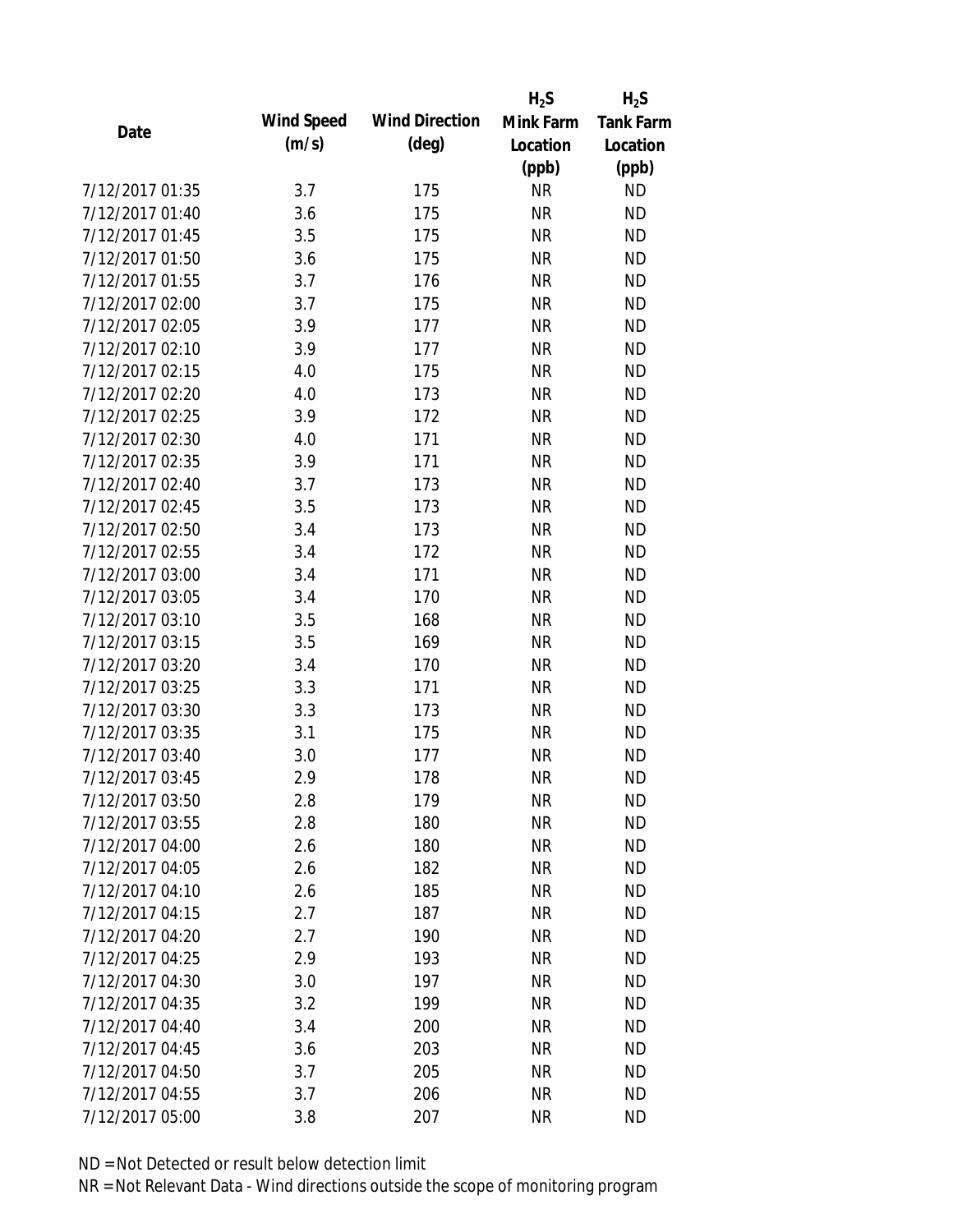|                 |            |                       | $H_2S$    | $H_2S$           |
|-----------------|------------|-----------------------|-----------|------------------|
| Date            | Wind Speed | <b>Wind Direction</b> | Mink Farm | <b>Tank Farm</b> |
|                 | (m/s)      | $(\text{deg})$        | Location  | Location         |
|                 |            |                       | (ppb)     | (ppb)            |
| 7/12/2017 05:05 | 3.8        | 209                   | <b>NR</b> | <b>ND</b>        |
| 7/12/2017 05:10 | 3.8        | 209                   | <b>NR</b> | <b>ND</b>        |
| 7/12/2017 05:15 | 3.6        | 207                   | <b>NR</b> | <b>ND</b>        |
| 7/12/2017 05:20 | 3.6        | 204                   | <b>NR</b> | <b>ND</b>        |
| 7/12/2017 05:25 | 3.4        | 203                   | <b>NR</b> | <b>ND</b>        |
| 7/12/2017 05:30 | 3.1        | 203                   | <b>NR</b> | <b>ND</b>        |
| 7/12/2017 05:35 | 2.6        | 203                   | <b>NR</b> | <b>ND</b>        |
| 7/12/2017 05:40 | 2.2        | 207                   | <b>NR</b> | <b>ND</b>        |
| 7/12/2017 05:45 | 1.9        | 186                   | <b>NR</b> | <b>ND</b>        |
| 7/12/2017 05:50 | 1.6        | 162                   | <b>NR</b> | <b>ND</b>        |
| 7/12/2017 05:55 | 1.5        | 140                   | <b>NR</b> | <b>ND</b>        |
| 7/12/2017 06:00 | 1.5        | 130                   | <b>NR</b> | <b>ND</b>        |
| 7/12/2017 06:05 | 1.6        | 146                   | <b>NR</b> | <b>ND</b>        |
| 7/12/2017 06:10 | 1.7        | 155                   | <b>NR</b> | <b>ND</b>        |
| 7/12/2017 06:15 | 1.9        | 160                   | <b>NR</b> | <b>ND</b>        |
| 7/12/2017 06:20 | 2.1        | 163                   | <b>NR</b> | <b>ND</b>        |
| 7/12/2017 06:25 | 2.4        | 166                   | <b>NR</b> | <b>ND</b>        |
| 7/12/2017 06:30 | 2.6        | 168                   | <b>NR</b> | <b>ND</b>        |
| 7/12/2017 06:35 | 2.6        | 169                   | <b>NR</b> | <b>ND</b>        |
| 7/12/2017 06:40 | 2.8        | 168                   | <b>NR</b> | <b>ND</b>        |
| 7/12/2017 06:45 | 2.8        | 166                   | <b>NR</b> | <b>ND</b>        |
| 7/12/2017 06:50 | 2.8        | 164                   | <b>NR</b> | <b>ND</b>        |
| 7/12/2017 06:55 | 2.7        | 162                   | <b>NR</b> | <b>ND</b>        |
| 7/12/2017 07:00 | 2.7        | 158                   | <b>NR</b> | <b>ND</b>        |
| 7/12/2017 07:05 | 2.8        | 156                   | <b>NR</b> | <b>ND</b>        |
| 7/12/2017 07:10 | 2.8        | 156                   | <b>NR</b> | <b>ND</b>        |
| 7/12/2017 07:15 | 2.9        | 158                   | <b>NR</b> | <b>ND</b>        |
| 7/12/2017 07:20 | 3.0        | 160                   | <b>NR</b> | <b>ND</b>        |
| 7/12/2017 07:25 | 3.2        | 162                   | <b>NR</b> | <b>ND</b>        |
| 7/12/2017 07:30 | 3.4        | 166                   | <b>NR</b> | <b>ND</b>        |
| 7/12/2017 07:35 | 3.6        | 169                   | <b>NR</b> | <b>ND</b>        |
| 7/12/2017 07:40 | 3.7        | 172                   | <b>NR</b> | <b>ND</b>        |
| 7/12/2017 07:45 | 3.9        | 173                   | <b>NR</b> | <b>ND</b>        |
| 7/12/2017 07:50 | 4.0        | 176                   | <b>NR</b> | <b>ND</b>        |
| 7/12/2017 07:55 | 4.1        | 177                   | <b>NR</b> | <b>ND</b>        |
| 7/12/2017 08:00 | 4.1        | 179                   | <b>NR</b> | <b>ND</b>        |
| 7/12/2017 08:05 | 4.0        | 180                   | <b>NR</b> | <b>ND</b>        |
| 7/12/2017 08:10 | 4.1        | 181                   | <b>NR</b> | <b>ND</b>        |
| 7/12/2017 08:15 | 4.1        | 180                   | <b>NR</b> | <b>ND</b>        |
| 7/12/2017 08:20 | 4.1        | 178                   | <b>NR</b> | <b>ND</b>        |
| 7/12/2017 08:25 | 4.2        | 176                   | <b>NR</b> | <b>ND</b>        |
| 7/12/2017 08:30 | 4.3        | 174                   | <b>NR</b> | <b>ND</b>        |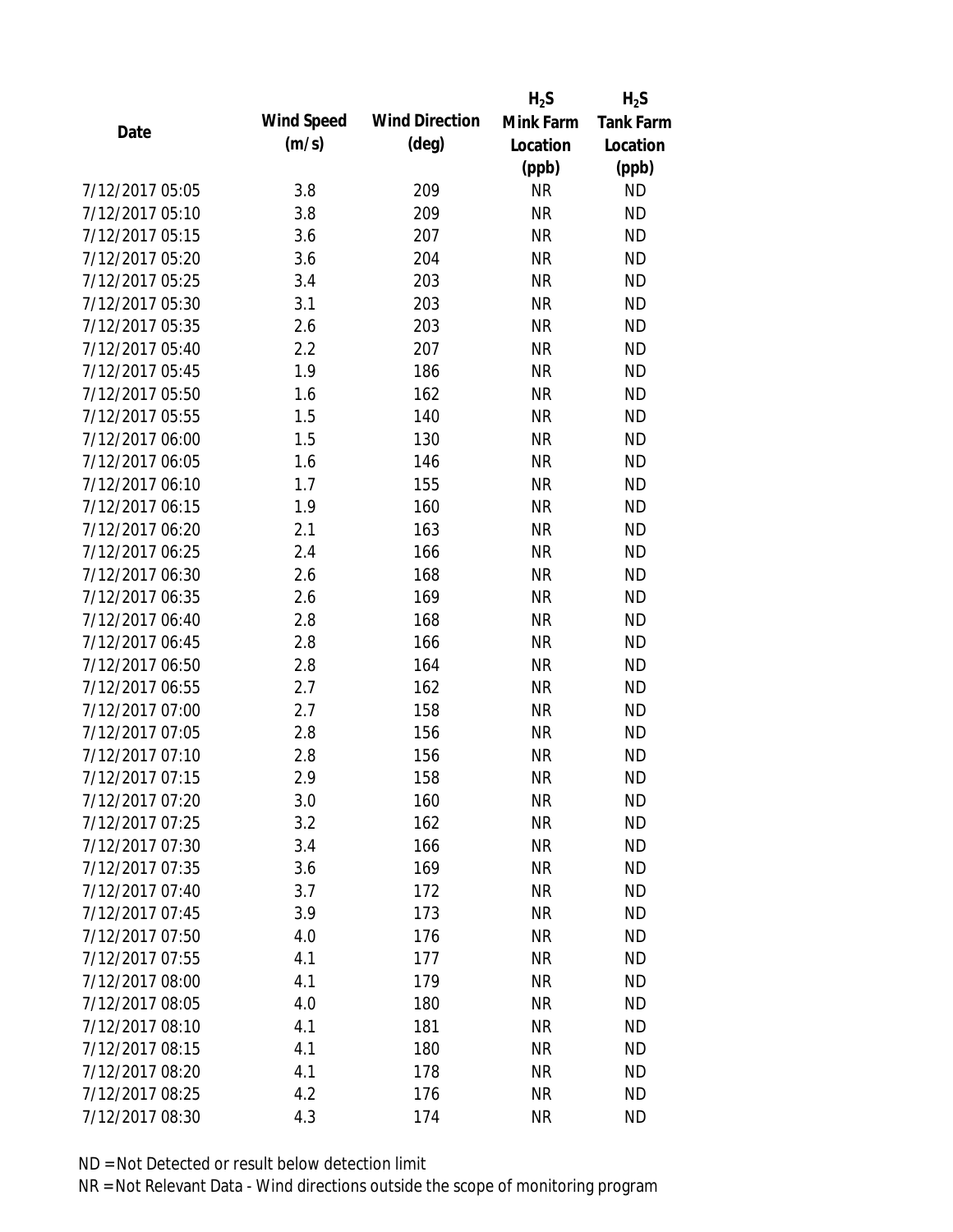|                 |            |                       | $H_2S$       | $H_2S$           |
|-----------------|------------|-----------------------|--------------|------------------|
| Date            | Wind Speed | <b>Wind Direction</b> | Mink Farm    | <b>Tank Farm</b> |
|                 | (m/s)      | $(\text{deg})$        | Location     | Location         |
|                 |            |                       | (ppb)        | (ppb)            |
| 7/12/2017 08:35 | 4.5        | 173                   | <b>NR</b>    | <b>ND</b>        |
| 7/12/2017 08:40 | 4.6        | 173                   | <b>NR</b>    | <b>ND</b>        |
| 7/12/2017 08:45 | 4.6        | 174                   | <b>NR</b>    | <b>ND</b>        |
| 7/12/2017 08:50 | 4.5        | 176                   | <b>NR</b>    | <b>ND</b>        |
| 7/12/2017 08:55 | 4.3        | 180                   | <b>NR</b>    | <b>ND</b>        |
| 7/12/2017 09:00 | 4.2        | 185                   | <b>NR</b>    | <b>ND</b>        |
| 7/12/2017 09:05 | 3.8        | 190                   | <b>NR</b>    | <b>ND</b>        |
| 7/12/2017 09:10 | 3.3        | 198                   | <b>NR</b>    | <b>ND</b>        |
| 7/12/2017 09:15 | 3.1        | 208                   | <b>NR</b>    | <b>ND</b>        |
| 7/12/2017 09:20 | 3.0        | 226                   | <b>NR</b>    | <b>ND</b>        |
| 7/12/2017 09:25 | 2.8        | 359                   | $\mathbf{1}$ | <b>ND</b>        |
| 7/12/2017 09:30 | 2.7        | 62                    | <b>NR</b>    | <b>ND</b>        |
| 7/12/2017 09:35 | 2.6        | 45                    | <b>NR</b>    | <b>ND</b>        |
| 7/12/2017 09:40 | 2.6        | 50                    | <b>NR</b>    | <b>ND</b>        |
| 7/12/2017 09:45 | 2.2        | 68                    | <b>NR</b>    | <b>ND</b>        |
| 7/12/2017 09:50 | 1.8        | 82                    | <b>NR</b>    | <b>ND</b>        |
| 7/12/2017 09:55 | 1.7        | 77                    | <b>NR</b>    | <b>ND</b>        |
| 7/12/2017 10:00 | 1.5        | 58                    | <b>NR</b>    | <b>ND</b>        |
| 7/12/2017 10:05 | 1.5        | 52                    | <b>NR</b>    | <b>ND</b>        |
| 7/12/2017 10:10 | 1.5        | 51                    | <b>NR</b>    | <b>ND</b>        |
| 7/12/2017 10:15 | 1.8        | 39                    | 1            | <b>ND</b>        |
| 7/12/2017 10:20 | 2.2        | 28                    | 1            | <b>ND</b>        |
| 7/12/2017 10:25 | 3.1        | 23                    | 1            | <b>ND</b>        |
| 7/12/2017 10:30 | 3.7        | 21                    | 1            | <b>ND</b>        |
| 7/12/2017 10:35 | 4.4        | 22                    | 1            | <b>ND</b>        |
| 7/12/2017 10:40 | 5.0        | 14                    | 1            | <b>ND</b>        |
| 7/12/2017 10:45 | 5.3        | 13                    | 1            | <b>ND</b>        |
| 7/12/2017 10:50 | 5.0        | 16                    | 1            | <b>ND</b>        |
| 7/12/2017 10:55 | 4.2        | 17                    | 1            | <b>ND</b>        |
| 7/12/2017 11:00 | 3.4        | 22                    | 1            | <b>ND</b>        |
| 7/12/2017 11:05 | 2.7        | 33                    | 1            | <b>ND</b>        |
| 7/12/2017 11:10 | 2.2        | 60                    | <b>NR</b>    | <b>ND</b>        |
| 7/12/2017 11:15 | 2.0        | 94                    | <b>NR</b>    | <b>ND</b>        |
| 7/12/2017 11:20 | 2.2        | 130                   | <b>NR</b>    | <b>ND</b>        |
| 7/12/2017 11:25 | 2.5        | 149                   | <b>NR</b>    | ND               |
| 7/12/2017 11:30 | 2.9        | 152                   | <b>NR</b>    | <b>ND</b>        |
| 7/12/2017 11:35 | 3.2        | 155                   | <b>NR</b>    | <b>ND</b>        |
| 7/12/2017 11:40 | 3.3        | 159                   | <b>NR</b>    | <b>ND</b>        |
| 7/12/2017 11:45 | 3.4        | 159                   | <b>NR</b>    | <b>ND</b>        |
| 7/12/2017 11:50 | 3.5        | 158                   | <b>NR</b>    | <b>ND</b>        |
| 7/12/2017 11:55 | 3.5        | 160                   | <b>NR</b>    | <b>ND</b>        |
| 7/12/2017 12:00 | 3.6        | 164                   | <b>NR</b>    | <b>ND</b>        |
|                 |            |                       |              |                  |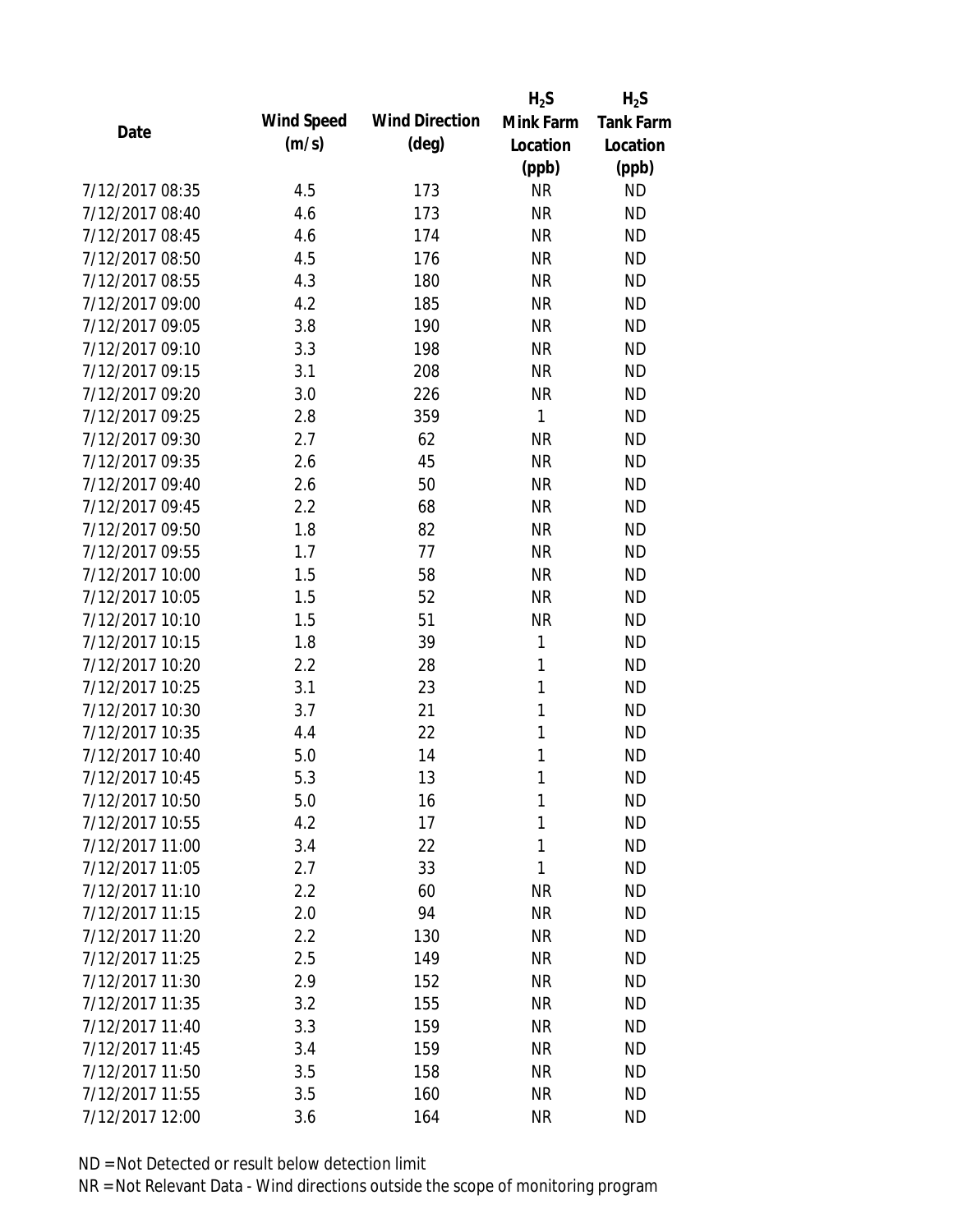|                 |            |                       | $H_2S$    | $H_2S$           |
|-----------------|------------|-----------------------|-----------|------------------|
| Date            | Wind Speed | <b>Wind Direction</b> | Mink Farm | <b>Tank Farm</b> |
|                 | (m/s)      | $(\text{deg})$        | Location  | Location         |
|                 |            |                       | (ppb)     | (ppb)            |
| 7/12/2017 12:05 | 3.8        | 168                   | <b>NR</b> | <b>ND</b>        |
| 7/12/2017 12:10 | 3.8        | 171                   | <b>NR</b> | <b>ND</b>        |
| 7/12/2017 12:15 | 3.8        | 177                   | <b>NR</b> | <b>ND</b>        |
| 7/12/2017 12:20 | 3.7        | 177                   | <b>NR</b> | <b>ND</b>        |
| 7/12/2017 12:25 | 3.5        | 184                   | <b>NR</b> | <b>ND</b>        |
| 7/12/2017 12:30 | 3.2        | 196                   | <b>NR</b> | <b>ND</b>        |
| 7/12/2017 12:35 | 2.8        | 201                   | <b>NR</b> | <b>ND</b>        |
| 7/12/2017 12:40 | 2.6        | 204                   | <b>NR</b> | <b>ND</b>        |
| 7/12/2017 12:45 | 2.0        | 201                   | <b>NR</b> | <b>ND</b>        |
| 7/12/2017 12:50 | 1.6        | 208                   | <b>NR</b> | <b>ND</b>        |
| 7/12/2017 12:55 | 1.5        | 173                   | <b>NR</b> | <b>ND</b>        |
| 7/12/2017 13:00 | 1.4        | 133                   | <b>NR</b> | <b>ND</b>        |
| 7/12/2017 13:05 | 1.5        | 123                   | <b>NR</b> | <b>ND</b>        |
| 7/12/2017 13:10 | 1.7        | 120                   | <b>NR</b> | <b>ND</b>        |
| 7/12/2017 13:15 | 2.4        | 126                   | <b>NR</b> | <b>ND</b>        |
| 7/12/2017 13:20 | 3.1        | 143                   | <b>NR</b> | <b>ND</b>        |
| 7/12/2017 13:25 | 3.8        | 155                   | <b>NR</b> | <b>ND</b>        |
| 7/12/2017 13:30 | 4.5        | 161                   | <b>NR</b> | <b>ND</b>        |
| 7/12/2017 13:35 | 5.1        | 161                   | <b>NR</b> | <b>ND</b>        |
| 7/12/2017 13:40 | 5.4        | 160                   | <b>NR</b> | <b>ND</b>        |
| 7/12/2017 13:45 | 5.5        | 162                   | <b>NR</b> | <b>ND</b>        |
| 7/12/2017 13:50 | 5.5        | 162                   | <b>NR</b> | <b>ND</b>        |
| 7/12/2017 13:55 | 5.5        | 163                   | <b>NR</b> | <b>ND</b>        |
| 7/12/2017 14:00 | 5.5        | 164                   | <b>NR</b> | <b>ND</b>        |
| 7/12/2017 14:05 | 5.4        | 164                   | <b>NR</b> | <b>ND</b>        |
| 7/12/2017 14:10 | 5.4        | 164                   | <b>NR</b> | <b>ND</b>        |
| 7/12/2017 14:15 | 5.4        | 164                   | <b>NR</b> | <b>ND</b>        |
| 7/12/2017 14:20 | 5.6        | 164                   | ΝR        | <b>ND</b>        |
| 7/12/2017 14:25 | 5.7        | 164                   | <b>NR</b> | <b>ND</b>        |
| 7/12/2017 14:30 | 5.8        | 165                   | <b>NR</b> | <b>ND</b>        |
| 7/12/2017 14:35 | 5.9        | 166                   | <b>NR</b> | <b>ND</b>        |
| 7/12/2017 14:40 | 6.0        | 167                   | <b>NR</b> | <b>ND</b>        |
| 7/12/2017 14:45 | 6.1        | 167                   | <b>NR</b> | <b>ND</b>        |
| 7/12/2017 14:50 | 5.9        | 167                   | <b>NR</b> | <b>ND</b>        |
| 7/12/2017 14:55 | 5.8        | 165                   | <b>NR</b> | <b>ND</b>        |
| 7/12/2017 15:00 | 5.6        | 163                   | <b>NR</b> | <b>ND</b>        |
| 7/12/2017 15:05 | 5.4        | 162                   | <b>NR</b> | <b>ND</b>        |
| 7/12/2017 15:10 | 5.1        | 158                   | <b>NR</b> | <b>ND</b>        |
| 7/12/2017 15:15 | 4.8        | 154                   | <b>NR</b> | <b>ND</b>        |
| 7/12/2017 15:20 | 4.6        | 151                   | <b>NR</b> | <b>ND</b>        |
| 7/12/2017 15:25 | 4.3        | 152                   | <b>NR</b> | <b>ND</b>        |
| 7/12/2017 15:30 | 3.9        | 157                   | <b>NR</b> | <b>ND</b>        |
|                 |            |                       |           |                  |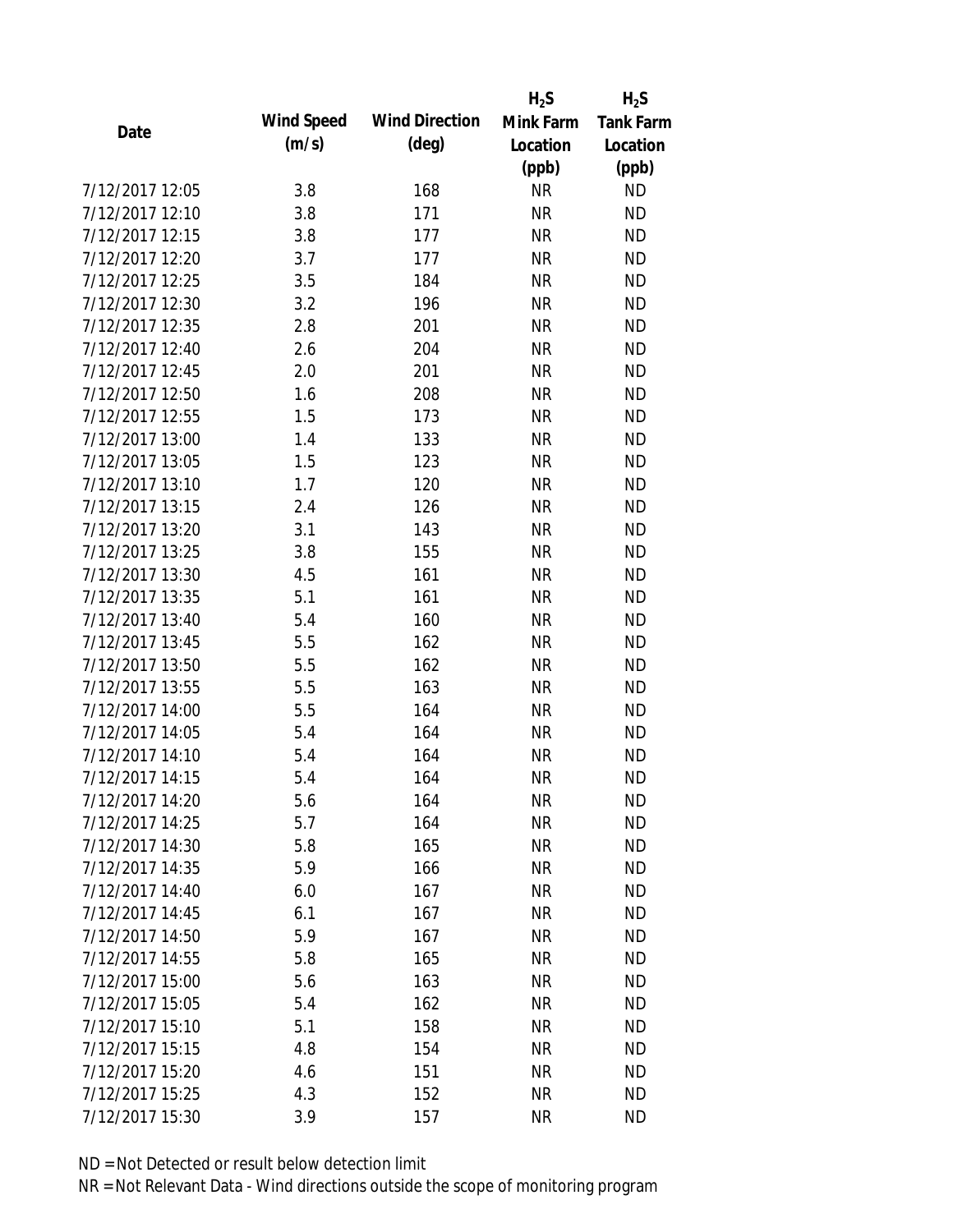|                 |            |                       | $H_2S$    | $H_2S$           |
|-----------------|------------|-----------------------|-----------|------------------|
| Date            | Wind Speed | <b>Wind Direction</b> | Mink Farm | <b>Tank Farm</b> |
|                 | (m/s)      | $(\text{deg})$        | Location  | Location         |
|                 |            |                       | (ppb)     | (ppb)            |
| 7/12/2017 15:35 | 3.6        | 163                   | <b>NR</b> | <b>ND</b>        |
| 7/12/2017 15:40 | 3.4        | 175                   | <b>NR</b> | <b>ND</b>        |
| 7/12/2017 15:45 | 3.2        | 189                   | <b>NR</b> | <b>ND</b>        |
| 7/12/2017 15:50 | 3.1        | 201                   | <b>NR</b> | <b>ND</b>        |
| 7/12/2017 15:55 | 2.9        | 207                   | <b>NR</b> | <b>ND</b>        |
| 7/12/2017 16:00 | 2.9        | 209                   | <b>NR</b> | <b>ND</b>        |
| 7/12/2017 16:05 | 3.0        | 208                   | <b>NR</b> | <b>ND</b>        |
| 7/12/2017 16:10 | 3.1        | 204                   | <b>NR</b> | <b>ND</b>        |
| 7/12/2017 16:15 | 3.0        | 199                   | <b>NR</b> | <b>ND</b>        |
| 7/12/2017 16:20 | 3.0        | 195                   | <b>NR</b> | <b>ND</b>        |
| 7/12/2017 16:25 | 3.1        | 192                   | <b>NR</b> | <b>ND</b>        |
| 7/12/2017 16:30 | 3.1        | 192                   | <b>NR</b> | <b>ND</b>        |
| 7/12/2017 16:35 | 3.0        | 193                   | <b>NR</b> | <b>ND</b>        |
| 7/12/2017 16:40 | 3.0        | 194                   | <b>NR</b> | <b>ND</b>        |
| 7/12/2017 16:45 | 3.1        | 194                   | <b>NR</b> | <b>ND</b>        |
| 7/12/2017 16:50 | 3.1        | 192                   | <b>NR</b> | <b>ND</b>        |
| 7/12/2017 16:55 | 3.1        | 193                   | <b>NR</b> | <b>ND</b>        |
| 7/12/2017 17:00 | 3.2        | 193                   | <b>NR</b> | <b>ND</b>        |
| 7/12/2017 17:05 | 3.3        | 192                   | <b>NR</b> | <b>ND</b>        |
| 7/12/2017 17:10 | 3.3        | 192                   | <b>NR</b> | <b>ND</b>        |
| 7/12/2017 17:15 | 3.3        | 191                   | <b>NR</b> | <b>ND</b>        |
| 7/12/2017 17:20 | 3.4        | 191                   | <b>NR</b> | <b>ND</b>        |
| 7/12/2017 17:25 | 3.6        | 188                   | <b>NR</b> | <b>ND</b>        |
| 7/12/2017 17:30 | 3.6        | 186                   | <b>NR</b> | <b>ND</b>        |
| 7/12/2017 17:35 | 3.7        | 183                   | <b>NR</b> | <b>ND</b>        |
| 7/12/2017 17:40 | 3.7        | 179                   | <b>NR</b> | <b>ND</b>        |
| 7/12/2017 17:45 | 3.6        | 176                   | <b>NR</b> | <b>ND</b>        |
| 7/12/2017 17:50 | 3.3        | 176                   | ΝR        | <b>ND</b>        |
| 7/12/2017 17:55 | 2.9        | 177                   | <b>NR</b> | <b>ND</b>        |
| 7/12/2017 18:00 | 2.6        | 179                   | <b>NR</b> | <b>ND</b>        |
| 7/12/2017 18:05 | 2.2        | 181                   | <b>NR</b> | <b>ND</b>        |
| 7/12/2017 18:10 | 2.1        | 181                   | <b>NR</b> | <b>ND</b>        |
| 7/12/2017 18:15 | 1.9        | 184                   | <b>NR</b> | <b>ND</b>        |
| 7/12/2017 18:20 | 1.8        | 181                   | <b>NR</b> | <b>ND</b>        |
| 7/12/2017 18:25 | 1.6        | 179                   | <b>NR</b> | <b>ND</b>        |
| 7/12/2017 18:30 | 1.4        | 171                   | <b>NR</b> | <b>ND</b>        |
| 7/12/2017 18:35 | 1.2        | 153                   | <b>NR</b> | <b>ND</b>        |
| 7/12/2017 18:40 | 0.9        | 139                   | <b>NR</b> | <b>ND</b>        |
| 7/12/2017 18:45 | 0.6        | 91                    | <b>NR</b> | <b>ND</b>        |
| 7/12/2017 18:50 | 0.5        | 9                     | 1         | <b>ND</b>        |
| 7/12/2017 18:55 | 0.4        | 3                     | 1         | <b>ND</b>        |
|                 |            |                       |           |                  |
| 7/12/2017 19:00 | 0.3        | 348                   | 1         | <b>ND</b>        |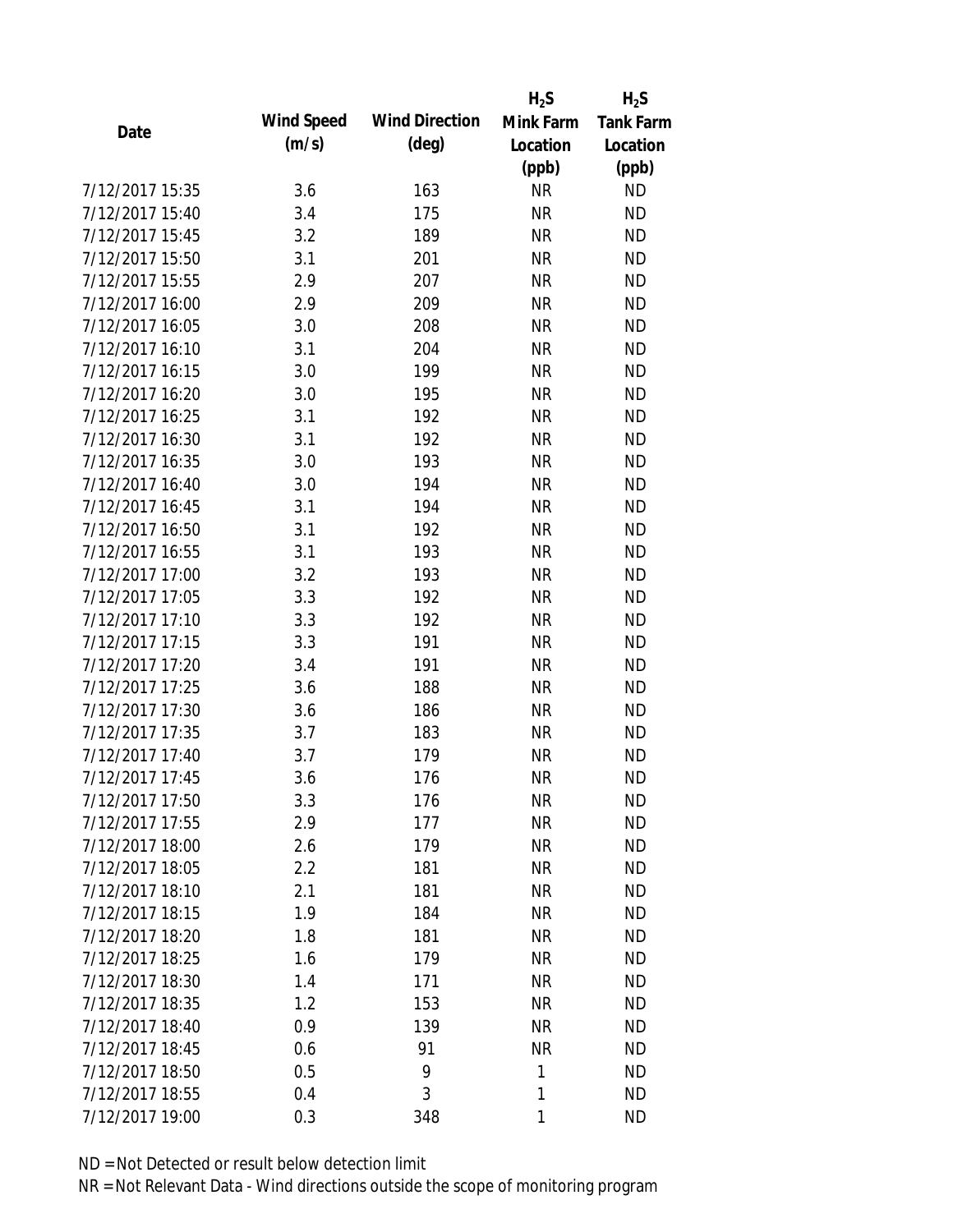|                 |            |                       | $H_2S$       | $H_2S$           |
|-----------------|------------|-----------------------|--------------|------------------|
| Date            | Wind Speed | <b>Wind Direction</b> | Mink Farm    | <b>Tank Farm</b> |
|                 | (m/s)      | $(\text{deg})$        | Location     | Location         |
|                 |            |                       | (ppb)        | (ppb)            |
| 7/12/2017 19:05 | 0.3        | 341                   | 1            | <b>ND</b>        |
| 7/12/2017 19:10 | 0.5        | $\overline{2}$        | 1            | <b>ND</b>        |
| 7/12/2017 19:15 | 0.5        | $\overline{2}$        | $\mathbf{1}$ | <b>ND</b>        |
| 7/12/2017 19:20 | 0.4        | 30                    | $\mathbf{1}$ | <b>ND</b>        |
| 7/12/2017 19:25 | 0.6        | 51                    | <b>NR</b>    | <b>ND</b>        |
| 7/12/2017 19:30 | 0.8        | 72                    | <b>NR</b>    | <b>ND</b>        |
| 7/12/2017 19:35 | 0.8        | 103                   | <b>NR</b>    | <b>ND</b>        |
| 7/12/2017 19:40 | 1.0        | 122                   | <b>NR</b>    | <b>ND</b>        |
| 7/12/2017 19:45 | 1.3        | 124                   | <b>NR</b>    | <b>ND</b>        |
| 7/12/2017 19:50 | 1.6        | 129                   | <b>NR</b>    | <b>ND</b>        |
| 7/12/2017 19:55 | 1.9        | 132                   | <b>NR</b>    | <b>ND</b>        |
| 7/12/2017 20:00 | 2.0        | 136                   | <b>NR</b>    | <b>ND</b>        |
| 7/12/2017 20:05 | 2.0        | 138                   | <b>NR</b>    | <b>ND</b>        |
| 7/12/2017 20:10 | 2.1        | 139                   | <b>NR</b>    | <b>ND</b>        |
| 7/12/2017 20:15 | 2.2        | 140                   | <b>NR</b>    | <b>ND</b>        |
| 7/12/2017 20:20 | 2.2        | 142                   | <b>NR</b>    | <b>ND</b>        |
| 7/12/2017 20:25 | 2.2        | 143                   | <b>NR</b>    | <b>ND</b>        |
| 7/12/2017 20:30 | 2.4        | 143                   | <b>NR</b>    | <b>ND</b>        |
| 7/12/2017 20:35 | 2.5        | 144                   | <b>NR</b>    | <b>ND</b>        |
| 7/12/2017 20:40 | 2.6        | 147                   | <b>NR</b>    | <b>ND</b>        |
| 7/12/2017 20:45 | 2.8        | 149                   | <b>NR</b>    | <b>ND</b>        |
| 7/12/2017 20:50 | 3.0        | 152                   | <b>NR</b>    | <b>ND</b>        |
| 7/12/2017 20:55 | 3.1        | 155                   | <b>NR</b>    | <b>ND</b>        |
| 7/12/2017 21:00 | 3.3        | 157                   | <b>NR</b>    | <b>ND</b>        |
| 7/12/2017 21:05 | 3.5        | 159                   | <b>NR</b>    | <b>ND</b>        |
| 7/12/2017 21:10 | 3.7        | 159                   | <b>NR</b>    | <b>ND</b>        |
| 7/12/2017 21:15 | 3.8        | 160                   | <b>NR</b>    | <b>ND</b>        |
| 7/12/2017 21:20 | 3.7        | 161                   | <b>NR</b>    | <b>ND</b>        |
| 7/12/2017 21:25 | 3.7        | 163                   | <b>NR</b>    | <b>ND</b>        |
| 7/12/2017 21:30 | 3.5        | 166                   | <b>NR</b>    | <b>ND</b>        |
| 7/12/2017 21:35 | 3.4        | 168                   | <b>NR</b>    | <b>ND</b>        |
| 7/12/2017 21:40 | 3.1        | 171                   | <b>NR</b>    | <b>ND</b>        |
| 7/12/2017 21:45 | 3.0        | 172                   | <b>NR</b>    | <b>ND</b>        |
| 7/12/2017 21:50 | 3.0        | 172                   | <b>NR</b>    | <b>ND</b>        |
| 7/12/2017 21:55 | 3.0        | 171                   | <b>NR</b>    | <b>ND</b>        |
| 7/12/2017 22:00 | 3.1        | 171                   | <b>NR</b>    | <b>ND</b>        |
| 7/12/2017 22:05 | 3.2        | 172                   | <b>NR</b>    | <b>ND</b>        |
| 7/12/2017 22:10 | 3.2        | 173                   | <b>NR</b>    | <b>ND</b>        |
| 7/12/2017 22:15 | 3.2        | 175                   | <b>NR</b>    | <b>ND</b>        |
| 7/12/2017 22:20 | 3.2        | 176                   | <b>NR</b>    | <b>ND</b>        |
| 7/12/2017 22:25 | 3.2        | 176                   | <b>NR</b>    | <b>ND</b>        |
|                 |            |                       |              |                  |
| 7/12/2017 22:30 | 3.3        | 177                   | <b>NR</b>    | <b>ND</b>        |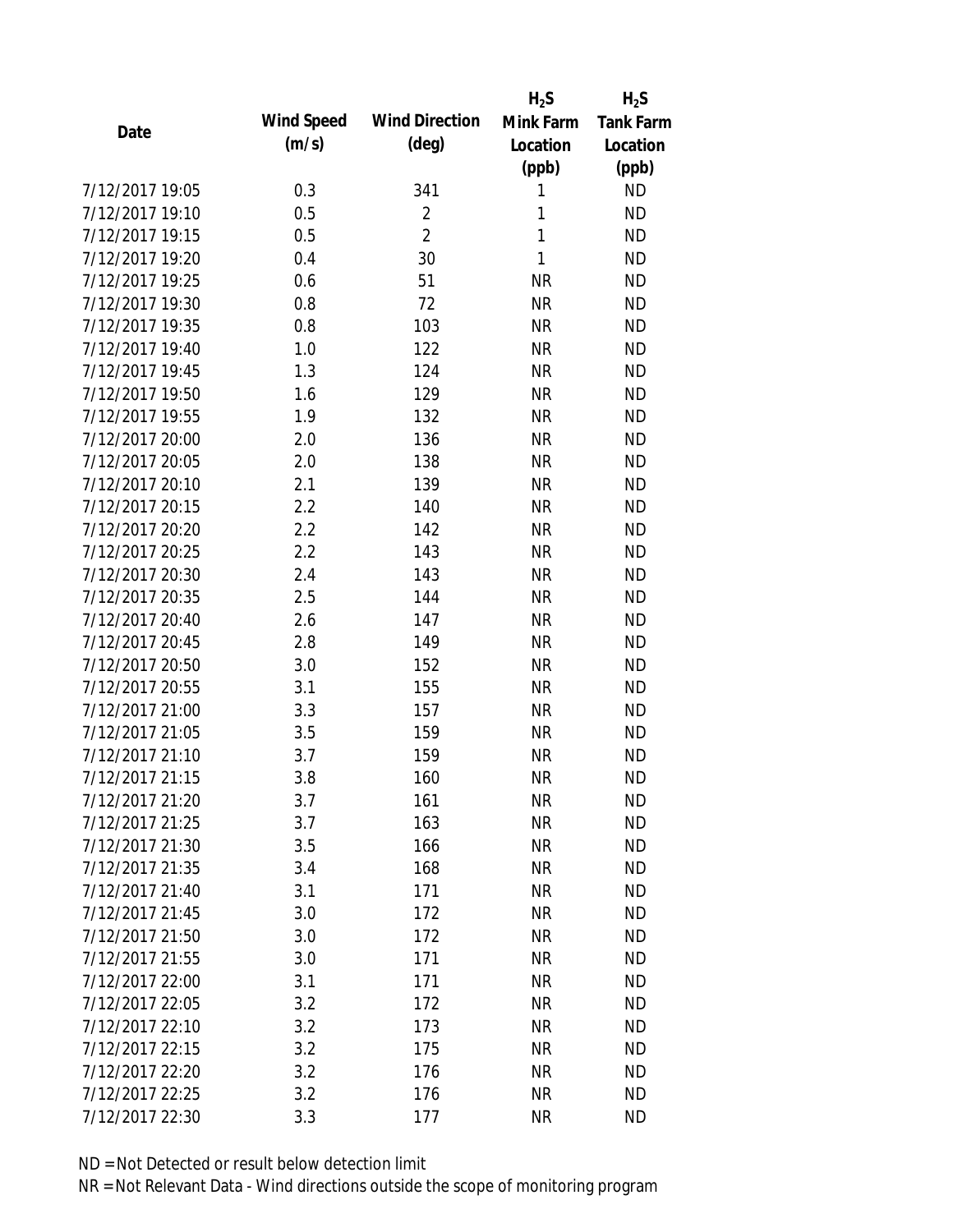|                 |            |                       | $H_2S$    | $H_2S$           |
|-----------------|------------|-----------------------|-----------|------------------|
| Date            | Wind Speed | <b>Wind Direction</b> | Mink Farm | <b>Tank Farm</b> |
|                 | (m/s)      | $(\text{deg})$        | Location  | Location         |
|                 |            |                       | (ppb)     | (ppb)            |
| 7/12/2017 22:35 | 3.4        | 176                   | <b>NR</b> | <b>ND</b>        |
| 7/12/2017 22:40 | 3.5        | 175                   | <b>NR</b> | <b>ND</b>        |
| 7/12/2017 22:45 | 3.6        | 173                   | <b>NR</b> | <b>ND</b>        |
| 7/12/2017 22:50 | 3.7        | 174                   | <b>NR</b> | <b>ND</b>        |
| 7/12/2017 22:55 | 3.7        | 173                   | <b>NR</b> | <b>ND</b>        |
| 7/12/2017 23:00 | 3.6        | 173                   | <b>NR</b> | <b>ND</b>        |
| 7/12/2017 23:05 | 3.4        | 174                   | <b>NR</b> | <b>ND</b>        |
| 7/12/2017 23:10 | 3.3        | 176                   | <b>NR</b> | <b>ND</b>        |
| 7/12/2017 23:15 | 3.1        | 180                   | <b>NR</b> | <b>ND</b>        |
| 7/12/2017 23:20 | 3.0        | 182                   | <b>NR</b> | <b>ND</b>        |
| 7/12/2017 23:25 | 3.1        | 184                   | <b>NR</b> | <b>ND</b>        |
| 7/12/2017 23:30 | 3.4        | 185                   | <b>NR</b> | <b>ND</b>        |
| 7/12/2017 23:35 | 3.8        | 184                   | <b>NR</b> | <b>ND</b>        |
| 7/12/2017 23:40 | 4.1        | 182                   | <b>NR</b> | <b>ND</b>        |
| 7/12/2017 23:45 | 4.4        | 180                   | <b>NR</b> | <b>ND</b>        |
| 7/12/2017 23:50 | 4.6        | 182                   | <b>NR</b> | <b>ND</b>        |
| 7/12/2017 23:55 | 4.7        | 185                   | <b>NR</b> | <b>ND</b>        |
| 7/12/2017 24:00 | 4.7        | 191                   | <b>NR</b> | <b>ND</b>        |
| 7/13/2017 00:05 | 4.8        | 198                   | <b>NR</b> | <b>ND</b>        |
| 7/13/2017 00:10 | 5.0        | 204                   | <b>NR</b> | <b>ND</b>        |
| 7/13/2017 00:15 | 5.1        | 210                   | <b>NR</b> | <b>ND</b>        |
| 7/13/2017 00:20 | 5.4        | 214                   | <b>NR</b> | <b>ND</b>        |
| 7/13/2017 00:25 | 5.9        | 215                   | <b>NR</b> | <b>ND</b>        |
| 7/13/2017 00:30 | 6.6        | 217                   | <b>NR</b> | <b>ND</b>        |
| 7/13/2017 00:35 | 7.3        | 218                   | <b>NR</b> | <b>ND</b>        |
| 7/13/2017 00:40 | 7.9        | 218                   | <b>NR</b> | <b>ND</b>        |
| 7/13/2017 00:45 | 8.2        | 218                   | <b>NR</b> | <b>ND</b>        |
| 7/13/2017 00:50 | 8.3        | 219                   | ΝR        | <b>ND</b>        |
| 7/13/2017 00:55 | 7.9        | 222                   | <b>NR</b> | <b>ND</b>        |
| 7/13/2017 01:00 | 7.0        | 225                   | <b>NR</b> | <b>ND</b>        |
| 7/13/2017 01:05 | 6.1        | 232                   | <b>ND</b> | <b>ND</b>        |
| 7/13/2017 01:10 | 5.1        | 238                   | 1         | <b>ND</b>        |
| 7/13/2017 01:15 | 4.2        | 244                   | 1         | <b>ND</b>        |
| 7/13/2017 01:20 | 3.5        | 249                   | 1         | <b>ND</b>        |
| 7/13/2017 01:25 | 2.9        | 252                   | 1         | <b>ND</b>        |
| 7/13/2017 01:30 | 2.4        | 255                   | 1         | <b>ND</b>        |
| 7/13/2017 01:35 | 2.2        | 250                   | 1         | <b>ND</b>        |
| 7/13/2017 01:40 | 2.3        | 246                   | 1         | <b>ND</b>        |
| 7/13/2017 01:45 | 2.5        | 243                   | 1         | <b>ND</b>        |
| 7/13/2017 01:50 | 2.7        | 240                   | 1         | <b>ND</b>        |
| 7/13/2017 01:55 | 2.8        | 235                   | 1         | <b>ND</b>        |
| 7/13/2017 02:00 | 2.8        | 230                   | 1         | <b>ND</b>        |
|                 |            |                       |           |                  |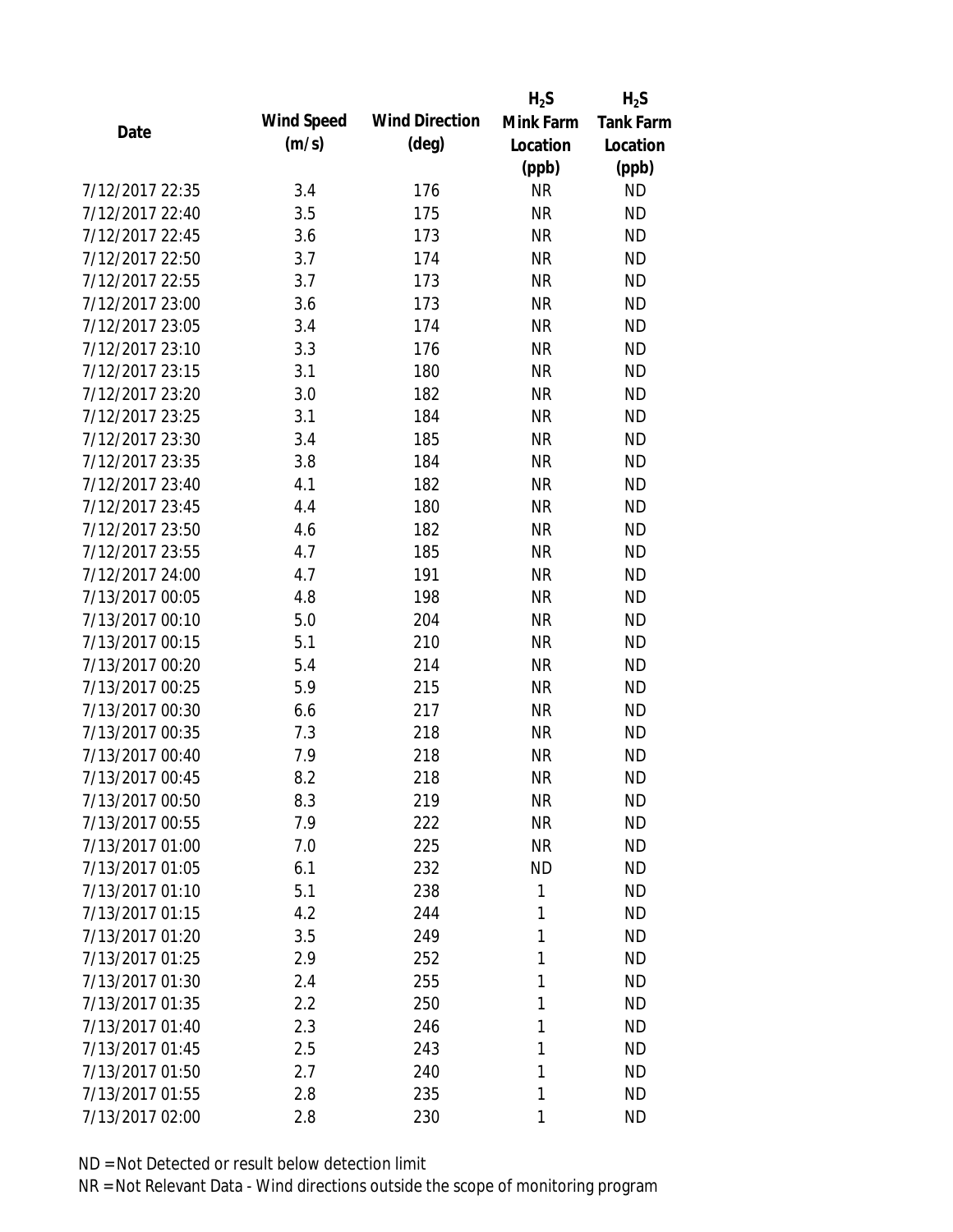|                 |            |                       | $H_2S$    | $H_2S$           |
|-----------------|------------|-----------------------|-----------|------------------|
| Date            | Wind Speed | <b>Wind Direction</b> | Mink Farm | <b>Tank Farm</b> |
|                 | (m/s)      | $(\text{deg})$        | Location  | Location         |
|                 |            |                       | (ppb)     | (ppb)            |
| 7/13/2017 02:05 | 2.6        | 229                   | <b>NR</b> | <b>ND</b>        |
| 7/13/2017 02:10 | 2.4        | 225                   | <b>NR</b> | <b>ND</b>        |
| 7/13/2017 02:15 | 2.3        | 221                   | <b>NR</b> | <b>ND</b>        |
| 7/13/2017 02:20 | 2.2        | 220                   | <b>NR</b> | <b>ND</b>        |
| 7/13/2017 02:25 | 2.4        | 219                   | <b>NR</b> | <b>ND</b>        |
| 7/13/2017 02:30 | 2.6        | 218                   | <b>NR</b> | <b>ND</b>        |
| 7/13/2017 02:35 | 2.9        | 216                   | <b>NR</b> | <b>ND</b>        |
| 7/13/2017 02:40 | 3.1        | 216                   | <b>NR</b> | <b>ND</b>        |
| 7/13/2017 02:45 | 3.2        | 215                   | <b>NR</b> | <b>ND</b>        |
| 7/13/2017 02:50 | 3.3        | 212                   | <b>NR</b> | <b>ND</b>        |
| 7/13/2017 02:55 | 3.3        | 211                   | <b>NR</b> | <b>ND</b>        |
| 7/13/2017 03:00 | 3.3        | 210                   | <b>NR</b> | <b>ND</b>        |
| 7/13/2017 03:05 | 3.2        | 211                   | <b>NR</b> | <b>ND</b>        |
| 7/13/2017 03:10 | 3.1        | 213                   | <b>NR</b> | <b>ND</b>        |
| 7/13/2017 03:15 | 2.9        | 213                   | <b>NR</b> | <b>ND</b>        |
| 7/13/2017 03:20 | 2.9        | 213                   | <b>NR</b> | <b>ND</b>        |
| 7/13/2017 03:25 | 2.8        | 212                   | <b>NR</b> | <b>ND</b>        |
| 7/13/2017 03:30 | 2.7        | 212                   | <b>NR</b> | <b>ND</b>        |
| 7/13/2017 03:35 | 2.8        | 212                   | <b>NR</b> | <b>ND</b>        |
| 7/13/2017 03:40 | 2.9        | 212                   | <b>NR</b> | <b>ND</b>        |
| 7/13/2017 03:45 | 3.1        | 211                   | <b>NR</b> | <b>ND</b>        |
| 7/13/2017 03:50 | 3.2        | 211                   | <b>NR</b> | <b>ND</b>        |
| 7/13/2017 03:55 | 3.3        | 211                   | <b>NR</b> | <b>ND</b>        |
| 7/13/2017 04:00 | 3.4        | 210                   | <b>NR</b> | <b>ND</b>        |
| 7/13/2017 04:05 | 3.4        | 207                   | <b>NR</b> | <b>ND</b>        |
| 7/13/2017 04:10 | 3.4        | 207                   | <b>NR</b> | <b>ND</b>        |
| 7/13/2017 04:15 | 3.4        | 208                   | <b>NR</b> | <b>ND</b>        |
| 7/13/2017 04:20 | 3.5        | 213                   | <b>NR</b> | <b>ND</b>        |
| 7/13/2017 04:25 | 3.4        | 218                   | <b>NR</b> | <b>ND</b>        |
| 7/13/2017 04:30 | 3.4        | 224                   | <b>NR</b> | <b>ND</b>        |
| 7/13/2017 04:35 | 3.4        | 231                   | 1         | <b>ND</b>        |
| 7/13/2017 04:40 | 3.4        | 236                   | 1         | <b>ND</b>        |
| 7/13/2017 04:45 | 3.3        | 242                   | 1         | <b>ND</b>        |
| 7/13/2017 04:50 | 3.1        | 243                   | 1         | 1                |
| 7/13/2017 04:55 | 3.1        | 245                   | 1         | 1                |
| 7/13/2017 05:00 | 3.1        | 244                   | 1         | 1                |
| 7/13/2017 05:05 | 3.1        | 245                   | 1         | 1                |
| 7/13/2017 05:10 | 3.1        | 245                   | 1         | 1                |
| 7/13/2017 05:15 | 3.3        | 242                   | 1         | <b>ND</b>        |
| 7/13/2017 05:20 | 3.4        | 241                   | 1         | <b>ND</b>        |
| 7/13/2017 05:25 | 3.4        | 239                   | 1         | <b>ND</b>        |
| 7/13/2017 05:30 | 3.3        | 242                   | 1         | <b>ND</b>        |
|                 |            |                       |           |                  |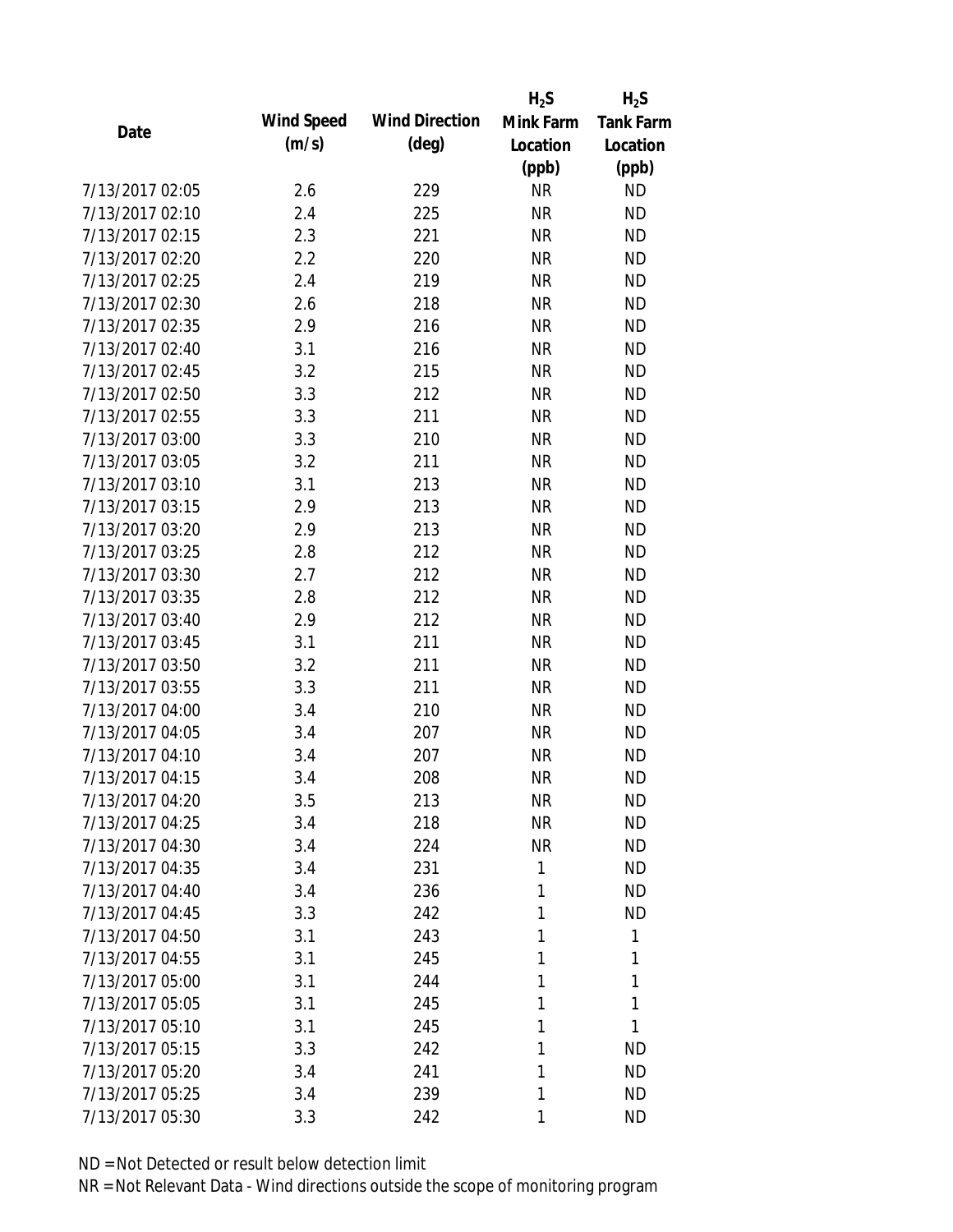|                 |            |                       | $H_2S$    | $H_2S$           |
|-----------------|------------|-----------------------|-----------|------------------|
| Date            | Wind Speed | <b>Wind Direction</b> | Mink Farm | <b>Tank Farm</b> |
|                 | (m/s)      | $(\text{deg})$        | Location  | Location         |
|                 |            |                       | (ppb)     | (ppb)            |
| 7/13/2017 05:35 | 3.3        | 242                   | 1         | <b>ND</b>        |
| 7/13/2017 05:40 | 3.1        | 241                   | 1         | <b>ND</b>        |
| 7/13/2017 05:45 | 2.9        | 242                   | 1         | <b>ND</b>        |
| 7/13/2017 05:50 | 2.6        | 245                   | 1         | 1                |
| 7/13/2017 05:55 | 2.3        | 249                   | 1         | 1                |
| 7/13/2017 06:00 | 2.0        | 246                   | 1         | 1                |
| 7/13/2017 06:05 | 1.9        | 242                   | 1         | 1                |
| 7/13/2017 06:10 | 2.0        | 239                   | 1         | 1                |
| 7/13/2017 06:15 | 2.1        | 237                   | 1         | 1                |
| 7/13/2017 06:20 | 2.2        | 231                   | 1         | 1                |
| 7/13/2017 06:25 | 2.3        | 226                   | <b>NR</b> | 1                |
| 7/13/2017 06:30 | 2.4        | 228                   | <b>NR</b> | 1                |
| 7/13/2017 06:35 | 2.5        | 231                   | 1         | 1                |
| 7/13/2017 06:40 | 2.5        | 234                   | 1         | 1                |
| 7/13/2017 06:45 | 2.6        | 238                   | 1         | 1                |
| 7/13/2017 06:50 | 2.6        | 241                   | 1         | 1                |
| 7/13/2017 06:55 | 2.7        | 244                   | 1         | 1                |
| 7/13/2017 07:00 | 2.7        | 243                   | 1         | 1                |
| 7/13/2017 07:05 | 2.6        | 242                   | 1         | 1                |
| 7/13/2017 07:10 | 2.6        | 243                   | 1         | 1                |
| 7/13/2017 07:15 | 2.6        | 244                   | 1         | 1                |
| 7/13/2017 07:20 | 2.7        | 244                   | 1         | <b>ND</b>        |
| 7/13/2017 07:25 | 2.8        | 245                   | 1         | <b>ND</b>        |
| 7/13/2017 07:30 | 2.7        | 247                   | 1         | <b>ND</b>        |
| 7/13/2017 07:35 | 2.7        | 249                   | 1         | <b>ND</b>        |
| 7/13/2017 07:40 | 2.7        | 250                   | 1         | <b>ND</b>        |
| 7/13/2017 07:45 | 2.6        | 250                   | 1         | 1                |
| 7/13/2017 07:50 | 2.5        | 251                   | 1         | 1                |
| 7/13/2017 07:55 | 2.4        | 251                   | 1         | 1                |
| 7/13/2017 08:00 | 2.4        | 250                   | 1         | 1                |
| 7/13/2017 08:05 | 2.4        | 251                   | 1         | 1                |
| 7/13/2017 08:10 | 2.4        | 250                   | 1         | 1                |
| 7/13/2017 08:15 | 2.5        | 250                   | 1         | 1                |
| 7/13/2017 08:20 | 2.6        | 250                   | 1         | <b>ND</b>        |
| 7/13/2017 08:25 | 2.6        | 253                   | 1         | <b>ND</b>        |
| 7/13/2017 08:30 | 2.7        | 255                   | 1         | <b>ND</b>        |
| 7/13/2017 08:35 | 2.8        | 256                   | 1         | <b>ND</b>        |
| 7/13/2017 08:40 | 2.7        | 257                   | 1         | <b>ND</b>        |
| 7/13/2017 08:45 | 2.7        | 257                   | 1         | <b>ND</b>        |
| 7/13/2017 08:50 | 2.7        | 256                   | 1         | <b>ND</b>        |
| 7/13/2017 08:55 | 2.8        | 254                   | 1         | <b>ND</b>        |
| 7/13/2017 09:00 | 2.9        | 252                   | 1         | <b>ND</b>        |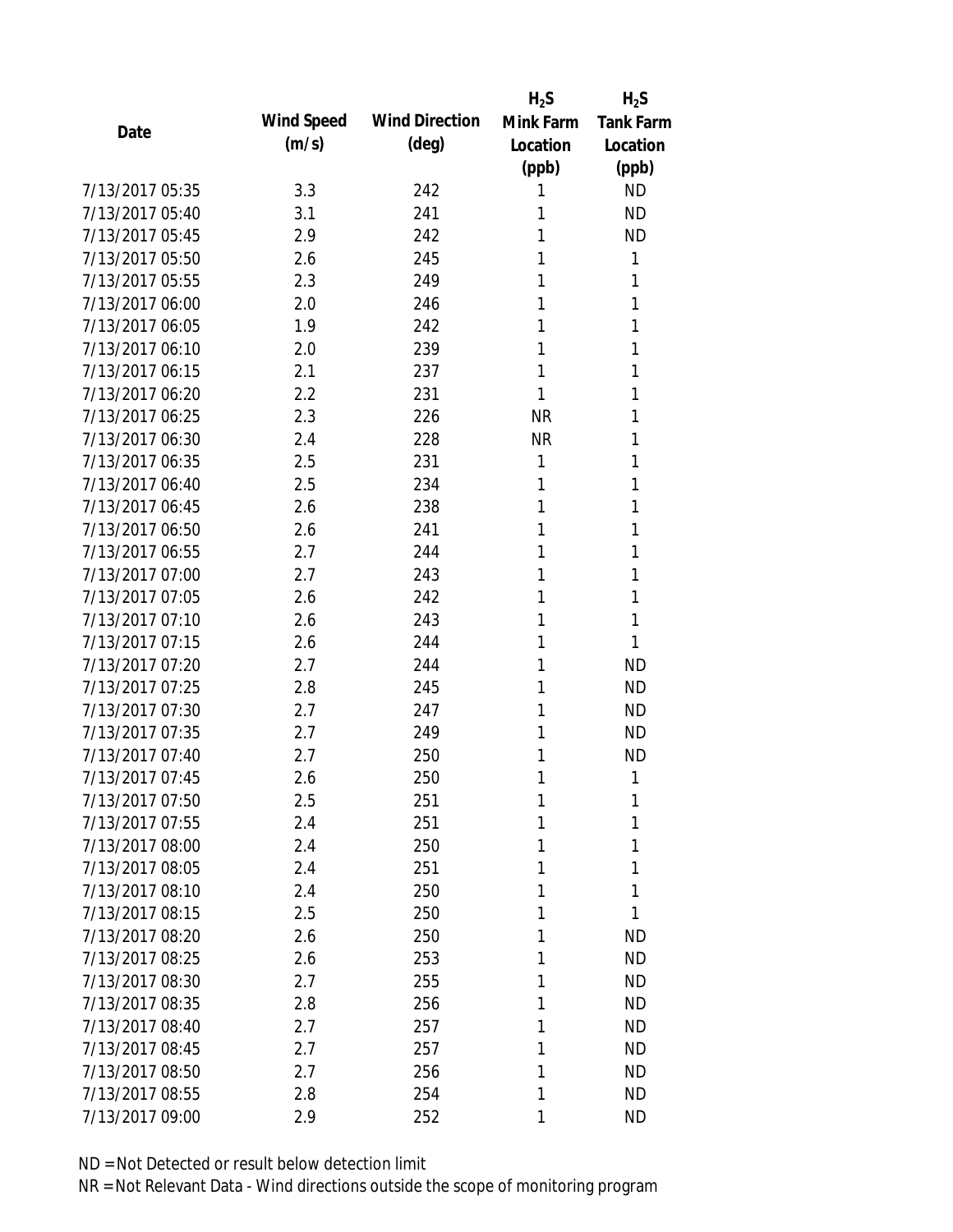|                 |            |                       | $H_2S$         | $H_2S$           |
|-----------------|------------|-----------------------|----------------|------------------|
| Date            | Wind Speed | <b>Wind Direction</b> | Mink Farm      | <b>Tank Farm</b> |
|                 | (m/s)      | $(\text{deg})$        | Location       | Location         |
|                 |            |                       | (ppb)          | (ppb)            |
| 7/13/2017 09:05 | 2.9        | 251                   | 1              | <b>ND</b>        |
| 7/13/2017 09:10 | 3.1        | 249                   | 1              | <b>ND</b>        |
| 7/13/2017 09:15 | 3.1        | 250                   | 1              | <b>ND</b>        |
| 7/13/2017 09:20 | 3.2        | 251                   | <b>ND</b>      | <b>ND</b>        |
| 7/13/2017 09:25 | 3.2        | 254                   | <b>ND</b>      | <b>ND</b>        |
| 7/13/2017 09:30 | 3.1        | 258                   | <b>ND</b>      | <b>ND</b>        |
| 7/13/2017 09:35 | 3.1        | 264                   | 1              | <b>ND</b>        |
| 7/13/2017 09:40 | 3.1        | 271                   | 1              | <b>ND</b>        |
| 7/13/2017 09:45 | 3.1        | 278                   | 1              | <b>ND</b>        |
| 7/13/2017 09:50 | 3.0        | 286                   | $\overline{2}$ | <b>ND</b>        |
| 7/13/2017 09:55 | 2.7        | 288                   | $\overline{2}$ | <b>ND</b>        |
| 7/13/2017 10:00 | 2.7        | 293                   | $\overline{2}$ | <b>ND</b>        |
| 7/13/2017 10:05 | 2.5        | 295                   | $\overline{2}$ | <b>ND</b>        |
| 7/13/2017 10:10 | 2.3        | 295                   | $\overline{2}$ | <b>ND</b>        |
| 7/13/2017 10:15 | 2.1        | 293                   | 1              | <b>ND</b>        |
| 7/13/2017 10:20 | 2.1        | 292                   | 1              | <b>ND</b>        |
| 7/13/2017 10:25 | 2.1        | 288                   | 1              | <b>ND</b>        |
| 7/13/2017 10:30 | 2.1        | 281                   | 1              | <b>ND</b>        |
| 7/13/2017 10:35 | 2.3        | 275                   | 1              | <b>ND</b>        |
| 7/13/2017 10:40 | 2.4        | 271                   | 1              | <b>ND</b>        |
| 7/13/2017 10:45 | 2.6        | 268                   | 1              | <b>ND</b>        |
| 7/13/2017 10:50 | 2.6        | 262                   | 1              | <b>ND</b>        |
| 7/13/2017 10:55 | 2.8        | 259                   | 1              | <b>ND</b>        |
| 7/13/2017 11:00 | 3.0        | 257                   | 1              | <b>ND</b>        |
| 7/13/2017 11:05 | 3.0        | 257                   | 1              | <b>ND</b>        |
| 7/13/2017 11:10 | 3.1        | 256                   | 1              | 1                |
| 7/13/2017 11:15 | 3.3        | 254                   | 1              | 1                |
| 7/13/2017 11:20 | 3.4        | 253                   | 1              | 1                |
| 7/13/2017 11:25 | 3.3        | 260                   | 1              | 1                |
| 7/13/2017 11:30 | 3.3        | 267                   | 1              | <b>ND</b>        |
| 7/13/2017 11:35 | 3.3        | 269                   | 1              | <b>ND</b>        |
| 7/13/2017 11:40 | 3.3        | 269                   | 1              | <b>ND</b>        |
| 7/13/2017 11:45 | 3.4        | 269                   | 1              | <b>ND</b>        |
| 7/13/2017 11:50 | 3.5        | 269                   | 1              | <b>ND</b>        |
| 7/13/2017 11:55 | 3.8        | 263                   | 1              | <b>ND</b>        |
| 7/13/2017 12:00 | 3.9        | 257                   | 1              | <b>ND</b>        |
| 7/13/2017 12:05 | 4.1        | 255                   | ND             | <b>ND</b>        |
| 7/13/2017 12:10 | 4.3        | 254                   | <b>ND</b>      | <b>ND</b>        |
| 7/13/2017 12:15 | 4.3        | 253                   | <b>ND</b>      | <b>ND</b>        |
| 7/13/2017 12:20 | 4.3        | 252                   | 1              | <b>ND</b>        |
| 7/13/2017 12:25 | 4.3        | 252                   | 1              | <b>ND</b>        |
| 7/13/2017 12:30 | 4.3        | 253                   | 1              | <b>ND</b>        |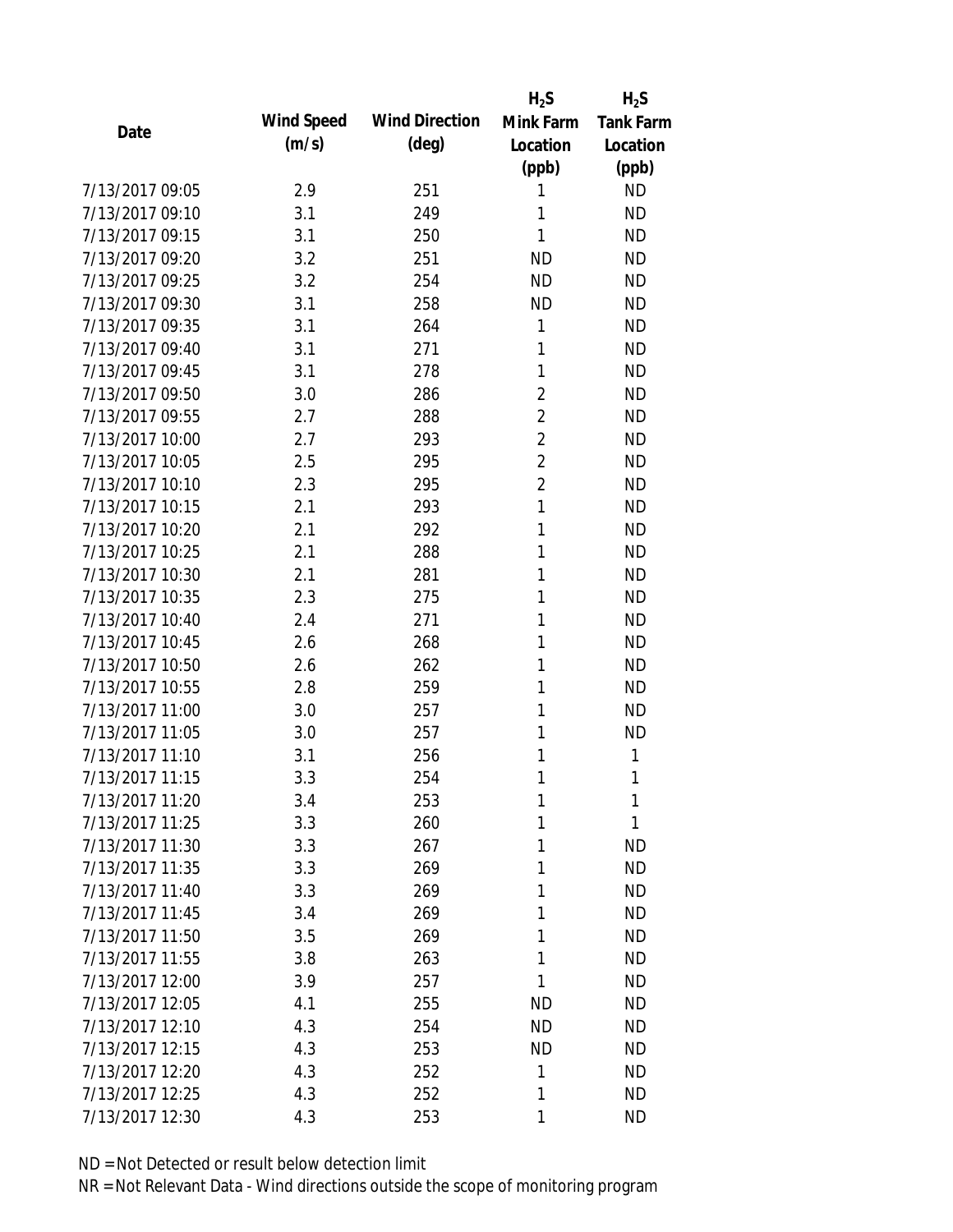|                 |            |                       | $H_2S$    | $H_2S$           |
|-----------------|------------|-----------------------|-----------|------------------|
| Date            | Wind Speed | <b>Wind Direction</b> | Mink Farm | <b>Tank Farm</b> |
|                 | (m/s)      | $(\text{deg})$        | Location  | Location         |
|                 |            |                       | (ppb)     | (ppb)            |
| 7/13/2017 12:35 | 4.2        | 256                   | 1         | <b>ND</b>        |
| 7/13/2017 12:40 | 4.1        | 258                   | 1         | <b>ND</b>        |
| 7/13/2017 12:45 | 4.3        | 258                   | 1         | <b>ND</b>        |
| 7/13/2017 12:50 | 4.5        | 258                   | 1         | <b>ND</b>        |
| 7/13/2017 12:55 | 4.3        | 261                   | 1         | <b>ND</b>        |
| 7/13/2017 13:00 | 4.2        | 261                   | 1         | <b>ND</b>        |
| 7/13/2017 13:05 | 4.3        | 257                   | 1         | <b>ND</b>        |
| 7/13/2017 13:10 | 4.4        | 257                   | 1         | <b>ND</b>        |
| 7/13/2017 13:15 | 4.1        | 261                   | 1         | <b>ND</b>        |
| 7/13/2017 13:20 | 3.8        | 265                   | 1         | <b>ND</b>        |
| 7/13/2017 13:25 | 4.1        | 260                   | 1         | <b>ND</b>        |
| 7/13/2017 13:30 | 4.4        | 257                   | 1         | <b>ND</b>        |
| 7/13/2017 13:35 | 4.6        | 257                   | 1         | <b>ND</b>        |
| 7/13/2017 13:40 | 4.8        | 255                   | 1         | <b>ND</b>        |
| 7/13/2017 13:45 | 4.9        | 254                   | 1         | <b>ND</b>        |
| 7/13/2017 13:50 | 5.0        | 248                   | 1         | <b>ND</b>        |
| 7/13/2017 13:55 | 4.9        | 250                   | 1         | <b>ND</b>        |
| 7/13/2017 14:00 | 5.0        | 253                   | 1         | <b>ND</b>        |
| 7/13/2017 14:05 | 4.8        | 256                   | 1         | <b>ND</b>        |
| 7/13/2017 14:10 | 4.8        | 256                   | 1         | <b>ND</b>        |
| 7/13/2017 14:15 | 4.9        | 255                   | 1         | <b>ND</b>        |
| 7/13/2017 14:20 | 4.9        | 261                   | 1         | <b>ND</b>        |
| 7/13/2017 14:25 | 4.8        | 265                   | 1         | <b>ND</b>        |
| 7/13/2017 14:30 | 4.7        | 265                   | 1         | <b>ND</b>        |
| 7/13/2017 14:35 | 4.7        | 262                   | 1         | <b>ND</b>        |
| 7/13/2017 14:40 | 4.4        | 265                   | 1         | <b>ND</b>        |
| 7/13/2017 14:45 | 4.3        | 267                   | 1         | <b>ND</b>        |
| 7/13/2017 14:50 | 4.2        | 264                   | 1         | <b>ND</b>        |
| 7/13/2017 14:55 | 4.3        | 259                   | 1         | <b>ND</b>        |
| 7/13/2017 15:00 | 4.4        | 258                   | 1         | <b>ND</b>        |
| 7/13/2017 15:05 | 4.5        | 256                   | 1         | <b>ND</b>        |
| 7/13/2017 15:10 | 4.5        | 255                   | 1         | <b>ND</b>        |
| 7/13/2017 15:15 | 4.8        | 251                   | 1         | <b>ND</b>        |
| 7/13/2017 15:20 | 4.8        | 252                   | 1         | <b>ND</b>        |
| 7/13/2017 15:25 | 4.7        | 259                   | 1         | <b>ND</b>        |
| 7/13/2017 15:30 | 4.7        | 266                   | 1         | <b>ND</b>        |
| 7/13/2017 15:35 | 4.5        | 274                   | 1         | <b>ND</b>        |
| 7/13/2017 15:40 | 4.6        | 279                   | 1         | <b>ND</b>        |
| 7/13/2017 15:45 | 4.5        | 286                   | 1         | <b>ND</b>        |
| 7/13/2017 15:50 | 4.5        | 290                   | 1         | <b>ND</b>        |
| 7/13/2017 15:55 | 4.6        | 290                   | 1         | <b>ND</b>        |
| 7/13/2017 16:00 | 4.5        | 289                   | 1         | <b>ND</b>        |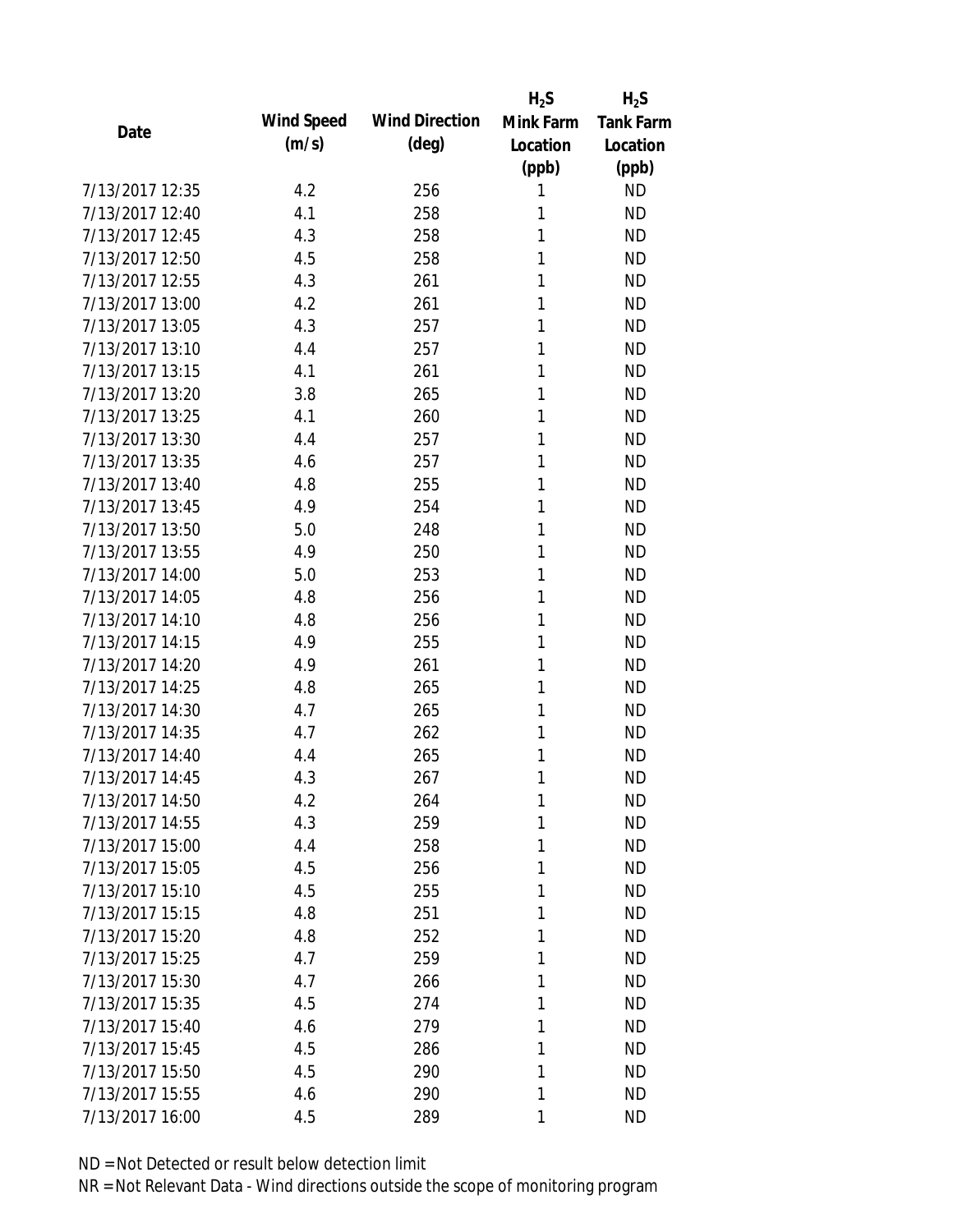|                 |            |                       | $H_2S$         | $H_2S$           |
|-----------------|------------|-----------------------|----------------|------------------|
| Date            | Wind Speed | <b>Wind Direction</b> | Mink Farm      | <b>Tank Farm</b> |
|                 | (m/s)      | $(\text{deg})$        | Location       | Location         |
|                 |            |                       | (ppb)          | (ppb)            |
| 7/13/2017 16:05 | 4.6        | 291                   | 1              | <b>ND</b>        |
| 7/13/2017 16:10 | 4.5        | 290                   | 1              | <b>ND</b>        |
| 7/13/2017 16:15 | 4.6        | 289                   | 1              | <b>ND</b>        |
| 7/13/2017 16:20 | 4.6        | 284                   | 1              | <b>ND</b>        |
| 7/13/2017 16:25 | 4.4        | 285                   | 1              | <b>ND</b>        |
| 7/13/2017 16:30 | 4.6        | 284                   | 1              | <b>ND</b>        |
| 7/13/2017 16:35 | 4.5        | 281                   | 1              | <b>ND</b>        |
| 7/13/2017 16:40 | 4.6        | 283                   | 1              | <b>ND</b>        |
| 7/13/2017 16:45 | 4.7        | 283                   | 1              | <b>ND</b>        |
| 7/13/2017 16:50 | 4.7        | 284                   | 1              | <b>ND</b>        |
| 7/13/2017 16:55 | 4.8        | 282                   | 1              | <b>ND</b>        |
| 7/13/2017 17:00 | 4.6        | 280                   | 1              | <b>ND</b>        |
| 7/13/2017 17:05 | 4.4        | 280                   | 1              | <b>ND</b>        |
| 7/13/2017 17:10 | 4.2        | 276                   | 1              | <b>ND</b>        |
| 7/13/2017 17:15 | 4.0        | 273                   | 1              | <b>ND</b>        |
| 7/13/2017 17:20 | 3.9        | 274                   | 1              | <b>ND</b>        |
| 7/13/2017 17:25 | 3.9        | 273                   | 1              | <b>ND</b>        |
| 7/13/2017 17:30 | 3.9        | 272                   | 1              | <b>ND</b>        |
| 7/13/2017 17:35 | 3.8        | 271                   | 1              | <b>ND</b>        |
| 7/13/2017 17:40 | 4.0        | 276                   | 1              | <b>ND</b>        |
| 7/13/2017 17:45 | 4.2        | 278                   | 1              | <b>ND</b>        |
| 7/13/2017 17:50 | 4.2        | 281                   | 1              | <b>ND</b>        |
| 7/13/2017 17:55 | 4.3        | 283                   | 1              | <b>ND</b>        |
| 7/13/2017 18:00 | 4.4        | 288                   | 1              | <b>ND</b>        |
| 7/13/2017 18:05 | 4.4        | 292                   | 1              | <b>ND</b>        |
| 7/13/2017 18:10 | 4.4        | 293                   | 1              | <b>ND</b>        |
| 7/13/2017 18:15 | 4.3        | 295                   | 1              | <b>ND</b>        |
| 7/13/2017 18:20 | 4.2        | 297                   | 1              | <b>ND</b>        |
| 7/13/2017 18:25 | 4.0        | 299                   | 1              | <b>ND</b>        |
| 7/13/2017 18:30 | 3.8        | 299                   | 1              | <b>ND</b>        |
| 7/13/2017 18:35 | 3.8        | 301                   | 1              | <b>ND</b>        |
| 7/13/2017 18:40 | 3.6        | 303                   | 1              | <b>ND</b>        |
| 7/13/2017 18:45 | 3.6        | 306                   | 1              | <b>ND</b>        |
| 7/13/2017 18:50 | 3.6        | 304                   | 1              | <b>ND</b>        |
| 7/13/2017 18:55 | 3.5        | 305                   | 2              | <b>ND</b>        |
| 7/13/2017 19:00 | 3.7        | 306                   | $\overline{2}$ | <b>ND</b>        |
| 7/13/2017 19:05 | 3.7        | 304                   | $\overline{2}$ | <b>ND</b>        |
| 7/13/2017 19:10 | 3.7        | 302                   | $\overline{2}$ | <b>ND</b>        |
| 7/13/2017 19:15 | 3.6        | 298                   | $\overline{2}$ | <b>ND</b>        |
| 7/13/2017 19:20 | 3.6        | 298                   | $\overline{2}$ | <b>ND</b>        |
| 7/13/2017 19:25 | 3.5        | 296                   | $\overline{2}$ | <b>ND</b>        |
| 7/13/2017 19:30 | 3.3        | 294                   | 1              | <b>ND</b>        |
|                 |            |                       |                |                  |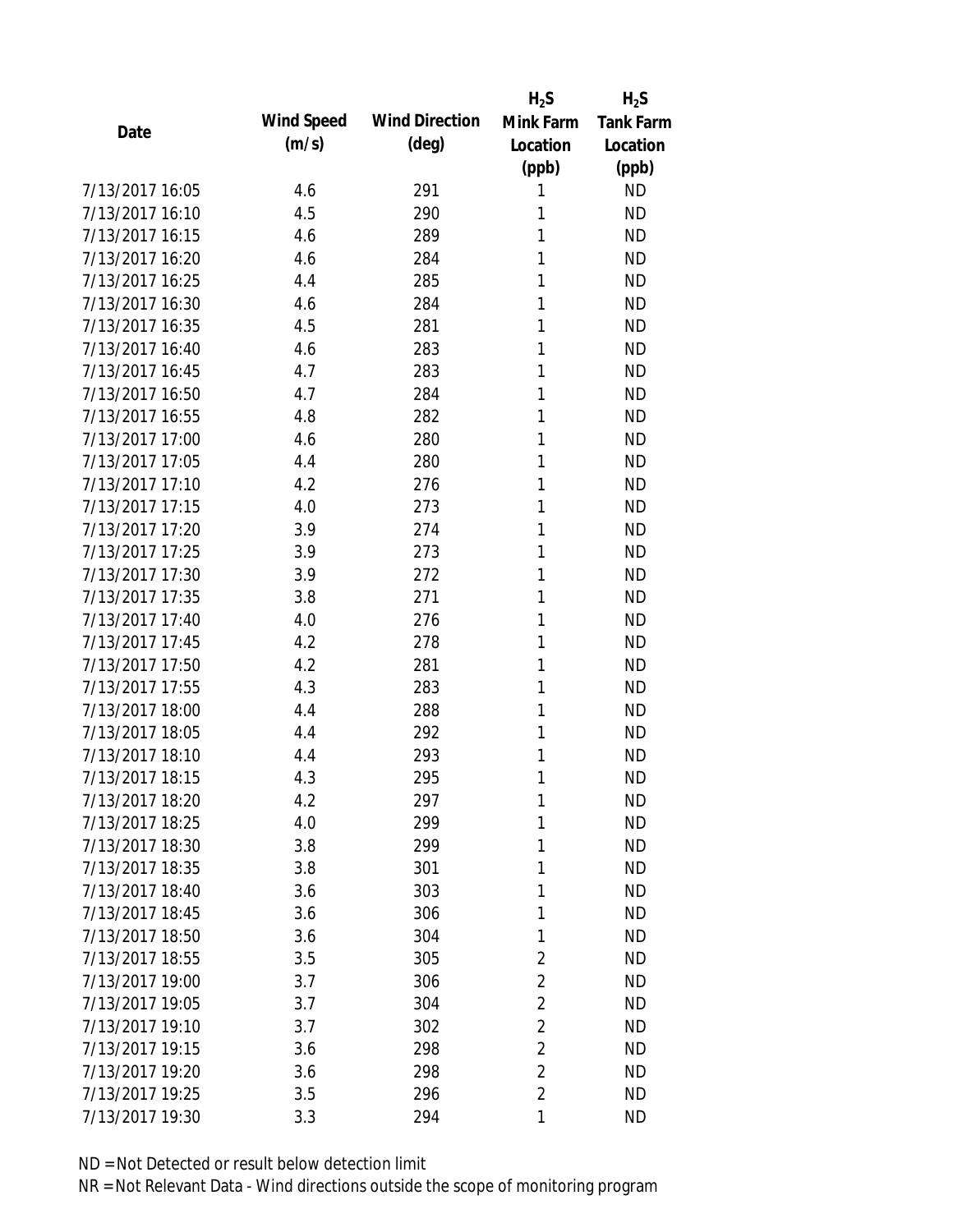|                 |            |                       | $H_2S$    | $H_2S$           |
|-----------------|------------|-----------------------|-----------|------------------|
| Date            | Wind Speed | <b>Wind Direction</b> | Mink Farm | <b>Tank Farm</b> |
|                 | (m/s)      | $(\text{deg})$        | Location  | Location         |
|                 |            |                       | (ppb)     | (ppb)            |
| 7/13/2017 19:35 | 3.1        | 294                   | 1         | <b>ND</b>        |
| 7/13/2017 19:40 | 3.1        | 293                   | 1         | <b>ND</b>        |
| 7/13/2017 19:45 | 2.8        | 291                   | 1         | <b>ND</b>        |
| 7/13/2017 19:50 | 2.7        | 292                   | 1         | <b>ND</b>        |
| 7/13/2017 19:55 | 2.6        | 294                   | 1         | <b>ND</b>        |
| 7/13/2017 20:00 | 2.5        | 295                   | 1         | <b>ND</b>        |
| 7/13/2017 20:05 | 2.6        | 296                   | 1         | <b>ND</b>        |
| 7/13/2017 20:10 | 2.6        | 298                   | 1         | <b>ND</b>        |
| 7/13/2017 20:15 | 2.8        | 302                   | 1         | <b>ND</b>        |
| 7/13/2017 20:20 | 2.9        | 303                   | 1         | <b>ND</b>        |
| 7/13/2017 20:25 | 3.2        | 305                   | 1         | <b>ND</b>        |
| 7/13/2017 20:30 | 3.3        | 304                   | 1         | <b>ND</b>        |
| 7/13/2017 20:35 | 3.2        | 307                   | 1         | <b>ND</b>        |
| 7/13/2017 20:40 | 3.1        | 309                   | 1         | <b>ND</b>        |
| 7/13/2017 20:45 | 2.9        | 310                   | 1         | <b>ND</b>        |
| 7/13/2017 20:50 | 2.7        | 313                   | 1         | <b>ND</b>        |
| 7/13/2017 20:55 | 2.5        | 313                   | 1         | <b>ND</b>        |
| 7/13/2017 21:00 | 2.4        | 316                   | 1         | <b>ND</b>        |
| 7/13/2017 21:05 | 2.5        | 314                   | 1         | <b>ND</b>        |
| 7/13/2017 21:10 | 2.7        | 313                   | 1         | <b>ND</b>        |
| 7/13/2017 21:15 | 2.9        | 311                   | 1         | <b>ND</b>        |
| 7/13/2017 21:20 | 3.1        | 308                   | 1         | <b>ND</b>        |
| 7/13/2017 21:25 | 3.3        | 307                   | 1         | <b>ND</b>        |
| 7/13/2017 21:30 | 3.4        | 304                   | 1         | <b>ND</b>        |
| 7/13/2017 21:35 | 3.3        | 302                   | 1         | <b>ND</b>        |
| 7/13/2017 21:40 | 3.1        | 301                   | 1         | <b>ND</b>        |
| 7/13/2017 21:45 | 2.8        | 299                   | 1         | <b>ND</b>        |
| 7/13/2017 21:50 | 2.6        | 299                   | 1         | <b>ND</b>        |
| 7/13/2017 21:55 | 2.4        | 297                   | 1         | <b>ND</b>        |
| 7/13/2017 22:00 | 2.2        | 296                   | 1         | <b>ND</b>        |
| 7/13/2017 22:05 | 2.1        | 296                   | 1         | <b>ND</b>        |
| 7/13/2017 22:10 | 2.2        | 294                   | 1         | <b>ND</b>        |
| 7/13/2017 22:15 | 2.2        | 296                   | 1         | <b>ND</b>        |
| 7/13/2017 22:20 | 2.1        | 294                   | 1         | <b>ND</b>        |
| 7/13/2017 22:25 | 2.0        | 292                   | 1         | <b>ND</b>        |
| 7/13/2017 22:30 | 2.0        | 292                   | 1         | <b>ND</b>        |
| 7/13/2017 22:35 | 2.0        | 293                   | 1         | <b>ND</b>        |
| 7/13/2017 22:40 | 2.1        | 294                   | 1         | <b>ND</b>        |
| 7/13/2017 22:45 | 2.2        | 293                   | 1         | <b>ND</b>        |
| 7/13/2017 22:50 | 2.2        | 295                   | 1         | ND               |
| 7/13/2017 22:55 | 2.3        | 297                   | 1         | <b>ND</b>        |
| 7/13/2017 23:00 | 2.3        | 298                   | 1         | <b>ND</b>        |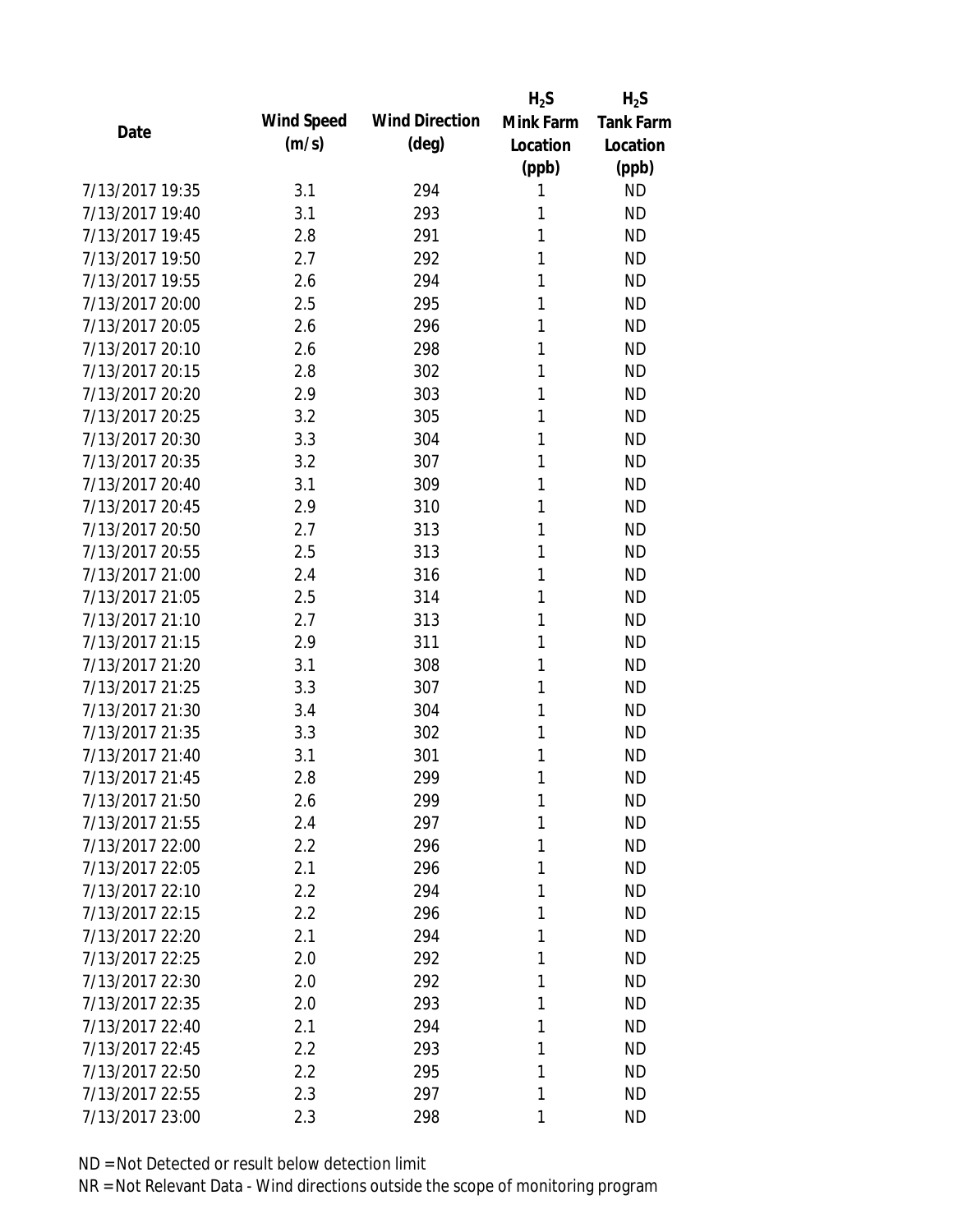|                 |            |                       | $H_2S$         | $H_2S$           |
|-----------------|------------|-----------------------|----------------|------------------|
| Date            | Wind Speed | <b>Wind Direction</b> | Mink Farm      | <b>Tank Farm</b> |
|                 | (m/s)      | $(\text{deg})$        | Location       | Location         |
|                 |            |                       | (ppb)          | (ppb)            |
| 7/13/2017 23:05 | 2.3        | 296                   | 1              | <b>ND</b>        |
| 7/13/2017 23:10 | 2.2        | 293                   | 1              | <b>ND</b>        |
| 7/13/2017 23:15 | 2.1        | 293                   | 1              | <b>ND</b>        |
| 7/13/2017 23:20 | 2.1        | 292                   | 1              | <b>ND</b>        |
| 7/13/2017 23:25 | 2.1        | 292                   | 1              | <b>ND</b>        |
| 7/13/2017 23:30 | 2.1        | 291                   | 1              | <b>ND</b>        |
| 7/13/2017 23:35 | 2.1        | 290                   | 1              | <b>ND</b>        |
| 7/13/2017 23:40 | 2.0        | 291                   | 1              | <b>ND</b>        |
| 7/13/2017 23:45 | 2.0        | 291                   | 1              | <b>ND</b>        |
| 7/13/2017 23:50 | 1.9        | 289                   | 1              | <b>ND</b>        |
| 7/13/2017 23:55 | 1.9        | 289                   | 1              | <b>ND</b>        |
| 7/13/2017 24:00 | 1.9        | 288                   | 1              | <b>ND</b>        |
| 7/14/2017 00:05 | 1.9        | 287                   | 1              | <b>ND</b>        |
| 7/14/2017 00:10 | 1.8        | 286                   | 1              | <b>ND</b>        |
| 7/14/2017 00:15 | 1.8        | 286                   | 1              | <b>ND</b>        |
| 7/14/2017 00:20 | 1.8        | 283                   | $\overline{2}$ | <b>ND</b>        |
| 7/14/2017 00:25 | 1.8        | 282                   | $\overline{2}$ | <b>ND</b>        |
| 7/14/2017 00:30 | 1.7        | 278                   | 3              | <b>ND</b>        |
| 7/14/2017 00:35 | 1.8        | 276                   | 4              | <b>ND</b>        |
| 7/14/2017 00:40 | 1.7        | 270                   | 5              | <b>ND</b>        |
| 7/14/2017 00:45 | 1.7        | 267                   | 5              | <b>ND</b>        |
| 7/14/2017 00:50 | 1.7        | 265                   | 6              | <b>ND</b>        |
| 7/14/2017 00:55 | 1.7        | 263                   | 6              | <b>ND</b>        |
| 7/14/2017 01:00 | 1.7        | 264                   | 7              | <b>ND</b>        |
| 7/14/2017 01:05 | 1.7        | 265                   | 7              | <b>ND</b>        |
| 7/14/2017 01:10 | 1.7        | 267                   | 7              | <b>ND</b>        |
| 7/14/2017 01:15 | 1.7        | 268                   | 6              | <b>ND</b>        |
| 7/14/2017 01:20 | 1.7        | 273                   | 6              | <b>ND</b>        |
| 7/14/2017 01:25 | 1.8        | 276                   | 6              | <b>ND</b>        |
| 7/14/2017 01:30 | 1.7        | 275                   | 6              | <b>ND</b>        |
| 7/14/2017 01:35 | 1.7        | 277                   | 5              | <b>ND</b>        |
| 7/14/2017 01:40 | 1.6        | 275                   | 5              | 1                |
| 7/14/2017 01:45 | 1.5        | 271                   | 4              | 1                |
| 7/14/2017 01:50 | 1.3        | 264                   | 4              | 1                |
| 7/14/2017 01:55 | 1.0        | 256                   | 3              | 1                |
| 7/14/2017 02:00 | 0.9        | 260                   | 3              | 1                |
| 7/14/2017 02:05 | 1.0        | 268                   | 3              | <b>ND</b>        |
| 7/14/2017 02:10 | 1.0        | 285                   | 3              | <b>ND</b>        |
| 7/14/2017 02:15 | 1.1        | 299                   | 3              | <b>ND</b>        |
| 7/14/2017 02:20 | 1.3        | 304                   | 3              | <b>ND</b>        |
| 7/14/2017 02:25 | 1.6        | 308                   | 3              | <b>ND</b>        |
| 7/14/2017 02:30 | 1.8        | 310                   | 3              | <b>ND</b>        |
|                 |            |                       |                |                  |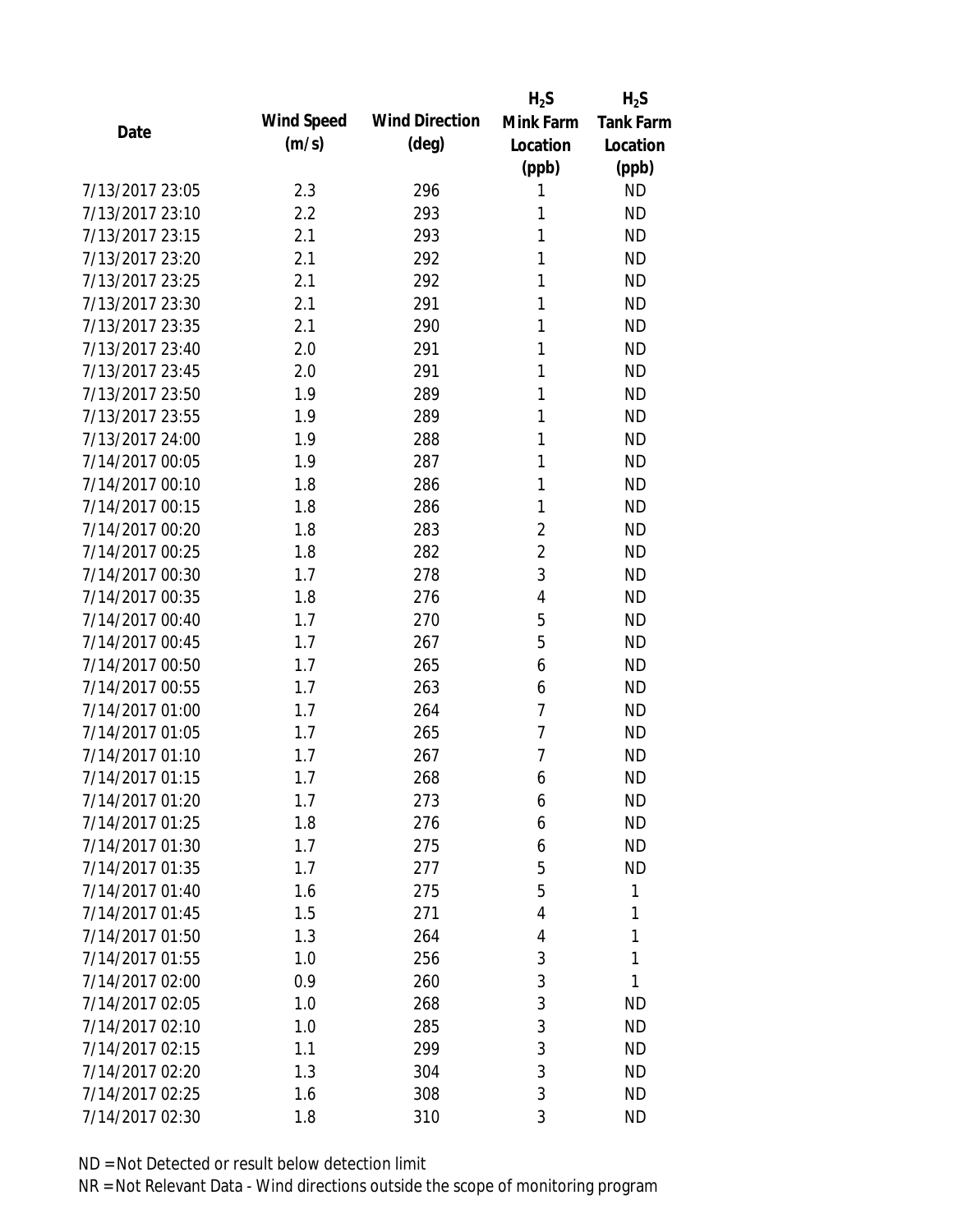|                 |            |                       | $H_2S$         | $H_2S$           |
|-----------------|------------|-----------------------|----------------|------------------|
| Date            | Wind Speed | <b>Wind Direction</b> | Mink Farm      | <b>Tank Farm</b> |
|                 | (m/s)      | $(\text{deg})$        | Location       | Location         |
|                 |            |                       | (ppb)          | (ppb)            |
| 7/14/2017 02:35 | 1.8        | 313                   | $\overline{2}$ | <b>ND</b>        |
| 7/14/2017 02:40 | 2.0        | 317                   | $\overline{2}$ | <b>ND</b>        |
| 7/14/2017 02:45 | 2.1        | 322                   | $\overline{2}$ | <b>ND</b>        |
| 7/14/2017 02:50 | 2.2        | 325                   | $\overline{2}$ | <b>ND</b>        |
| 7/14/2017 02:55 | 2.3        | 328                   | 1              | <b>ND</b>        |
| 7/14/2017 03:00 | 2.4        | 332                   | 1              | <b>ND</b>        |
| 7/14/2017 03:05 | 2.3        | 334                   | 1              | <b>ND</b>        |
| 7/14/2017 03:10 | 2.2        | 334                   | 1              | <b>ND</b>        |
| 7/14/2017 03:15 | 2.1        | 334                   | 1              | <b>ND</b>        |
| 7/14/2017 03:20 | 2.0        | 335                   | 1              | <b>ND</b>        |
| 7/14/2017 03:25 | 1.8        | 336                   | 1              | <b>ND</b>        |
| 7/14/2017 03:30 | 1.7        | 336                   | 1              | <b>ND</b>        |
| 7/14/2017 03:35 | 1.7        | 336                   | 1              | <b>ND</b>        |
| 7/14/2017 03:40 | 1.6        | 336                   | 1              | <b>ND</b>        |
| 7/14/2017 03:45 | 1.6        | 338                   | 1              | <b>ND</b>        |
| 7/14/2017 03:50 | 1.6        | 339                   | 1              | <b>ND</b>        |
| 7/14/2017 03:55 | 1.6        | 340                   | 1              | <b>ND</b>        |
| 7/14/2017 04:00 | 1.5        | 342                   | 1              | <b>ND</b>        |
| 7/14/2017 04:05 | 1.5        | 345                   | 1              | <b>ND</b>        |
| 7/14/2017 04:10 | 1.5        | 347                   | 1              | <b>ND</b>        |
| 7/14/2017 04:15 | 1.6        | 348                   | 1              | <b>ND</b>        |
| 7/14/2017 04:20 | 1.6        | 350                   | 1              | <b>ND</b>        |
| 7/14/2017 04:25 | 1.6        | 351                   | 1              | <b>ND</b>        |
| 7/14/2017 04:30 | 1.6        | 352                   | 1              | <b>ND</b>        |
| 7/14/2017 04:35 | 1.6        | 353                   | 1              | <b>ND</b>        |
| 7/14/2017 04:40 | 1.6        | 350                   | 1              | <b>ND</b>        |
| 7/14/2017 04:45 | 1.6        | 347                   | 1              | <b>ND</b>        |
| 7/14/2017 04:50 | 1.7        | 345                   | 1              | <b>ND</b>        |
| 7/14/2017 04:55 | 1.7        | 343                   | 1              | <b>ND</b>        |
| 7/14/2017 05:00 | 1.9        | 343                   | 1              | <b>ND</b>        |
| 7/14/2017 05:05 | 1.9        | 342                   | 1              | <b>ND</b>        |
| 7/14/2017 05:10 | 1.9        | 346                   | 1              | <b>ND</b>        |
| 7/14/2017 05:15 | 2.0        | 349                   | 1              | <b>ND</b>        |
| 7/14/2017 05:20 | 1.9        | 352                   | 1              | <b>ND</b>        |
| 7/14/2017 05:25 | 1.9        | 356                   | 1              | <b>ND</b>        |
| 7/14/2017 05:30 | 1.8        | 355                   | 1              | <b>ND</b>        |
| 7/14/2017 05:35 | 1.8        | 357                   | 1              | <b>ND</b>        |
| 7/14/2017 05:40 | 1.7        | 356                   | 1              | <b>ND</b>        |
| 7/14/2017 05:45 | 1.6        | 356                   | 1              | <b>ND</b>        |
| 7/14/2017 05:50 | 1.6        | 354                   | 1              | <b>ND</b>        |
| 7/14/2017 05:55 | 1.7        | 350                   | 1              | <b>ND</b>        |
| 7/14/2017 06:00 | 1.6        | 350                   | 1              | <b>ND</b>        |
|                 |            |                       |                |                  |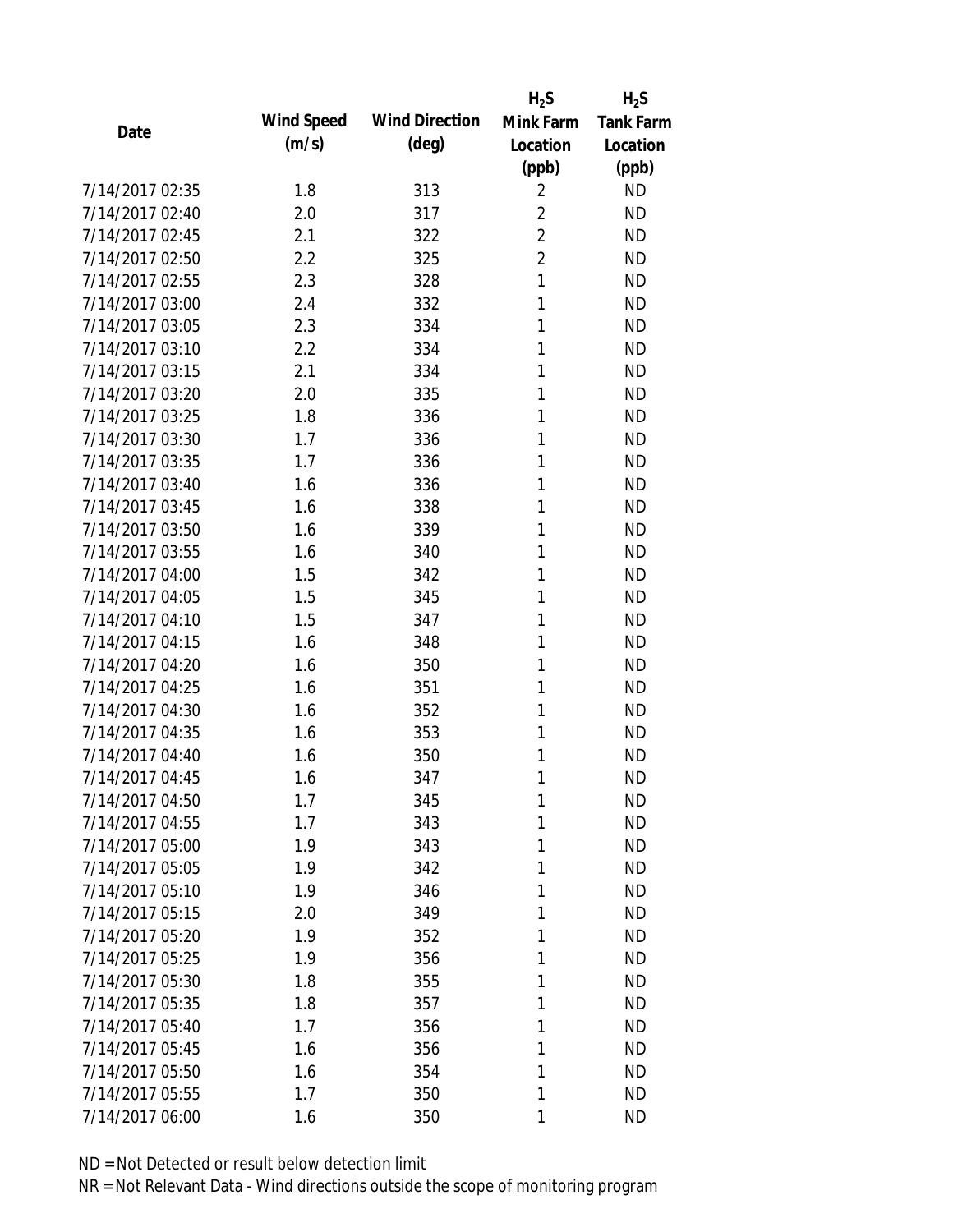|                 |            |                       | $H_2S$    | $H_2S$           |
|-----------------|------------|-----------------------|-----------|------------------|
| Date            | Wind Speed | <b>Wind Direction</b> | Mink Farm | <b>Tank Farm</b> |
|                 | (m/s)      | $(\text{deg})$        | Location  | Location         |
|                 |            |                       | (ppb)     | (ppb)            |
| 7/14/2017 06:05 | 1.7        | 348                   | 1         | <b>ND</b>        |
| 7/14/2017 06:10 | 1.9        | 342                   | 1         | <b>ND</b>        |
| 7/14/2017 06:15 | 2.1        | 337                   | 1         | <b>ND</b>        |
| 7/14/2017 06:20 | 2.3        | 334                   | 1         | <b>ND</b>        |
| 7/14/2017 06:25 | 2.4        | 334                   | 1         | <b>ND</b>        |
| 7/14/2017 06:30 | 2.5        | 333                   | 1         | <b>ND</b>        |
| 7/14/2017 06:35 | 2.4        | 331                   | 1         | <b>ND</b>        |
| 7/14/2017 06:40 | 2.4        | 332                   | 1         | <b>ND</b>        |
| 7/14/2017 06:45 | 2.3        | 333                   | 1         | <b>ND</b>        |
| 7/14/2017 06:50 | 2.2        | 334                   | 1         | <b>ND</b>        |
| 7/14/2017 06:55 | 2.1        | 333                   | 1         | <b>ND</b>        |
| 7/14/2017 07:00 | 2.2        | 333                   | 1         | <b>ND</b>        |
| 7/14/2017 07:05 | 2.3        | 335                   | 1         | <b>ND</b>        |
| 7/14/2017 07:10 | 2.5        | 335                   | 1         | <b>ND</b>        |
| 7/14/2017 07:15 | 2.7        | 334                   | 1         | <b>ND</b>        |
| 7/14/2017 07:20 | 2.8        | 336                   | 1         | <b>ND</b>        |
| 7/14/2017 07:25 | 2.8        | 338                   | 1         | <b>ND</b>        |
| 7/14/2017 07:30 | 2.8        | 339                   | 1         | <b>ND</b>        |
| 7/14/2017 07:35 | 3.0        | 336                   | 1         | <b>ND</b>        |
| 7/14/2017 07:40 | 3.1        | 336                   | 1         | <b>ND</b>        |
| 7/14/2017 07:45 | 3.0        | 336                   | 1         | <b>ND</b>        |
| 7/14/2017 07:50 | 3.0        | 335                   | 1         | <b>ND</b>        |
| 7/14/2017 07:55 | 3.1        | 333                   | 1         | <b>ND</b>        |
| 7/14/2017 08:00 | 3.2        | 329                   | 1         | <b>ND</b>        |
| 7/14/2017 08:05 | 3.1        | 330                   | 1         | <b>ND</b>        |
| 7/14/2017 08:10 | 3.0        | 330                   | 1         | <b>ND</b>        |
| 7/14/2017 08:15 | 3.1        | 331                   | 1         | <b>ND</b>        |
| 7/14/2017 08:20 | 3.2        | 332                   | 1         | <b>ND</b>        |
| 7/14/2017 08:25 | 3.2        | 331                   | 1         | <b>ND</b>        |
| 7/14/2017 08:30 | 3.3        | 333                   | 1         | <b>ND</b>        |
| 7/14/2017 08:35 | 3.3        | 334                   | 1         | <b>ND</b>        |
| 7/14/2017 08:40 | 3.3        | 335                   | 1         | <b>ND</b>        |
| 7/14/2017 08:45 | 3.3        | 334                   | 1         | <b>ND</b>        |
| 7/14/2017 08:50 | 3.4        | 332                   | 1         | <b>ND</b>        |
| 7/14/2017 08:55 | 3.7        | 332                   | 1         | <b>ND</b>        |
| 7/14/2017 09:00 | 3.7        | 332                   | 1         | <b>ND</b>        |
| 7/14/2017 09:05 | 3.7        | 328                   | 1         | <b>ND</b>        |
| 7/14/2017 09:10 | 3.8        | 327                   | 1         | <b>ND</b>        |
| 7/14/2017 09:15 | 3.7        | 324                   | 1         | <b>ND</b>        |
| 7/14/2017 09:20 | 3.8        | 322                   | 1         | <b>ND</b>        |
| 7/14/2017 09:25 | 3.5        | 320                   | 1         | <b>ND</b>        |
| 7/14/2017 09:30 | 3.4        | 319                   | 1         | <b>ND</b>        |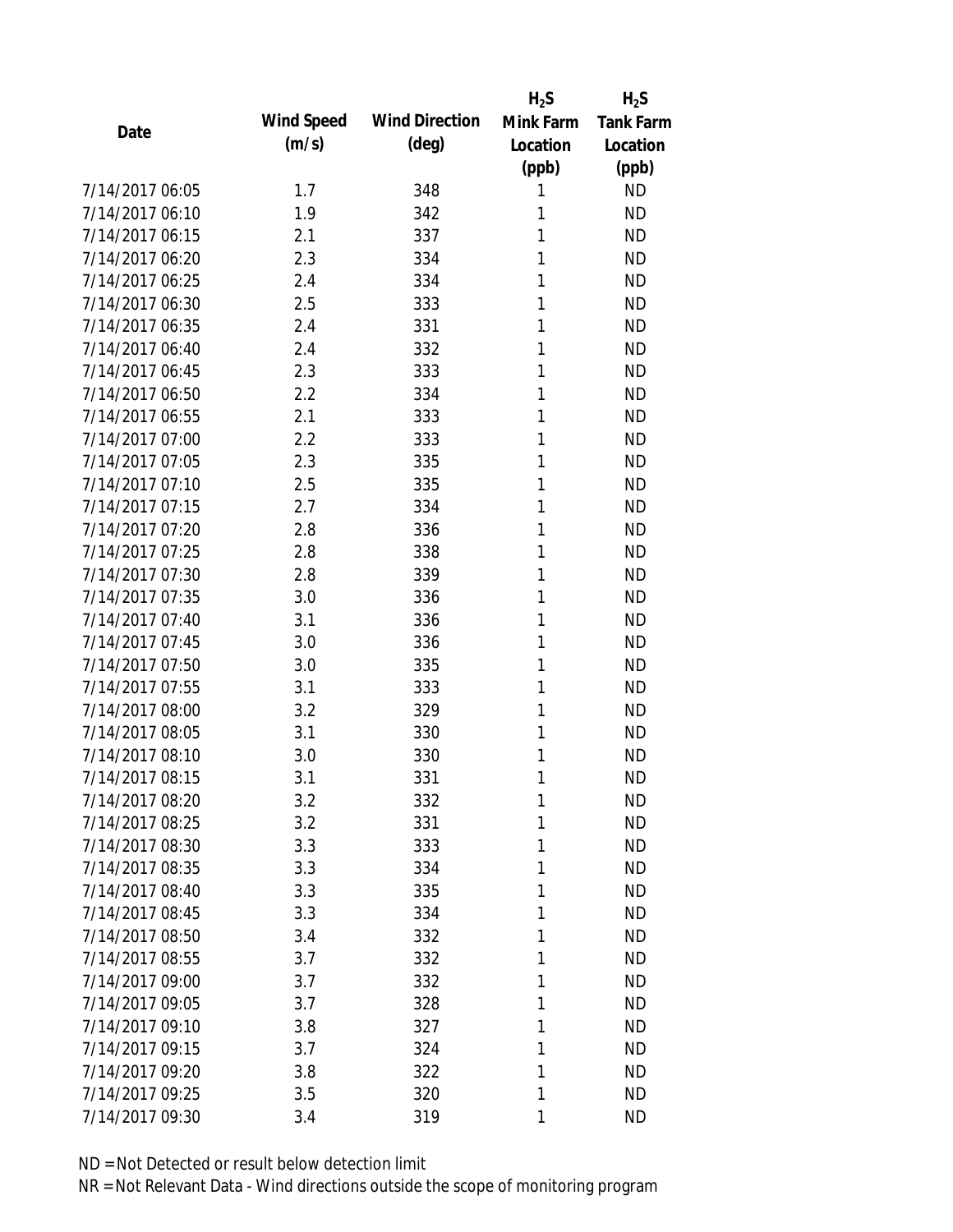|                 |            |                       | $H_2S$    | $H_2S$           |
|-----------------|------------|-----------------------|-----------|------------------|
| Date            | Wind Speed | <b>Wind Direction</b> | Mink Farm | <b>Tank Farm</b> |
|                 | (m/s)      | $(\text{deg})$        | Location  | Location         |
|                 |            |                       | (ppb)     | (ppb)            |
| 7/14/2017 09:35 | 3.4        | 320                   | 1         | <b>ND</b>        |
| 7/14/2017 09:40 | 3.4        | 318                   | 1         | <b>ND</b>        |
| 7/14/2017 09:45 | 3.7        | 319                   | 1         | <b>ND</b>        |
| 7/14/2017 09:50 | 3.6        | 320                   | 1         | <b>ND</b>        |
| 7/14/2017 09:55 | 3.7        | 318                   | 1         | <b>ND</b>        |
| 7/14/2017 10:00 | 4.2        | 318                   | 1         | <b>ND</b>        |
| 7/14/2017 10:05 | 4.6        | 317                   | 1         | <b>ND</b>        |
| 7/14/2017 10:10 | 4.8        | 319                   | 1         | <b>ND</b>        |
| 7/14/2017 10:15 | 4.9        | 318                   | 1         | <b>ND</b>        |
| 7/14/2017 10:20 | 5.0        | 315                   | 1         | <b>ND</b>        |
| 7/14/2017 10:25 | 5.1        | 319                   | 1         | <b>ND</b>        |
| 7/14/2017 10:30 | 4.7        | 319                   | 1         | <b>ND</b>        |
| 7/14/2017 10:35 | 4.4        | 321                   | 1         | <b>ND</b>        |
| 7/14/2017 10:40 | 4.1        | 324                   | 1         | <b>ND</b>        |
| 7/14/2017 10:45 | 3.8        | 327                   | 1         | <b>ND</b>        |
| 7/14/2017 10:50 | 3.5        | 331                   | 1         | <b>ND</b>        |
| 7/14/2017 10:55 | 3.3        | 331                   | 1         | <b>ND</b>        |
| 7/14/2017 11:00 | 3.3        | 333                   | 1         | <b>ND</b>        |
| 7/14/2017 11:05 | 3.3        | 335                   | 1         | <b>ND</b>        |
| 7/14/2017 11:10 | 3.3        | 336                   | 1         | <b>ND</b>        |
| 7/14/2017 11:15 | 3.2        | 337                   | 1         | <b>ND</b>        |
| 7/14/2017 11:20 | 3.4        | 339                   | 1         | <b>ND</b>        |
| 7/14/2017 11:25 | 3.5        | 341                   | 1         | <b>ND</b>        |
| 7/14/2017 11:30 | 3.5        | 340                   | 1         | <b>ND</b>        |
| 7/14/2017 11:35 | 3.3        | 338                   | 1         | <b>ND</b>        |
| 7/14/2017 11:40 | 3.2        | 335                   | 1         | <b>ND</b>        |
| 7/14/2017 11:45 | 3.2        | 337                   | 1         | <b>ND</b>        |
| 7/14/2017 11:50 | 3.2        | 337                   | 1         | <b>ND</b>        |
| 7/14/2017 11:55 | 3.0        | 340                   | 1         | <b>ND</b>        |
| 7/14/2017 12:00 | 2.9        | 343                   | 1         | <b>ND</b>        |
| 7/14/2017 12:05 | 3.0        | 344                   | ND        | <b>ND</b>        |
| 7/14/2017 12:10 | 3.2        | 342                   | <b>ND</b> | <b>ND</b>        |
| 7/14/2017 12:15 | 3.2        | 340                   | <b>ND</b> | <b>ND</b>        |
| 7/14/2017 12:20 | 3.1        | 339                   | <b>ND</b> | <b>ND</b>        |
| 7/14/2017 12:25 | 3.3        | 331                   | <b>ND</b> | <b>ND</b>        |
| 7/14/2017 12:30 | 3.3        | 323                   | 1         | <b>ND</b>        |
| 7/14/2017 12:35 | 3.2        | 321                   | 1         | <b>ND</b>        |
| 7/14/2017 12:40 | 3.1        | 326                   | 1         | <b>ND</b>        |
| 7/14/2017 12:45 | 3.2        | 324                   | 1         | <b>ND</b>        |
| 7/14/2017 12:50 | 3.3        | 324                   | 1         | <b>ND</b>        |
| 7/14/2017 12:55 | 3.2        | 330                   | 1         | <b>ND</b>        |
| 7/14/2017 13:00 | 3.2        | 336                   | 1         | <b>ND</b>        |
|                 |            |                       |           |                  |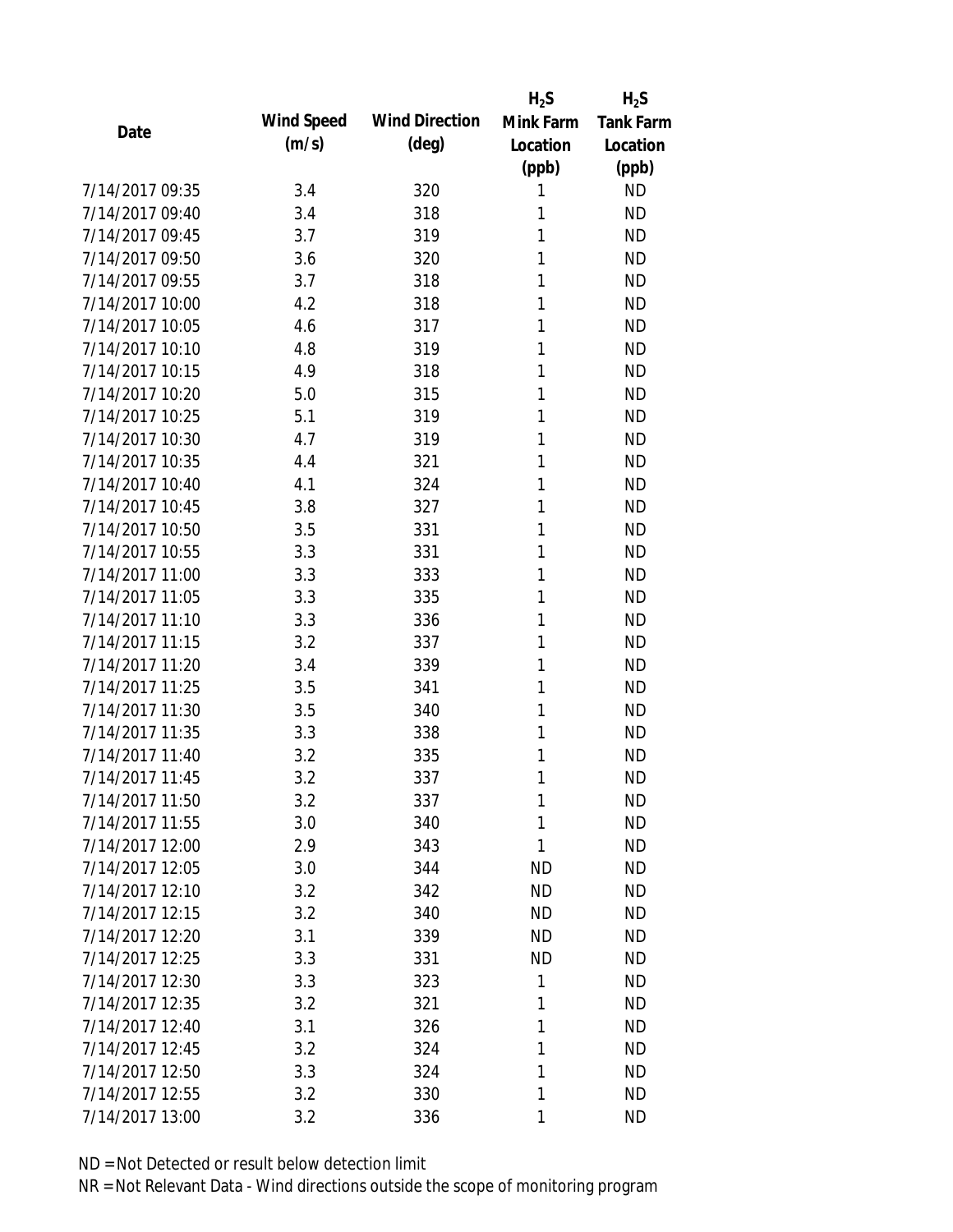|                 |            |                       | $H_2S$    | $H_2S$           |
|-----------------|------------|-----------------------|-----------|------------------|
| Date            | Wind Speed | <b>Wind Direction</b> | Mink Farm | <b>Tank Farm</b> |
|                 | (m/s)      | $(\text{deg})$        | Location  | Location         |
|                 |            |                       | (ppb)     | (ppb)            |
| 7/14/2017 13:05 | 3.4        | 339                   | 1         | <b>ND</b>        |
| 7/14/2017 13:10 | 3.2        | 342                   | 1         | <b>ND</b>        |
| 7/14/2017 13:15 | 3.0        | 340                   | 1         | <b>ND</b>        |
| 7/14/2017 13:20 | 2.9        | 338                   | 1         | <b>ND</b>        |
| 7/14/2017 13:25 | 3.1        | 335                   | 1         | <b>ND</b>        |
| 7/14/2017 13:30 | 3.1        | 335                   | 1         | <b>ND</b>        |
| 7/14/2017 13:35 | 3.2        | 331                   | 1         | <b>ND</b>        |
| 7/14/2017 13:40 | 3.2        | 323                   | 1         | <b>ND</b>        |
| 7/14/2017 13:45 | 3.4        | 323                   | 1         | <b>ND</b>        |
| 7/14/2017 13:50 | 3.4        | 324                   | 1         | <b>ND</b>        |
| 7/14/2017 13:55 | 3.1        | 322                   | 1         | <b>ND</b>        |
| 7/14/2017 14:00 | 3.0        | 324                   | 1         | <b>ND</b>        |
| 7/14/2017 14:05 | 2.8        | 324                   | 1         | <b>ND</b>        |
| 7/14/2017 14:10 | 2.8        | 324                   | 1         | <b>ND</b>        |
| 7/14/2017 14:15 | 2.8        | 322                   | 1         | <b>ND</b>        |
| 7/14/2017 14:20 | 2.8        | 323                   | 1         | <b>ND</b>        |
| 7/14/2017 14:25 | 3.0        | 330                   | 1         | <b>ND</b>        |
| 7/14/2017 14:30 | 3.0        | 324                   | 1         | <b>ND</b>        |
| 7/14/2017 14:35 | 3.1        | 325                   | 1         | <b>ND</b>        |
| 7/14/2017 14:40 | 3.0        | 327                   | 1         | <b>ND</b>        |
| 7/14/2017 14:45 | 2.9        | 330                   | 1         | <b>ND</b>        |
| 7/14/2017 14:50 | 3.0        | 329                   | 1         | <b>ND</b>        |
| 7/14/2017 14:55 | 3.1        | 328                   | 1         | <b>ND</b>        |
| 7/14/2017 15:00 | 3.1        | 333                   | 1         | <b>ND</b>        |
| 7/14/2017 15:05 | 3.0        | 340                   | 1         | <b>ND</b>        |
| 7/14/2017 15:10 | 3.2        | 345                   | 1         | <b>ND</b>        |
| 7/14/2017 15:15 | 3.2        | 347                   | 1         | <b>ND</b>        |
| 7/14/2017 15:20 | 3.1        | 349                   | 1         | <b>ND</b>        |
| 7/14/2017 15:25 | 3.1        | 349                   | 1         | <b>ND</b>        |
| 7/14/2017 15:30 | 3.1        | 341                   | 1         | <b>ND</b>        |
| 7/14/2017 15:35 | 3.3        | 334                   | 1         | <b>ND</b>        |
| 7/14/2017 15:40 | 3.3        | 331                   | 1         | <b>ND</b>        |
| 7/14/2017 15:45 | 3.2        | 333                   | 1         | <b>ND</b>        |
| 7/14/2017 15:50 | 3.1        | 333                   | 1         | <b>ND</b>        |
| 7/14/2017 15:55 | 3.2        | 338                   | 1         | <b>ND</b>        |
| 7/14/2017 16:00 | 3.2        | 345                   | 1         | <b>ND</b>        |
| 7/14/2017 16:05 | 3.0        | 346                   | 1         | <b>ND</b>        |
| 7/14/2017 16:10 | 3.0        | 345                   | 1         | <b>ND</b>        |
| 7/14/2017 16:15 | 3.2        | 342                   | 1         | <b>ND</b>        |
| 7/14/2017 16:20 | 3.3        | 338                   | 1         | <b>ND</b>        |
| 7/14/2017 16:25 | 3.3        | 332                   | 1         | <b>ND</b>        |
| 7/14/2017 16:30 | 3.2        | 331                   | 1         | <b>ND</b>        |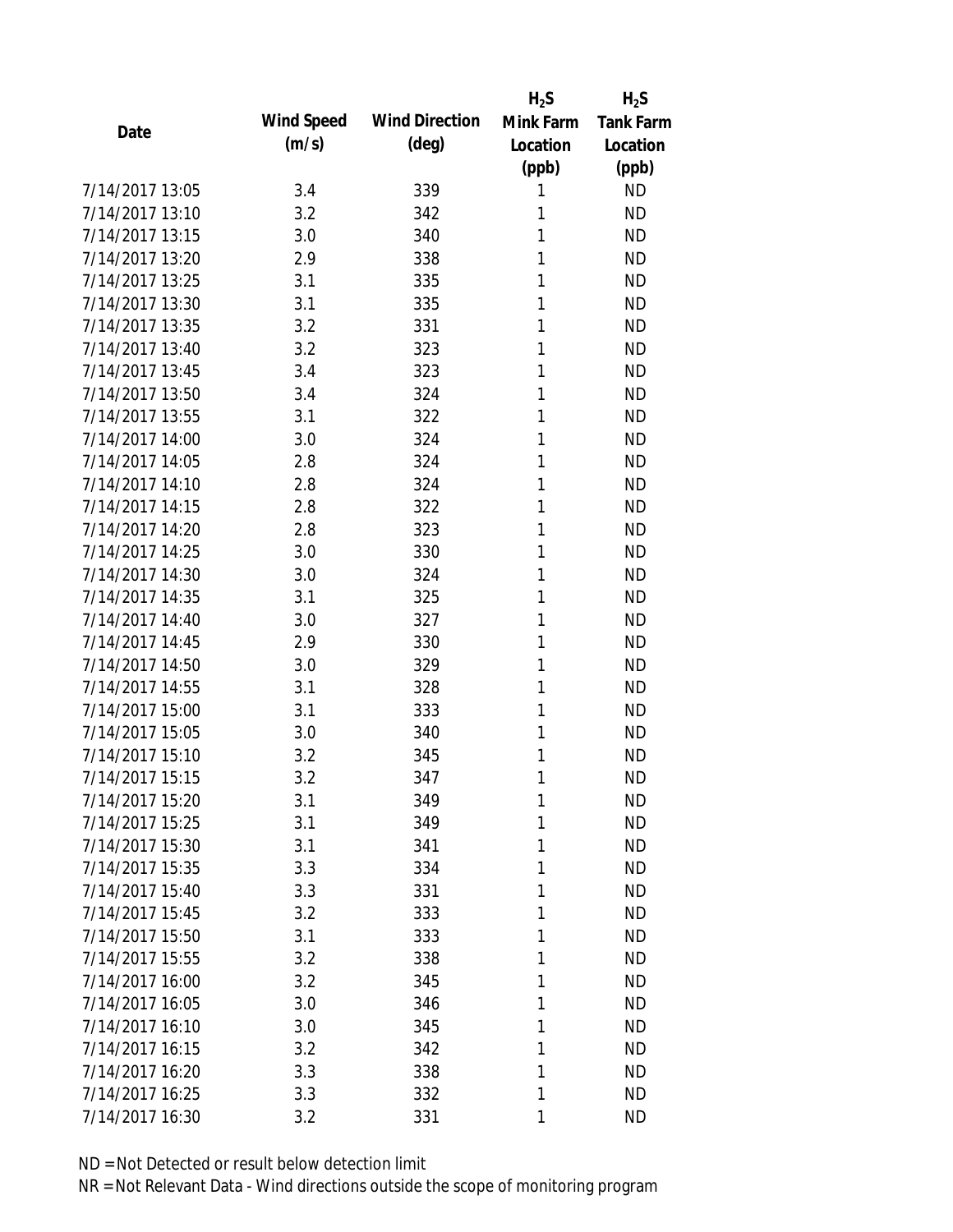|                 |            |                       | $H_2S$    | $H_2S$           |
|-----------------|------------|-----------------------|-----------|------------------|
| Date            | Wind Speed | <b>Wind Direction</b> | Mink Farm | <b>Tank Farm</b> |
|                 | (m/s)      | $(\text{deg})$        | Location  | Location         |
|                 |            |                       | (ppb)     | (ppb)            |
| 7/14/2017 16:35 | 3.1        | 332                   | 1         | <b>ND</b>        |
| 7/14/2017 16:40 | 3.1        | 330                   | 1         | <b>ND</b>        |
| 7/14/2017 16:45 | 3.1        | 331                   | 1         | <b>ND</b>        |
| 7/14/2017 16:50 | 3.1        | 333                   | 1         | <b>ND</b>        |
| 7/14/2017 16:55 | 3.1        | 332                   | 1         | <b>ND</b>        |
| 7/14/2017 17:00 | 3.2        | 329                   | 1         | <b>ND</b>        |
| 7/14/2017 17:05 | 3.3        | 331                   | 1         | <b>ND</b>        |
| 7/14/2017 17:10 | 3.3        | 330                   | 1         | <b>ND</b>        |
| 7/14/2017 17:15 | 3.2        | 335                   | 1         | <b>ND</b>        |
| 7/14/2017 17:20 | 3.1        | 334                   | 1         | <b>ND</b>        |
| 7/14/2017 17:25 | 3.1        | 335                   | 1         | <b>ND</b>        |
| 7/14/2017 17:30 | 3.0        | 337                   | 1         | <b>ND</b>        |
| 7/14/2017 17:35 | 3.0        | 336                   | 1         | <b>ND</b>        |
| 7/14/2017 17:40 | 3.1        | 336                   | 1         | <b>ND</b>        |
| 7/14/2017 17:45 | 3.1        | 331                   | <b>ND</b> | <b>ND</b>        |
| 7/14/2017 17:50 | 3.2        | 332                   | <b>ND</b> | <b>ND</b>        |
| 7/14/2017 17:55 | 3.2        | 331                   | <b>ND</b> | <b>ND</b>        |
| 7/14/2017 18:00 | 3.2        | 329                   | <b>ND</b> | <b>ND</b>        |
| 7/14/2017 18:05 | 3.2        | 327                   | <b>ND</b> | <b>ND</b>        |
| 7/14/2017 18:10 | 3.2        | 327                   | <b>ND</b> | <b>ND</b>        |
| 7/14/2017 18:15 | 3.1        | 327                   | <b>ND</b> | <b>ND</b>        |
| 7/14/2017 18:20 | 3.0        | 323                   | <b>ND</b> | <b>ND</b>        |
| 7/14/2017 18:25 | 3.0        | 322                   | <b>ND</b> | <b>ND</b>        |
| 7/14/2017 18:30 | 2.9        | 321                   | <b>ND</b> | <b>ND</b>        |
| 7/14/2017 18:35 | 2.9        | 324                   | <b>ND</b> | <b>ND</b>        |
| 7/14/2017 18:40 | 2.9        | 325                   | <b>ND</b> | <b>ND</b>        |
| 7/14/2017 18:45 | 2.8        | 326                   | <b>ND</b> | <b>ND</b>        |
| 7/14/2017 18:50 | 2.9        | 328                   | <b>ND</b> | <b>ND</b>        |
| 7/14/2017 18:55 | 2.7        | 330                   | <b>ND</b> | <b>ND</b>        |
| 7/14/2017 19:00 | 2.7        | 333                   | <b>ND</b> | <b>ND</b>        |
| 7/14/2017 19:05 | 2.6        | 333                   | <b>ND</b> | <b>ND</b>        |
| 7/14/2017 19:10 | 2.6        | 330                   | 1         | <b>ND</b>        |
| 7/14/2017 19:15 | 2.7        | 330                   | 1         | <b>ND</b>        |
| 7/14/2017 19:20 | 2.7        | 333                   | 1         | <b>ND</b>        |
| 7/14/2017 19:25 | 2.7        | 332                   | 1         | <b>ND</b>        |
| 7/14/2017 19:30 | 2.6        | 334                   | 1         | <b>ND</b>        |
| 7/14/2017 19:35 | 2.6        | 333                   | 1         | <b>ND</b>        |
| 7/14/2017 19:40 |            | 337                   | 1         | <b>ND</b>        |
| 7/14/2017 19:45 | 2.4        | 337                   | 1         | <b>ND</b>        |
| 7/14/2017 19:50 | 2.3        |                       | 1         | <b>ND</b>        |
|                 | 2.2        | 338                   |           |                  |
| 7/14/2017 19:55 | 2.1        | 340                   | 1         | <b>ND</b>        |
| 7/14/2017 20:00 | 2.2        | 339                   | 1         | <b>ND</b>        |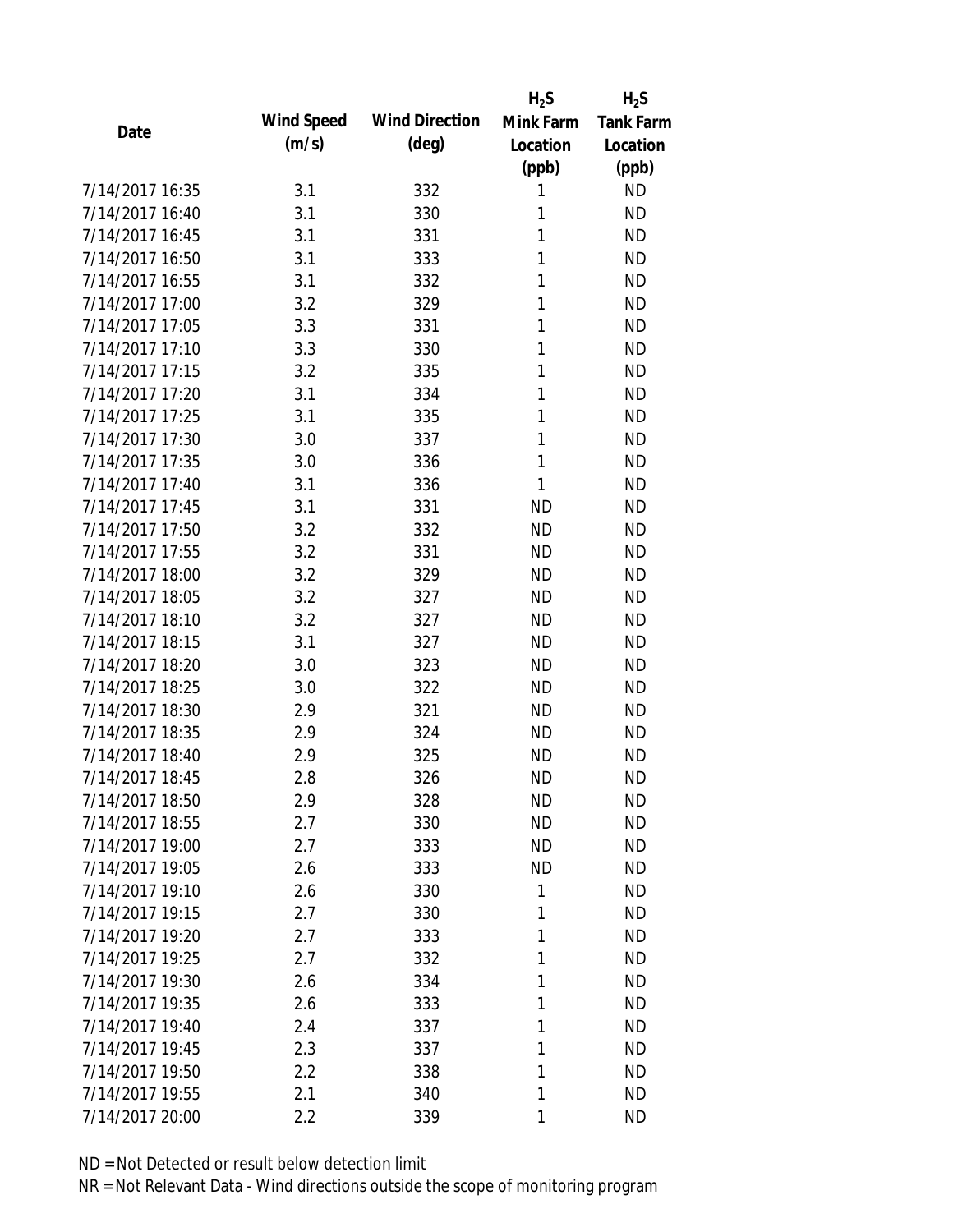|                 |            |                       | $H_2S$    | $H_2S$           |
|-----------------|------------|-----------------------|-----------|------------------|
| Date            | Wind Speed | <b>Wind Direction</b> | Mink Farm | <b>Tank Farm</b> |
|                 | (m/s)      | $(\text{deg})$        | Location  | Location         |
|                 |            |                       | (ppb)     | (ppb)            |
| 7/14/2017 20:05 | 2.2        | 338                   | 1         | <b>ND</b>        |
| 7/14/2017 20:10 | 2.1        | 339                   | 1         | <b>ND</b>        |
| 7/14/2017 20:15 | 2.1        | 339                   | 1         | <b>ND</b>        |
| 7/14/2017 20:20 | 2.0        | 340                   | 1         | <b>ND</b>        |
| 7/14/2017 20:25 | 1.9        | 340                   | 1         | <b>ND</b>        |
| 7/14/2017 20:30 | 1.9        | 340                   | 1         | <b>ND</b>        |
| 7/14/2017 20:35 | 1.8        | 342                   | <b>ND</b> | <b>ND</b>        |
| 7/14/2017 20:40 | 1.8        | 342                   | <b>ND</b> | <b>ND</b>        |
| 7/14/2017 20:45 | 1.9        | 344                   | <b>ND</b> | <b>ND</b>        |
| 7/14/2017 20:50 | 1.9        | 344                   | 1         | <b>ND</b>        |
| 7/14/2017 20:55 | 1.9        | 345                   | 1         | <b>ND</b>        |
| 7/14/2017 21:00 | 1.9        | 347                   | 1         | <b>ND</b>        |
| 7/14/2017 21:05 | 1.9        | 346                   | 1         | <b>ND</b>        |
| 7/14/2017 21:10 | 1.7        | 347                   | 1         | <b>ND</b>        |
| 7/14/2017 21:15 | 1.3        | 346                   | 1         | <b>ND</b>        |
| 7/14/2017 21:20 | 1.2        | 346                   | 1         | <b>ND</b>        |
| 7/14/2017 21:25 | 1.0        | 349                   | 1         | <b>ND</b>        |
| 7/14/2017 21:30 | 0.8        | 349                   | 1         | <b>ND</b>        |
| 7/14/2017 21:35 | 0.7        | 348                   | 1         | <b>ND</b>        |
| 7/14/2017 21:40 | 0.8        | 343                   | 1         | <b>ND</b>        |
| 7/14/2017 21:45 | 1.0        | 338                   | 1         | <b>ND</b>        |
| 7/14/2017 21:50 | 1.1        | 337                   | 1         | <b>ND</b>        |
| 7/14/2017 21:55 | 1.2        | 335                   | 1         | <b>ND</b>        |
| 7/14/2017 22:00 | 1.3        | 336                   | 1         | <b>ND</b>        |
| 7/14/2017 22:05 | 1.3        | 336                   | 1         | <b>ND</b>        |
| 7/14/2017 22:10 | 1.3        | 338                   | 1         | <b>ND</b>        |
| 7/14/2017 22:15 | 1.3        | 345                   | 1         | <b>ND</b>        |
| 7/14/2017 22:20 | 1.3        | 346                   | 1         | <b>ND</b>        |
| 7/14/2017 22:25 | 1.3        | 348                   | 1         | <b>ND</b>        |
| 7/14/2017 22:30 | 1.2        | 350                   | 1         | <b>ND</b>        |
| 7/14/2017 22:35 | 1.3        | 347                   | 1         | <b>ND</b>        |
| 7/14/2017 22:40 | 1.3        | 346                   | <b>ND</b> | <b>ND</b>        |
| 7/14/2017 22:45 | 1.3        | 344                   | <b>ND</b> | <b>ND</b>        |
| 7/14/2017 22:50 | 1.3        | 343                   | <b>ND</b> | <b>ND</b>        |
| 7/14/2017 22:55 | 1.3        | 341                   | 1         | <b>ND</b>        |
| 7/14/2017 23:00 | 1.4        | 338                   | 1         | <b>ND</b>        |
| 7/14/2017 23:05 | 1.4        | 342                   | 1         | <b>ND</b>        |
| 7/14/2017 23:10 | 1.3        | 341                   | 1         | <b>ND</b>        |
| 7/14/2017 23:15 | 1.2        | 337                   | 1         | <b>ND</b>        |
| 7/14/2017 23:20 | 1.2        | 333                   | 1         | <b>ND</b>        |
| 7/14/2017 23:25 | 1.3        | 329                   | 1         | <b>ND</b>        |
| 7/14/2017 23:30 | 1.3        | 326                   | 1         | <b>ND</b>        |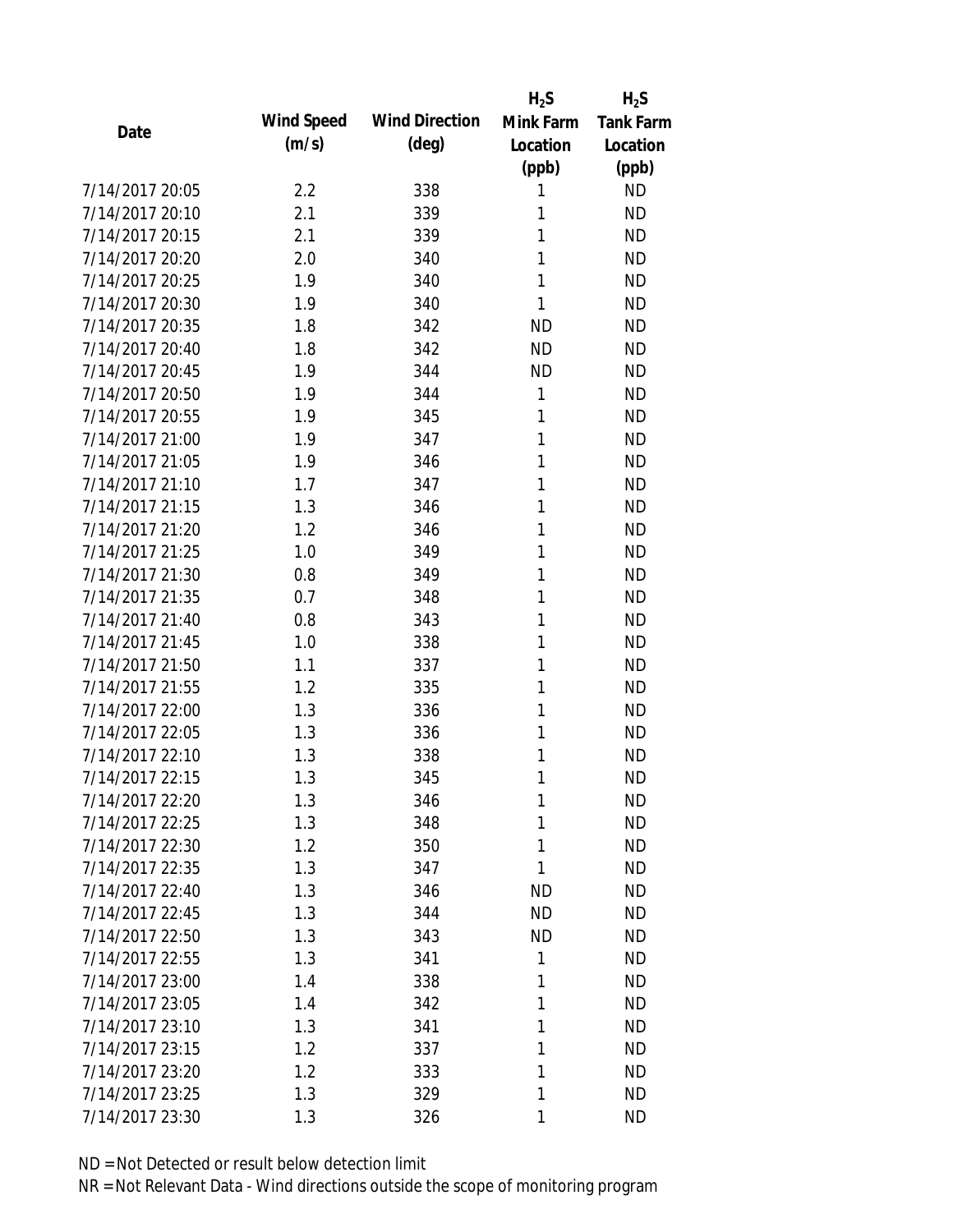|                 |            |                       | $H_2S$         | $H_2S$           |
|-----------------|------------|-----------------------|----------------|------------------|
| Date            | Wind Speed | <b>Wind Direction</b> | Mink Farm      | <b>Tank Farm</b> |
|                 | (m/s)      | $(\text{deg})$        | Location       | Location         |
|                 |            |                       | (ppb)          | (ppb)            |
| 7/14/2017 23:35 | 1.2        | 324                   | 1              | <b>ND</b>        |
| 7/14/2017 23:40 | 1.1        | 321                   | 1              | <b>ND</b>        |
| 7/14/2017 23:45 | 1.2        | 323                   | 1              | <b>ND</b>        |
| 7/14/2017 23:50 | 1.2        | 324                   | 1              | <b>ND</b>        |
| 7/14/2017 23:55 | 1.1        | 327                   | 1              | <b>ND</b>        |
| 7/14/2017 24:00 | 1.0        | 329                   | 1              | <b>ND</b>        |
| 7/15/2017 00:05 | 1.1        | 330                   | 1              | <b>ND</b>        |
| 7/15/2017 00:10 | 1.1        | 332                   | 1              | <b>ND</b>        |
| 7/15/2017 00:15 | 1.1        | 331                   | 1              | <b>ND</b>        |
| 7/15/2017 00:20 | 1.0        | 330                   | 1              | <b>ND</b>        |
| 7/15/2017 00:25 | 1.0        | 328                   | 1              | <b>ND</b>        |
| 7/15/2017 00:30 | 1.1        | 328                   | 1              | <b>ND</b>        |
| 7/15/2017 00:35 | 1.2        | 331                   | 1              | <b>ND</b>        |
| 7/15/2017 00:40 | 1.2        | 335                   | 1              | <b>ND</b>        |
| 7/15/2017 00:45 | 1.3        | 340                   | 1              | <b>ND</b>        |
| 7/15/2017 00:50 | 1.5        | 342                   | 1              | <b>ND</b>        |
| 7/15/2017 00:55 | 1.5        | 347                   | 1              | <b>ND</b>        |
| 7/15/2017 01:00 | 1.6        | 348                   | 1              | <b>ND</b>        |
| 7/15/2017 01:05 | 1.6        | 347                   | 1              | <b>ND</b>        |
| 7/15/2017 01:10 | 1.6        | 345                   | 1              | <b>ND</b>        |
| 7/15/2017 01:15 | 1.6        | 343                   | 1              | <b>ND</b>        |
| 7/15/2017 01:20 | 1.5        | 341                   | 1              | <b>ND</b>        |
| 7/15/2017 01:25 | 1.3        | 338                   | 1              | <b>ND</b>        |
| 7/15/2017 01:30 | 1.3        | 336                   | 1              | <b>ND</b>        |
| 7/15/2017 01:35 | 1.2        | 335                   | 1              | <b>ND</b>        |
| 7/15/2017 01:40 | 1.1        | 336                   | 1              | <b>ND</b>        |
| 7/15/2017 01:45 | 0.9        | 335                   | 1              | <b>ND</b>        |
| 7/15/2017 01:50 | 0.9        | 339                   | 1              | <b>ND</b>        |
| 7/15/2017 01:55 | 0.9        | 345                   | 1              | <b>ND</b>        |
| 7/15/2017 02:00 | 0.9        | 349                   | 1              | <b>ND</b>        |
| 7/15/2017 02:05 | 0.9        | 348                   | 1              | <b>ND</b>        |
| 7/15/2017 02:10 | 1.0        | 347                   | 1              | <b>ND</b>        |
| 7/15/2017 02:15 | 1.1        | 345                   | 1              | <b>ND</b>        |
| 7/15/2017 02:20 | 1.2        | 341                   | 1              | <b>ND</b>        |
| 7/15/2017 02:25 | 1.3        | 339                   | $\overline{2}$ | <b>ND</b>        |
| 7/15/2017 02:30 | 1.4        | 338                   | $\overline{2}$ | <b>ND</b>        |
| 7/15/2017 02:35 | 1.5        | 341                   | $\overline{2}$ | <b>ND</b>        |
| 7/15/2017 02:40 | 1.4        | 342                   | 1              | <b>ND</b>        |
| 7/15/2017 02:45 | 1.4        | 346                   | 1              | <b>ND</b>        |
| 7/15/2017 02:50 | 1.3        | 349                   | 1              | <b>ND</b>        |
| 7/15/2017 02:55 | 1.2        | 350                   | 1              | <b>ND</b>        |
| 7/15/2017 03:00 | 1.0        | 357                   | 1              | <b>ND</b>        |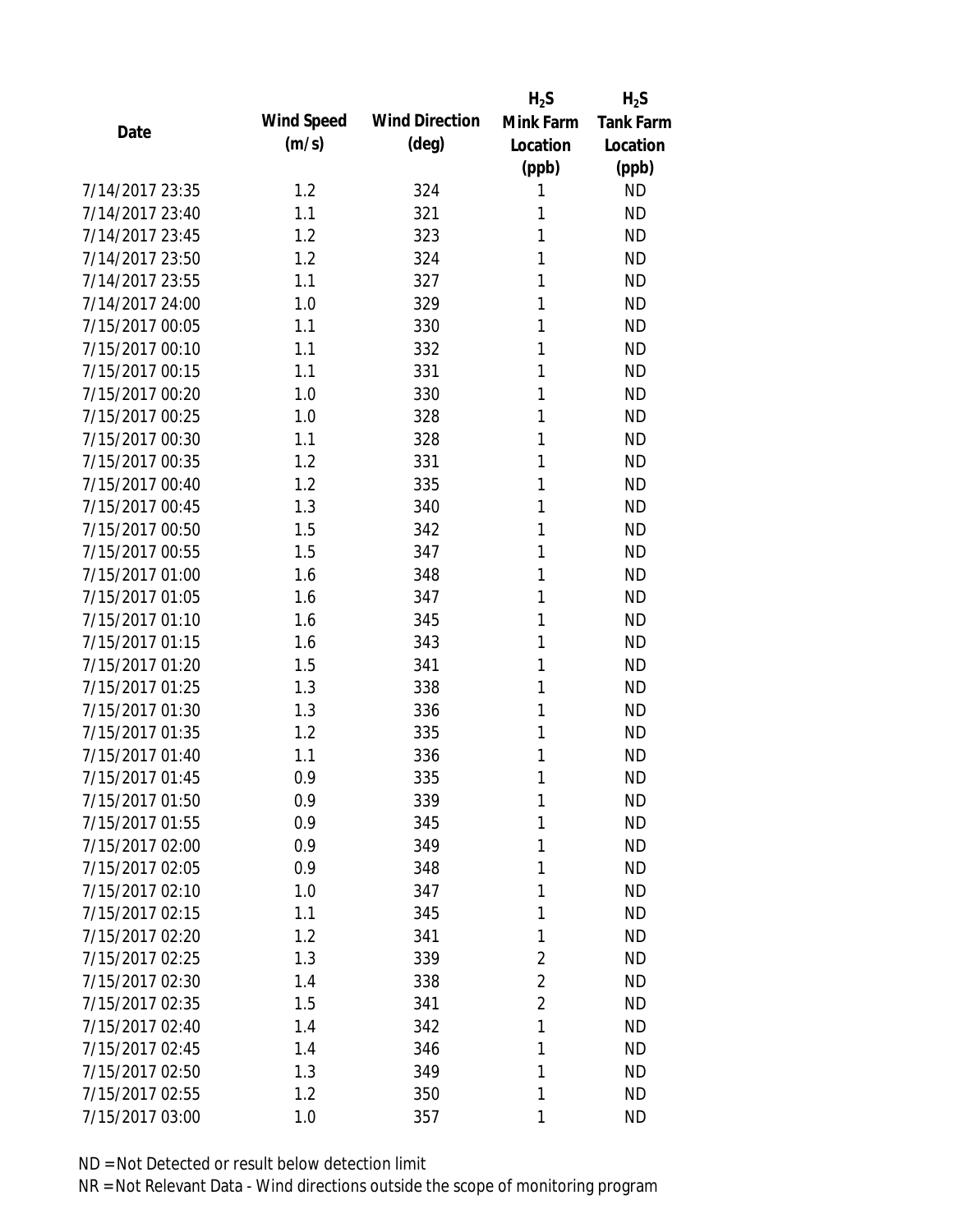|                 |            |                       | $H_2S$         | $H_2S$           |
|-----------------|------------|-----------------------|----------------|------------------|
| Date            | Wind Speed | <b>Wind Direction</b> | Mink Farm      | <b>Tank Farm</b> |
|                 | (m/s)      | $(\text{deg})$        | Location       | Location         |
|                 |            |                       | (ppb)          | (ppb)            |
| 7/15/2017 03:05 | 0.8        | 3                     | 1              | <b>ND</b>        |
| 7/15/2017 03:10 | 0.9        | 9                     | 1              | <b>ND</b>        |
| 7/15/2017 03:15 | 0.9        | 15                    | 1              | <b>ND</b>        |
| 7/15/2017 03:20 | 0.9        | 18                    | 1              | <b>ND</b>        |
| 7/15/2017 03:25 | 0.8        | 23                    | 1              | <b>ND</b>        |
| 7/15/2017 03:30 | 0.7        | 23                    | 1              | <b>ND</b>        |
| 7/15/2017 03:35 | 0.8        | 19                    | 1              | <b>ND</b>        |
| 7/15/2017 03:40 | 0.7        | 18                    | 1              | <b>ND</b>        |
| 7/15/2017 03:45 | 0.7        | 11                    | 1              | <b>ND</b>        |
| 7/15/2017 03:50 | 0.7        | 12                    | 1              | <b>ND</b>        |
| 7/15/2017 03:55 | 0.9        | 14                    | 1              | <b>ND</b>        |
| 7/15/2017 04:00 | 0.9        | 12                    | 1              | <b>ND</b>        |
| 7/15/2017 04:05 | 0.9        | 11                    | 1              | <b>ND</b>        |
| 7/15/2017 04:10 | 1.0        | 11                    | 1              | <b>ND</b>        |
| 7/15/2017 04:15 | 1.0        | 10                    | 1              | <b>ND</b>        |
| 7/15/2017 04:20 | 1.0        | 9                     | 1              | <b>ND</b>        |
| 7/15/2017 04:25 | 1.0        | 8                     | 1              | <b>ND</b>        |
| 7/15/2017 04:30 | 1.1        | 8                     | 1              | <b>ND</b>        |
| 7/15/2017 04:35 | 1.1        | 5                     | 1              | <b>ND</b>        |
| 7/15/2017 04:40 | 1.1        | $\overline{2}$        | 1              | <b>ND</b>        |
| 7/15/2017 04:45 | 1.1        | 357                   | 1              | <b>ND</b>        |
| 7/15/2017 04:50 | 1.1        | 352                   | 1              | <b>ND</b>        |
| 7/15/2017 04:55 | 1.1        | 346                   | 1              | <b>ND</b>        |
| 7/15/2017 05:00 | 1.1        | 342                   | 1              | <b>ND</b>        |
| 7/15/2017 05:05 | 1.2        | 340                   | 1              | <b>ND</b>        |
| 7/15/2017 05:10 | 1.3        | 340                   | 1              | <b>ND</b>        |
| 7/15/2017 05:15 | 1.2        | 342                   | 1              | <b>ND</b>        |
| 7/15/2017 05:20 | 1.4        | 341                   | 1              | <b>ND</b>        |
| 7/15/2017 05:25 | 1.5        | 341                   | 1              | <b>ND</b>        |
| 7/15/2017 05:30 | 1.6        | 342                   | 1              | <b>ND</b>        |
| 7/15/2017 05:35 | 1.5        | 343                   | 1              | <b>ND</b>        |
| 7/15/2017 05:40 | 1.5        | 344                   | 1              | <b>ND</b>        |
| 7/15/2017 05:45 | 1.5        | 345                   | 1              | <b>ND</b>        |
| 7/15/2017 05:50 | 1.4        | 346                   | 1              | <b>ND</b>        |
| 7/15/2017 05:55 | 1.2        | 347                   | 2              | <b>ND</b>        |
| 7/15/2017 06:00 | 1.3        | 347                   | $\overline{2}$ | <b>ND</b>        |
| 7/15/2017 06:05 | 1.2        | 347                   | $\overline{2}$ | <b>ND</b>        |
| 7/15/2017 06:10 | 1.2        | 347                   | $\overline{2}$ | <b>ND</b>        |
| 7/15/2017 06:15 | 1.1        | 345                   | $\sqrt{2}$     | <b>ND</b>        |
| 7/15/2017 06:20 | 1.1        | 342                   | $\overline{2}$ | <b>ND</b>        |
| 7/15/2017 06:25 | 1.1        | 339                   | $\overline{2}$ | <b>ND</b>        |
| 7/15/2017 06:30 | 1.1        | 339                   | 1              | <b>ND</b>        |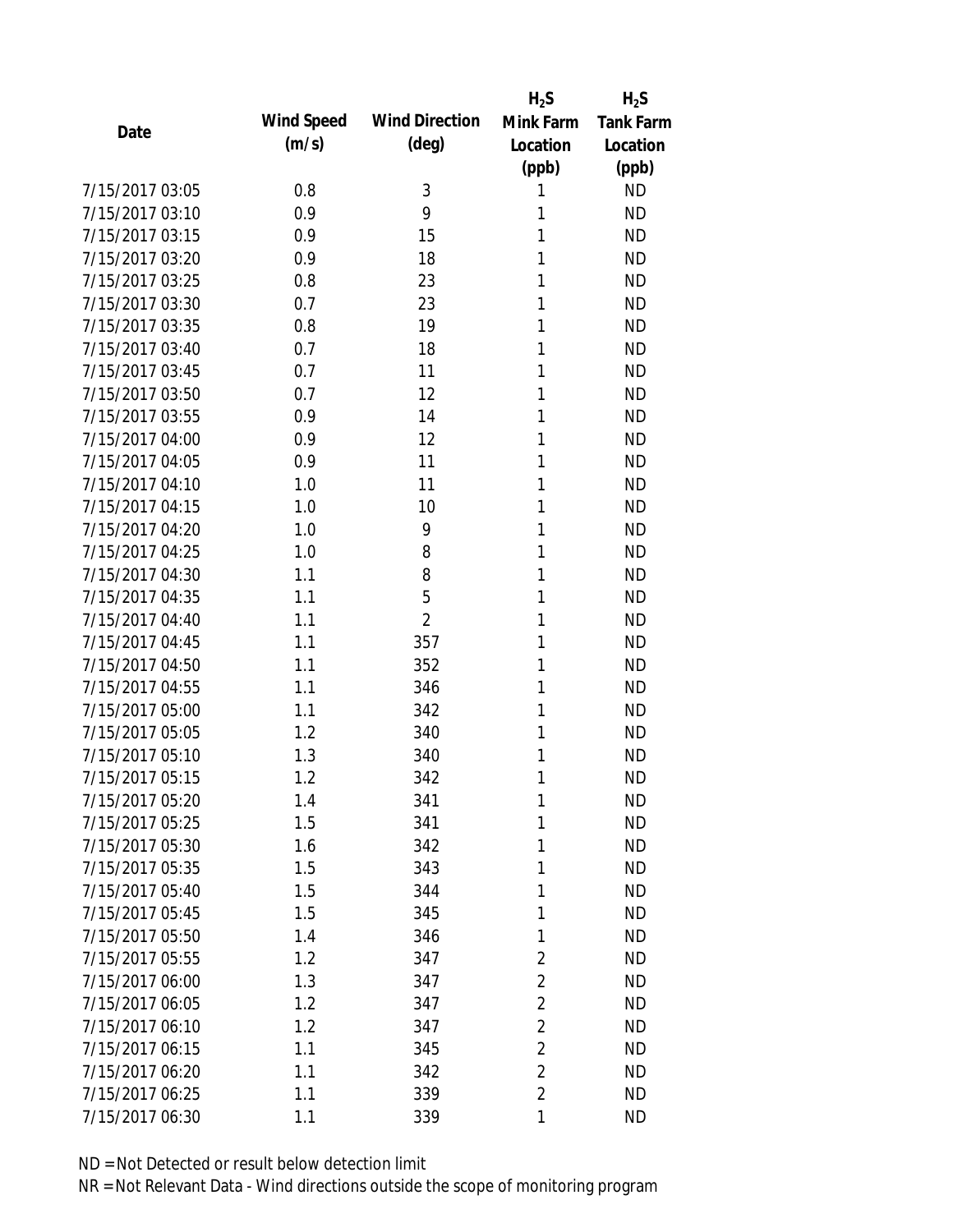|                 |            |                       | $H_2S$    | $H_2S$           |
|-----------------|------------|-----------------------|-----------|------------------|
| Date            | Wind Speed | <b>Wind Direction</b> | Mink Farm | <b>Tank Farm</b> |
|                 | (m/s)      | $(\text{deg})$        | Location  | Location         |
|                 |            |                       | (ppb)     | (ppb)            |
| 7/15/2017 06:35 | 1.2        | 338                   | 1         | <b>ND</b>        |
| 7/15/2017 06:40 | 1.3        | 337                   | 1         | <b>ND</b>        |
| 7/15/2017 06:45 | 1.4        | 336                   | 1         | <b>ND</b>        |
| 7/15/2017 06:50 | 1.6        | 336                   | 1         | <b>ND</b>        |
| 7/15/2017 06:55 | 1.7        | 338                   | 1         | <b>ND</b>        |
| 7/15/2017 07:00 | 1.7        | 339                   | 1         | <b>ND</b>        |
| 7/15/2017 07:05 | 1.7        | 339                   | 1         | <b>ND</b>        |
| 7/15/2017 07:10 | 1.7        | 342                   | 1         | <b>ND</b>        |
| 7/15/2017 07:15 | 1.6        | 346                   | 1         | <b>ND</b>        |
| 7/15/2017 07:20 | 1.5        | 350                   | 1         | <b>ND</b>        |
| 7/15/2017 07:25 | 1.4        | 353                   | 1         | <b>ND</b>        |
| 7/15/2017 07:30 | 1.3        | 353                   | 1         | <b>ND</b>        |
| 7/15/2017 07:35 | 1.4        | 352                   | 1         | <b>ND</b>        |
| 7/15/2017 07:40 | 1.3        | 349                   | 1         | <b>ND</b>        |
| 7/15/2017 07:45 | 1.2        | 345                   | 1         | <b>ND</b>        |
| 7/15/2017 07:50 | 1.1        | 340                   | 1         | <b>ND</b>        |
| 7/15/2017 07:55 | 1.1        | 336                   | 1         | <b>ND</b>        |
| 7/15/2017 08:00 | 1.0        | 336                   | 1         | <b>ND</b>        |
| 7/15/2017 08:05 | 0.9        | 334                   | 1         | <b>ND</b>        |
| 7/15/2017 08:10 | 0.9        | 339                   | 1         | <b>ND</b>        |
| 7/15/2017 08:15 | 0.9        | 342                   | 1         | <b>ND</b>        |
| 7/15/2017 08:20 | 1.0        | 351                   | 1         | <b>ND</b>        |
| 7/15/2017 08:25 | 1.0        | $\overline{2}$        | 1         | <b>ND</b>        |
| 7/15/2017 08:30 | 1.1        | 11                    | 1         | <b>ND</b>        |
| 7/15/2017 08:35 | 1.2        | 13                    | 1         | <b>ND</b>        |
| 7/15/2017 08:40 | 1.2        | 15                    | 1         | <b>ND</b>        |
| 7/15/2017 08:45 | 1.2        | 16                    | 1         | <b>ND</b>        |
| 7/15/2017 08:50 | 1.2        | 16                    | 1         | <b>ND</b>        |
| 7/15/2017 08:55 | 1.1        | 11                    | 1         | <b>ND</b>        |
| 7/15/2017 09:00 | 1.1        | 10                    | 1         | <b>ND</b>        |
| 7/15/2017 09:05 | 1.2        | 18                    | 1         | <b>ND</b>        |
| 7/15/2017 09:10 | 1.2        | 17                    | 1         | <b>ND</b>        |
| 7/15/2017 09:15 | 1.1        | 20                    | 1         | <b>ND</b>        |
| 7/15/2017 09:20 | 0.9        | 21                    | 1         | <b>ND</b>        |
| 7/15/2017 09:25 | 1.0        | 32                    | 1         | <b>ND</b>        |
| 7/15/2017 09:30 | 1.0        | 55                    | NR        | <b>ND</b>        |
| 7/15/2017 09:35 | 0.9        | 81                    | <b>NR</b> | <b>ND</b>        |
| 7/15/2017 09:40 | 0.8        | 105                   | <b>NR</b> | <b>ND</b>        |
| 7/15/2017 09:45 | 0.9        | 96                    | <b>NR</b> | <b>ND</b>        |
| 7/15/2017 09:50 | 0.9        | 90                    | <b>NR</b> | <b>ND</b>        |
| 7/15/2017 09:55 | 0.9        | 101                   | <b>NR</b> | <b>ND</b>        |
| 7/15/2017 10:00 | 0.8        | 117                   | <b>NR</b> | <b>ND</b>        |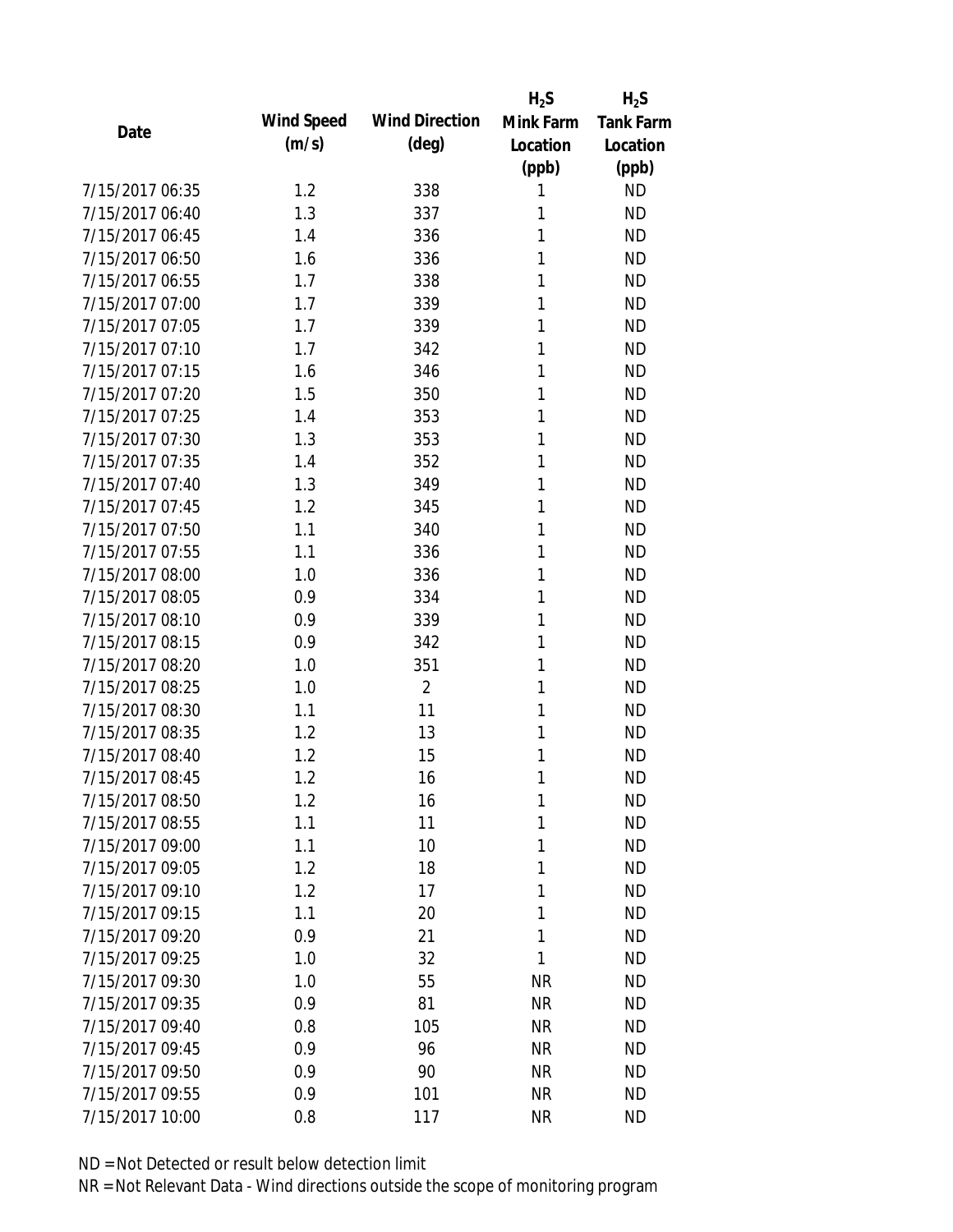|                 |            |                       | $H_2S$    | $H_2S$           |
|-----------------|------------|-----------------------|-----------|------------------|
| Date            | Wind Speed | <b>Wind Direction</b> | Mink Farm | <b>Tank Farm</b> |
|                 | (m/s)      | $(\text{deg})$        | Location  | Location         |
|                 |            |                       | (ppb)     | (ppb)            |
| 7/15/2017 10:05 | 0.9        | 145                   | <b>NR</b> | <b>ND</b>        |
| 7/15/2017 10:10 | 1.0        | 197                   | <b>NR</b> | <b>ND</b>        |
| 7/15/2017 10:15 | 1.2        | 208                   | <b>NR</b> | <b>ND</b>        |
| 7/15/2017 10:20 | 1.5        | 209                   | <b>NR</b> | <b>ND</b>        |
| 7/15/2017 10:25 | 1.7        | 217                   | <b>NR</b> | <b>ND</b>        |
| 7/15/2017 10:30 | 1.7        | 226                   | <b>NR</b> | <b>ND</b>        |
| 7/15/2017 10:35 | 1.8        | 232                   | 1         | <b>ND</b>        |
| 7/15/2017 10:40 | 1.8        | 238                   | 1         | <b>ND</b>        |
| 7/15/2017 10:45 | 1.7        | 241                   | 1         | <b>ND</b>        |
| 7/15/2017 10:50 | 1.7        | 245                   | 1         | <b>ND</b>        |
| 7/15/2017 10:55 | 1.8        | 257                   | 1         | <b>ND</b>        |
| 7/15/2017 11:00 | 1.8        | 264                   | 1         | <b>ND</b>        |
| 7/15/2017 11:05 | 1.9        | 261                   | 1         | <b>ND</b>        |
| 7/15/2017 11:10 | 1.9        | 258                   | 1         | <b>ND</b>        |
| 7/15/2017 11:15 | 1.9        | 266                   | 1         | <b>ND</b>        |
| 7/15/2017 11:20 | 1.8        | 261                   | <b>ND</b> | <b>ND</b>        |
| 7/15/2017 11:25 | 1.5        | 244                   | <b>ND</b> | <b>ND</b>        |
| 7/15/2017 11:30 | 1.6        | 235                   | <b>ND</b> | <b>ND</b>        |
| 7/15/2017 11:35 | 1.4        | 237                   | <b>ND</b> | <b>ND</b>        |
| 7/15/2017 11:40 | 1.4        | 232                   | <b>ND</b> | <b>ND</b>        |
| 7/15/2017 11:45 | 1.5        | 225                   | <b>NR</b> | <b>ND</b>        |
| 7/15/2017 11:50 | 1.6        | 229                   | <b>NR</b> | <b>ND</b>        |
| 7/15/2017 11:55 | 1.8        | 231                   | <b>ND</b> | <b>ND</b>        |
| 7/15/2017 12:00 | 1.7        | 233                   | <b>ND</b> | <b>ND</b>        |
| 7/15/2017 12:05 | 1.9        | 232                   | <b>ND</b> | <b>ND</b>        |
| 7/15/2017 12:10 | 2.0        | 232                   | <b>ND</b> | <b>ND</b>        |
| 7/15/2017 12:15 | 2.1        | 226                   | <b>NR</b> | <b>ND</b>        |
| 7/15/2017 12:20 | 2.3        | 221                   | <b>NR</b> | <b>ND</b>        |
| 7/15/2017 12:25 | 2.2        | 216                   | <b>NR</b> | <b>ND</b>        |
| 7/15/2017 12:30 | 2.4        | 213                   | <b>NR</b> | <b>ND</b>        |
| 7/15/2017 12:35 | 2.4        | 214                   | <b>NR</b> | <b>ND</b>        |
| 7/15/2017 12:40 | 2.5        | 216                   | <b>NR</b> | <b>ND</b>        |
| 7/15/2017 12:45 | 2.4        | 216                   | <b>NR</b> | <b>ND</b>        |
| 7/15/2017 12:50 | 2.4        | 223                   | <b>NR</b> | <b>ND</b>        |
| 7/15/2017 12:55 | 2.4        | 231                   | <b>ND</b> | <b>ND</b>        |
| 7/15/2017 13:00 | 2.6        | 227                   | <b>NR</b> | <b>ND</b>        |
| 7/15/2017 13:05 | 2.8        | 216                   | <b>NR</b> | <b>ND</b>        |
| 7/15/2017 13:10 | 2.8        | 213                   | <b>NR</b> | <b>ND</b>        |
| 7/15/2017 13:15 | 2.8        | 220                   | <b>NR</b> | <b>ND</b>        |
| 7/15/2017 13:20 | 2.9        | 227                   | ΝR        | <b>ND</b>        |
| 7/15/2017 13:25 | 3.0        | 230                   | <b>ND</b> | <b>ND</b>        |
| 7/15/2017 13:30 | 2.9        | 230                   | <b>ND</b> | <b>ND</b>        |
|                 |            |                       |           |                  |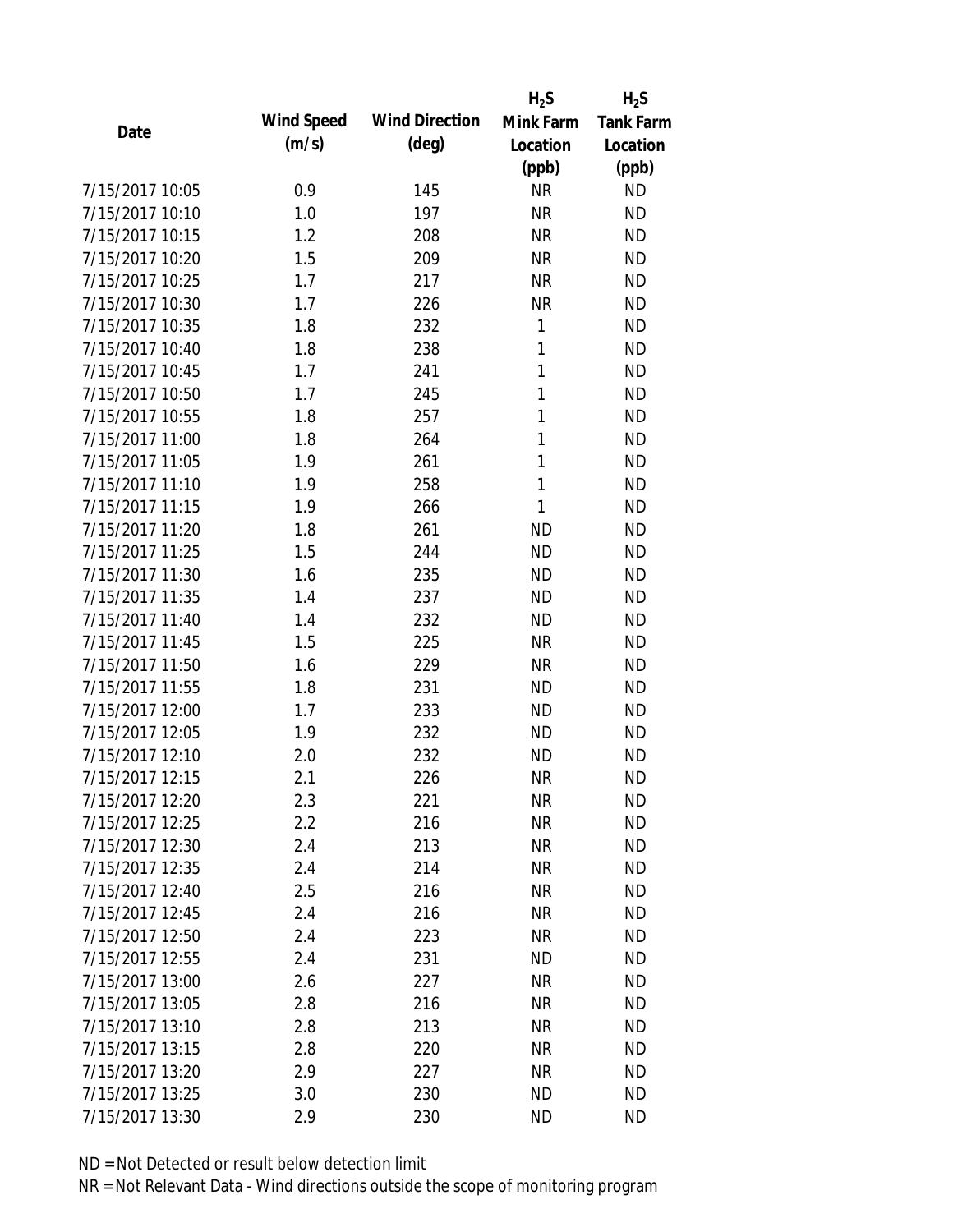|                 |            |                       | $H_2S$         | $H_2S$           |
|-----------------|------------|-----------------------|----------------|------------------|
| Date            | Wind Speed | <b>Wind Direction</b> | Mink Farm      | <b>Tank Farm</b> |
|                 | (m/s)      | $(\text{deg})$        | Location       | Location         |
|                 |            |                       | (ppb)          | (ppb)            |
| 7/15/2017 13:35 | 2.9        | 236                   | <b>ND</b>      | <b>ND</b>        |
| 7/15/2017 13:40 | 3.0        | 234                   | <b>ND</b>      | <b>ND</b>        |
| 7/15/2017 13:45 | 3.1        | 228                   | <b>NR</b>      | <b>ND</b>        |
| 7/15/2017 13:50 | 3.2        | 225                   | <b>NR</b>      | <b>ND</b>        |
| 7/15/2017 13:55 | 3.2        | 227                   | <b>NR</b>      | <b>ND</b>        |
| 7/15/2017 14:00 | 3.3        | 235                   | 1              | <b>ND</b>        |
| 7/15/2017 14:05 | 3.2        | 244                   | 1              | <b>ND</b>        |
| 7/15/2017 14:10 | 3.2        | 252                   | 1              | <b>ND</b>        |
| 7/15/2017 14:15 | 3.3        | 264                   | 1              | <b>ND</b>        |
| 7/15/2017 14:20 | 3.1        | 267                   | 1              | <b>ND</b>        |
| 7/15/2017 14:25 | 3.1        | 264                   | 1              | <b>ND</b>        |
| 7/15/2017 14:30 | 3.1        | 267                   | 1              | <b>ND</b>        |
| 7/15/2017 14:35 | 3.1        | 268                   | 1              | <b>ND</b>        |
| 7/15/2017 14:40 | 3.1        | 271                   | 1              | <b>ND</b>        |
| 7/15/2017 14:45 | 3.0        | 266                   | 1              | <b>ND</b>        |
| 7/15/2017 14:50 | 3.2        | 270                   | <b>ND</b>      | <b>ND</b>        |
| 7/15/2017 14:55 | 3.3        | 270                   | <b>ND</b>      | <b>ND</b>        |
| 7/15/2017 15:00 | 3.4        | 269                   | <b>ND</b>      | <b>ND</b>        |
| 7/15/2017 15:05 | 3.5        | 264                   | <b>ND</b>      | <b>ND</b>        |
| 7/15/2017 15:10 | 3.4        | 262                   | <b>ND</b>      | <b>ND</b>        |
| 7/15/2017 15:15 | 3.3        | 261                   | <b>ND</b>      | <b>ND</b>        |
| 7/15/2017 15:20 | 3.3        | 259                   | <b>ND</b>      | <b>ND</b>        |
| 7/15/2017 15:25 | 3.2        | 259                   | <b>ND</b>      | <b>ND</b>        |
| 7/15/2017 15:30 | 3.2        | 260                   | <b>ND</b>      | <b>ND</b>        |
| 7/15/2017 15:35 | 3.2        | 261                   | <b>ND</b>      | <b>ND</b>        |
| 7/15/2017 15:40 | 3.2        | 264                   | <b>ND</b>      | <b>ND</b>        |
| 7/15/2017 15:45 | 3.4        | 260                   | <b>ND</b>      | <b>ND</b>        |
| 7/15/2017 15:50 | 3.3        | 262                   | <b>ND</b>      | <b>ND</b>        |
| 7/15/2017 15:55 | 3.4        | 264                   | 1              | <b>ND</b>        |
| 7/15/2017 16:00 | 3.3        | 263                   | 1              | <b>ND</b>        |
| 7/15/2017 16:05 | 3.3        | 259                   | 1              | <b>ND</b>        |
| 7/15/2017 16:10 | 3.3        | 257                   | 1              | <b>ND</b>        |
| 7/15/2017 16:15 | 3.3        | 259                   | 1              | <b>ND</b>        |
| 7/15/2017 16:20 | 3.4        | 255                   | 1              | <b>ND</b>        |
| 7/15/2017 16:25 | 3.5        | 252                   | 1              | <b>ND</b>        |
| 7/15/2017 16:30 | 3.6        | 253                   | 1              | <b>ND</b>        |
| 7/15/2017 16:35 | 3.9        | 255                   | 1              | <b>ND</b>        |
| 7/15/2017 16:40 | 3.8        | 258                   | 1              | <b>ND</b>        |
| 7/15/2017 16:45 | 3.7        | 261                   | 1              | <b>ND</b>        |
| 7/15/2017 16:50 | 3.6        | 266                   | 2              | <b>ND</b>        |
| 7/15/2017 16:55 | 3.5        | 270                   | $\overline{2}$ | <b>ND</b>        |
| 7/15/2017 17:00 | 3.4        | 271                   | $\overline{2}$ | <b>ND</b>        |
|                 |            |                       |                |                  |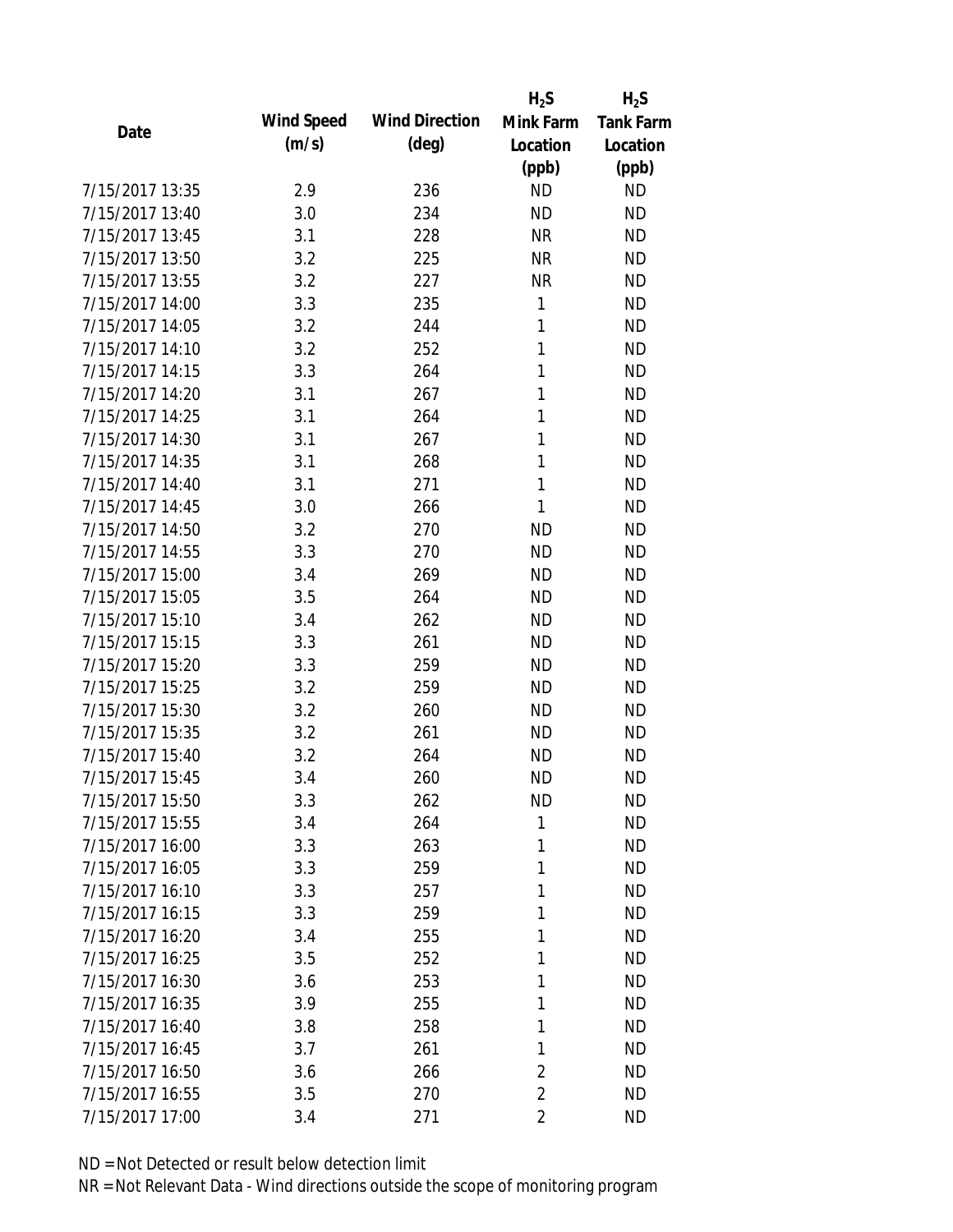|                 |            |                       | $H_2S$         | $H_2S$           |
|-----------------|------------|-----------------------|----------------|------------------|
| Date            | Wind Speed | <b>Wind Direction</b> | Mink Farm      | <b>Tank Farm</b> |
|                 | (m/s)      | $(\text{deg})$        | Location       | Location         |
|                 |            |                       | (ppb)          | (ppb)            |
| 7/15/2017 17:05 | 3.1        | 271                   | $\overline{2}$ | <b>ND</b>        |
| 7/15/2017 17:10 | 3.3        | 267                   | $\overline{2}$ | <b>ND</b>        |
| 7/15/2017 17:15 | 3.4        | 264                   | 1              | <b>ND</b>        |
| 7/15/2017 17:20 | 3.4        | 259                   | 1              | <b>ND</b>        |
| 7/15/2017 17:25 | 3.6        | 256                   | 1              | <b>ND</b>        |
| 7/15/2017 17:30 | 3.5        | 251                   | <b>ND</b>      | <b>ND</b>        |
| 7/15/2017 17:35 | 3.6        | 246                   | <b>ND</b>      | <b>ND</b>        |
| 7/15/2017 17:40 | 3.5        | 245                   | <b>ND</b>      | <b>ND</b>        |
| 7/15/2017 17:45 | 3.5        | 244                   | <b>ND</b>      | <b>ND</b>        |
| 7/15/2017 17:50 | 3.6        | 244                   | <b>ND</b>      | <b>ND</b>        |
| 7/15/2017 17:55 | 3.4        | 245                   | <b>ND</b>      | <b>ND</b>        |
| 7/15/2017 18:00 | 3.3        | 250                   | <b>ND</b>      | <b>ND</b>        |
| 7/15/2017 18:05 | 3.2        | 257                   | 1              | <b>ND</b>        |
| 7/15/2017 18:10 | 3.0        | 260                   | 1              | <b>ND</b>        |
| 7/15/2017 18:15 | 3.2        | 261                   | 1              | <b>ND</b>        |
| 7/15/2017 18:20 | 2.9        | 259                   | 1              | <b>ND</b>        |
| 7/15/2017 18:25 | 3.0        | 260                   | 1              | <b>ND</b>        |
| 7/15/2017 18:30 | 3.0        | 264                   | 1              | <b>ND</b>        |
| 7/15/2017 18:35 | 3.0        | 268                   | 1              | <b>ND</b>        |
| 7/15/2017 18:40 | 3.2        | 272                   | 1              | <b>ND</b>        |
| 7/15/2017 18:45 | 2.8        | 278                   | 1              | <b>ND</b>        |
| 7/15/2017 18:50 | 2.9        | 282                   | <b>ND</b>      | <b>ND</b>        |
| 7/15/2017 18:55 | 2.8        | 283                   | <b>ND</b>      | <b>ND</b>        |
| 7/15/2017 19:00 | 2.9        | 275                   | <b>ND</b>      | <b>ND</b>        |
| 7/15/2017 19:05 | 3.1        | 265                   | <b>ND</b>      | <b>ND</b>        |
| 7/15/2017 19:10 | 3.1        | 250                   | <b>ND</b>      | <b>ND</b>        |
| 7/15/2017 19:15 | 3.2        | 239                   | <b>ND</b>      | <b>ND</b>        |
| 7/15/2017 19:20 | 3.0        | 234                   | ΝD             | <b>ND</b>        |
| 7/15/2017 19:25 | 3.0        | 233                   | <b>ND</b>      | <b>ND</b>        |
| 7/15/2017 19:30 | 2.9        | 234                   | <b>ND</b>      | <b>ND</b>        |
| 7/15/2017 19:35 | 2.7        | 240                   | <b>ND</b>      | <b>ND</b>        |
| 7/15/2017 19:40 | 2.6        | 249                   | <b>ND</b>      | <b>ND</b>        |
| 7/15/2017 19:45 | 2.6        | 253                   | ND             | <b>ND</b>        |
| 7/15/2017 19:50 | 2.7        | 257                   | <b>ND</b>      | <b>ND</b>        |
| 7/15/2017 19:55 | 2.8        | 257                   | 1              | <b>ND</b>        |
| 7/15/2017 20:00 | 2.8        | 257                   | 1              | <b>ND</b>        |
| 7/15/2017 20:05 | 2.8        | 256                   | 1              | <b>ND</b>        |
| 7/15/2017 20:10 | 2.8        | 256                   | 1              | <b>ND</b>        |
| 7/15/2017 20:15 | 2.7        | 257                   | 1              | <b>ND</b>        |
| 7/15/2017 20:20 | 2.7        | 254                   | 1              | <b>ND</b>        |
| 7/15/2017 20:25 | 2.6        | 252                   | 1              | <b>ND</b>        |
| 7/15/2017 20:30 | 2.5        | 251                   | 1              | <b>ND</b>        |